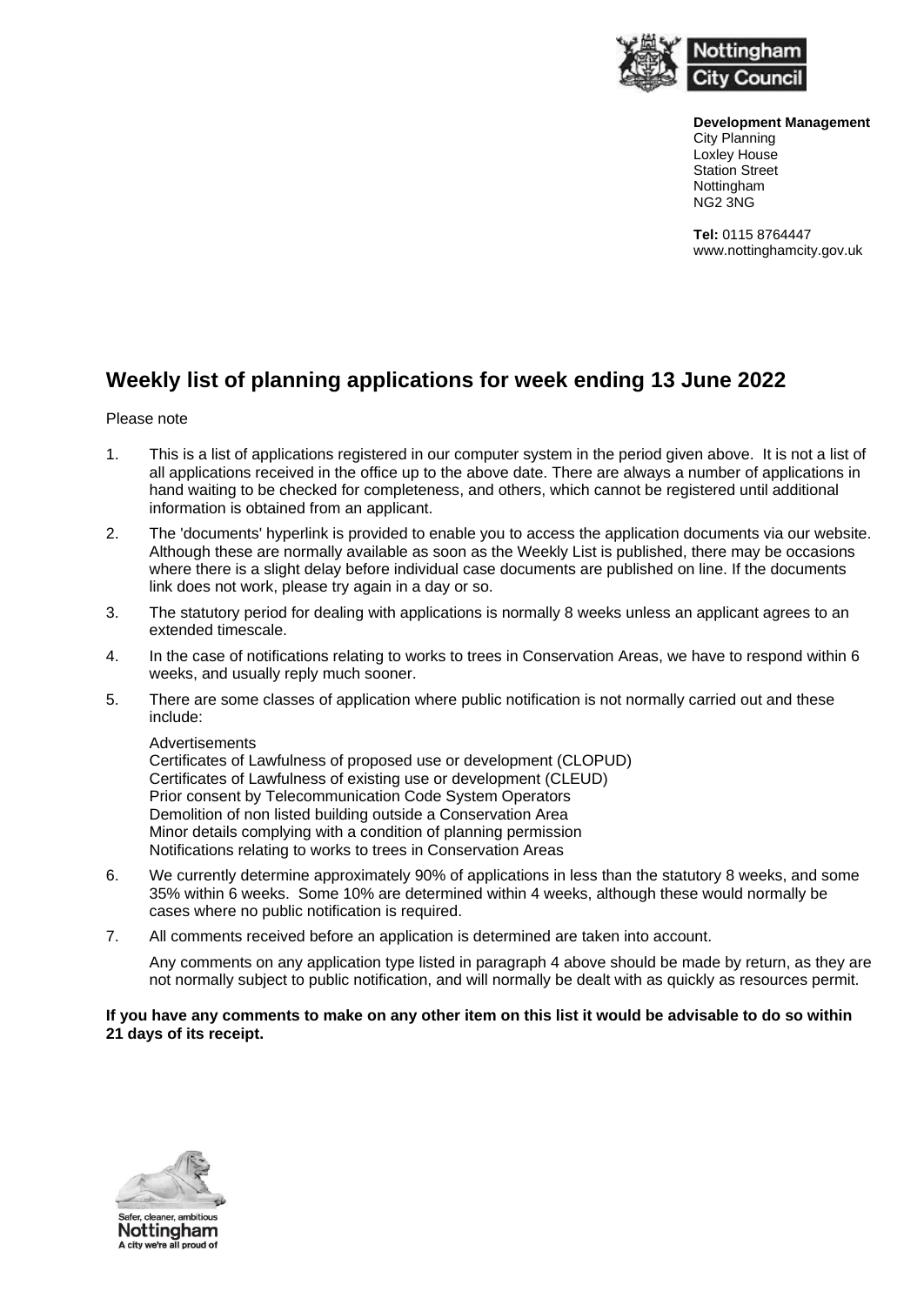| Application No: | 21/02375/PCLE<br>(Planning Portal Ref: PP-10225153)<br>20/05/2022 Highways:                       | Type: Certificate of Lawfulness Existing   |
|-----------------|---------------------------------------------------------------------------------------------------|--------------------------------------------|
| Date received : |                                                                                                   | Ward: Hyson Green And Arboretum (May 2019) |
| Application by: | Mr Declan Gallagher 47 Selly Park Road Birmingham B29 7PH                                         |                                            |
| Agent:          | None                                                                                              |                                            |
| Location:       | 26 Belper Road Nottingham NG7 6AE (Grid Ref: E 455962 N 341086)                                   |                                            |
| Proposal:       | The property has always been in HMO use since purchasing.                                         |                                            |
| Case Officer:   | Miss Aamina Jabbar Telephone: 0115 8763967<br>e-mail address: aamina.jabbar@nottinghamcity.gov.uk |                                            |

<http://publicaccess.nottinghamcity.gov.uk/online-applications/applicationDetails.do?activeTab=summary&keyVal=R1U39GLYKOM00>

| Application No: | 21/02736/PFUL3<br>(Planning Portal Ref: PP-10507689)                                              | Type: Full planning application                                                    |
|-----------------|---------------------------------------------------------------------------------------------------|------------------------------------------------------------------------------------|
| Date received : | 22/04/2022 Highways:                                                                              | Ward: Basford (May 2019)                                                           |
| Application by: | Mr Baljev Bal Sacrista Prebend 4 Westgate Southwell NG25 0JH United Kingdom                       |                                                                                    |
| Agent :         | 0JR                                                                                               | Ken Mafham Associates FAO Mr Ken Mafham Sacrista Prebend 4 Westgate Southwell NG25 |
| Location:       | 30 Tollerton Green Nottingham NG6 9EX (Grid Ref: E 454882 N 344276)                               |                                                                                    |
| Proposal:       | Demolition of derelict garage and erection of a residential annex                                 |                                                                                    |
| Case Officer:   | Miss Aamina Jabbar Telephone: 0115 8763967<br>e-mail address: aamina.jabbar@nottinghamcity.gov.uk |                                                                                    |

<http://publicaccess.nottinghamcity.gov.uk/online-applications/applicationDetails.do?activeTab=summary&keyVal=R4RI64LYL7J00>

| Application No: | 22/00355/PFUL3<br>(Planning Portal Ref: PP-11054872)                                                                       | Type: Full planning application                                                  |
|-----------------|----------------------------------------------------------------------------------------------------------------------------|----------------------------------------------------------------------------------|
| Date received : | 20/05/2022 Highways:                                                                                                       | Ward: Basford (May 2019)                                                         |
| Application by: | C/O Agent C/O Agent                                                                                                        |                                                                                  |
| Agent :         | <b>WOLLATON NOTTINGHAM</b>                                                                                                 | Archiposh Design FAO Mr Thierry Joseph Yama-Yama 60 RUSHFORD DRIVE NOTTINGHAM    |
| Location:       |                                                                                                                            | 58 Bagnall Road Nottingham Nottingham City NG6 0JX (Grid Ref: E 454510 N 343396) |
| Proposal:       | single storey rear extension.                                                                                              |                                                                                  |
| Case Officer:   | Miss Aamina Jabbar Telephone: 0115 8763967<br>e-mail address: aamina.jabbar@nottinghamcity.gov.uk                          |                                                                                  |
|                 | http://publicaccess.nottinghamcity.gov.uk/online-applications/applicationDetails.do?activeTab=summary&keyVal=R7N7HHLYLNW00 |                                                                                  |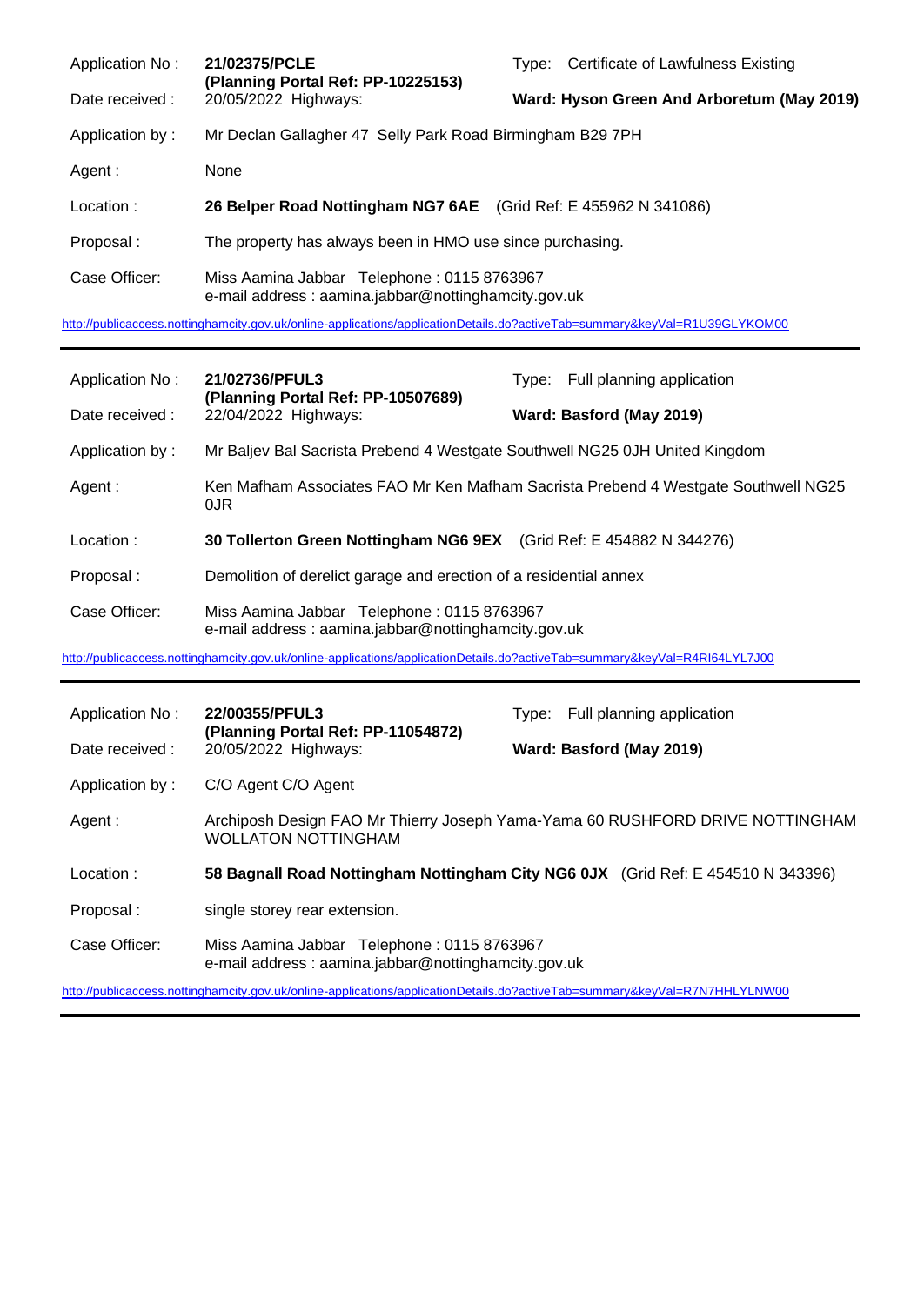| Application No: | 22/00457/PCLE                                                                                     | Type: Certificate of Lawfulness Existing   |
|-----------------|---------------------------------------------------------------------------------------------------|--------------------------------------------|
| Date received : | 07/06/2022 Highways:                                                                              | Ward: Hyson Green And Arboretum (May 2019) |
| Application by: | Ms Xing Liu 46 Charlotte Street Ilkeston Derbyshire DE7 8LH                                       |                                            |
| Agent :         | None                                                                                              |                                            |
| Location:       | 30 Russell Street Nottingham NG7 4FL (Grid Ref: E 456215 N 340557)                                |                                            |
| Proposal:       | Certifcate of Lawfulness Existing - Student HMO use.                                              |                                            |
| Case Officer:   | Miss Aamina Jabbar Telephone: 0115 8763967<br>e-mail address: aamina.jabbar@nottinghamcity.gov.uk |                                            |

<http://publicaccess.nottinghamcity.gov.uk/online-applications/applicationDetails.do?activeTab=summary&keyVal=R8458HLY0MC00>

| Application No:                                                                                                                                                                                                                                                                                           | 22/00487/PFUL3<br>(Planning Portal Ref: PP-11077641)                                                                                                                                                                            | Type: Full planning application                                                                                                                                                             |
|-----------------------------------------------------------------------------------------------------------------------------------------------------------------------------------------------------------------------------------------------------------------------------------------------------------|---------------------------------------------------------------------------------------------------------------------------------------------------------------------------------------------------------------------------------|---------------------------------------------------------------------------------------------------------------------------------------------------------------------------------------------|
| Date received:                                                                                                                                                                                                                                                                                            | 30/05/2022 Highways:                                                                                                                                                                                                            | Ward: St Anns (May 2019)                                                                                                                                                                    |
| Application by:                                                                                                                                                                                                                                                                                           |                                                                                                                                                                                                                                 | Mr Emrah Tezik 19 Trinity Walk Nottingham City Nottingham NG1 2AN United Kingdom                                                                                                            |
| Agent :                                                                                                                                                                                                                                                                                                   | None                                                                                                                                                                                                                            |                                                                                                                                                                                             |
| Location:                                                                                                                                                                                                                                                                                                 |                                                                                                                                                                                                                                 | 19 Trinity Walk Nottingham Nottingham City NG1 2AN (Grid Ref: E 457276 N 340122)                                                                                                            |
| Proposal:                                                                                                                                                                                                                                                                                                 | bar and restaurant. The building comprises three floors and are as follows:                                                                                                                                                     | The existing building was being used as an office and hair saloon building and has been<br>redundant for the last couple of years. Currently, the building is being renovated into a shisha |
| 1) Ground Floor - Reception / Entrance Area<br>2) First Floor - Dedicated kitchen area with storage facility, an office and a staff changing room. (Previously, this<br>area was an office and a hair saloon)<br>3) Roof Top - Shisha and Restaurant area with a bar. (Previously, this was an open roof) |                                                                                                                                                                                                                                 |                                                                                                                                                                                             |
| Case Officer:                                                                                                                                                                                                                                                                                             | Miss Aamina Jabbar Telephone: 0115 8763967<br>e-mail address: aamina.jabbar@nottinghamcity.gov.uk<br>http://publicaccess.nottinghamcity.gov.uk/online-applications/applicationDetails.do?activeTab=summary&keyVal=R8D4TVLYFZA00 |                                                                                                                                                                                             |
|                                                                                                                                                                                                                                                                                                           |                                                                                                                                                                                                                                 |                                                                                                                                                                                             |
| Application No:                                                                                                                                                                                                                                                                                           | 22/00502/PFUL3                                                                                                                                                                                                                  | Type: Full planning application                                                                                                                                                             |
| Date received:                                                                                                                                                                                                                                                                                            | (Planning Portal Ref: PP-11098654)<br>30/05/2022 Highways:                                                                                                                                                                      | Ward: Castle (May 2019)                                                                                                                                                                     |
| Application by:                                                                                                                                                                                                                                                                                           | Nottingham NG7 1BX                                                                                                                                                                                                              | Nottingham Squash Rackets Club FAO Mr Richard O'Connor Tattershall Drive The Park                                                                                                           |

Agent : None

j.

- Location : **Nottingham Squash Rackets Club, Car Park Tattershall Drive Nottingham Nottingham City NG7 1BX** (Grid Ref: E 456455 N 339660)
- Proposal : Construction of timber planting support framework

Case Officer: Mrs Eunice Kirk Telephone : 0115 8764057 e-mail address : eunice.kirk@nottinghamcity.gov.uk

<http://publicaccess.nottinghamcity.gov.uk/online-applications/applicationDetails.do?activeTab=summary&keyVal=R8DP9GLYG5200>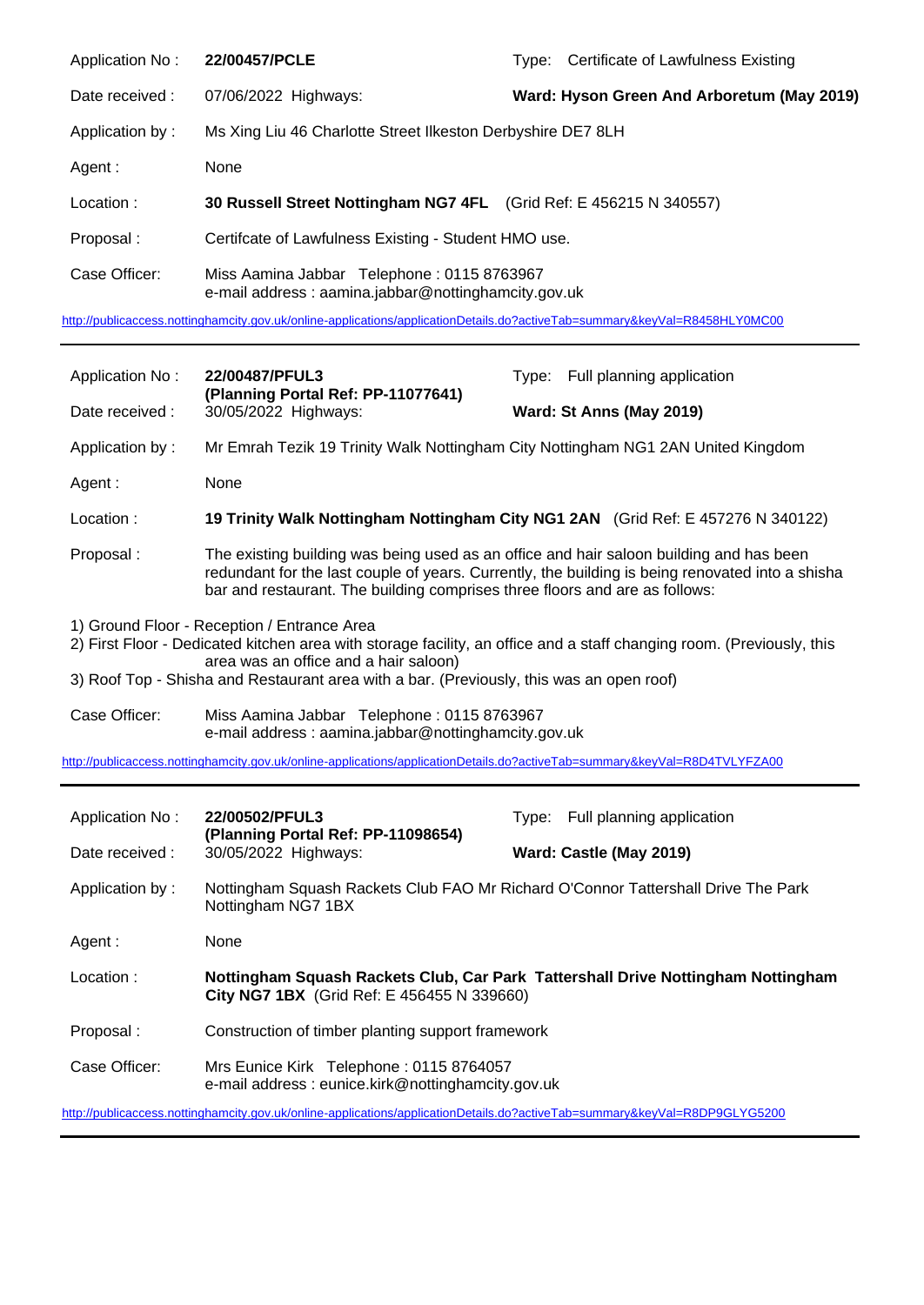| Application No: | 22/00570/PDS4                                                                                                                                    | Discharge of conditions<br>Type:                                                               |
|-----------------|--------------------------------------------------------------------------------------------------------------------------------------------------|------------------------------------------------------------------------------------------------|
| Date received : | 26/04/2022 Highways:                                                                                                                             | Ward: Mapperley (May 2019)                                                                     |
| Application by: | Mr Adam Kowalski 33 Mapperley Hall Drive Nottingham NG3 5EY                                                                                      |                                                                                                |
| Agent:          | None                                                                                                                                             |                                                                                                |
| Location:       | 341127)                                                                                                                                          | Thorneywood Works 29 Porchester Road Nottingham NG3 6JH (Grid Ref: E 459159 N)                 |
| Proposal:       | Details submitted to discharge Conditions 3 (details of building; access and layout; waste<br>planning permission 21/00472/POUT for MOT station. | storage; drainage; electric vehicle charging scheme) and 4 (environmental noise assessment) of |
| Case Officer:   | Mr Phil Shaw Telephone: 0115 8764076<br>e-mail address: philip.shaw@nottinghamcity.gov.uk                                                        |                                                                                                |

<http://publicaccess.nottinghamcity.gov.uk/online-applications/applicationDetails.do?activeTab=summary&keyVal=R8SJKPLY0MC00>

| Application No: | 22/00623/PACPD                                                                                                      | Type: | Prior Approval of B1 to C3 Use PD |
|-----------------|---------------------------------------------------------------------------------------------------------------------|-------|-----------------------------------|
| Date received : | 18/05/2022 Highways:                                                                                                |       | Ward: Castle (May 2019)           |
| Application by: | Mr Elliot Davidson 29 Ristes Place Nottingham NG1 1JT                                                               |       |                                   |
| Agent :         | None                                                                                                                |       |                                   |
| Location:       | 29 Ristes Place Nottingham NG1 1JT (Grid Ref: E 457708 N 339836)                                                    |       |                                   |
| Proposal:       | Proposed conversion from class E office to C3 Residential dwelling.                                                 |       |                                   |
| Case Officer:   | Mr Mohammad Taufiqul-Islam Telephone: 0115 8764044<br>e-mail address: Mohammad.Taufiqul-Islam@nottinghamcity.gov.uk |       |                                   |

<http://publicaccess.nottinghamcity.gov.uk/online-applications/applicationDetails.do?activeTab=summary&keyVal=R95OJVLY01B00>

| Application No: | 22/00658/PFUL3<br>(Planning Portal Ref: PP-11146655)                                      | Type: Full planning application                                                     |
|-----------------|-------------------------------------------------------------------------------------------|-------------------------------------------------------------------------------------|
| Date received : | 16/05/2022 Highways:                                                                      | Ward: Mapperley (May 2019)                                                          |
| Application by: | Nottingham Properties Ltd C/o 36 Cyprus Road Nottingham NG3 5EB                           |                                                                                     |
| Agent :         | JAMES BIRD 3 Russell Place Nottingham NG1 5HJ United Kingdom                              |                                                                                     |
| Location:       | 341930)                                                                                   | Site Of 326 Mansfield Road Nottingham Nottingham City NG5 2EF (Grid Ref: E 457019 N |
| Proposal:       | Erection of 26 bed hotel with restaurant, bar and associated parking.                     |                                                                                     |
| Case Officer:   | Mr Phil Shaw Telephone: 0115 8764076<br>e-mail address: philip.shaw@nottinghamcity.gov.uk |                                                                                     |

<http://publicaccess.nottinghamcity.gov.uk/online-applications/applicationDetails.do?activeTab=summary&keyVal=R9FY8ALYJ3O00>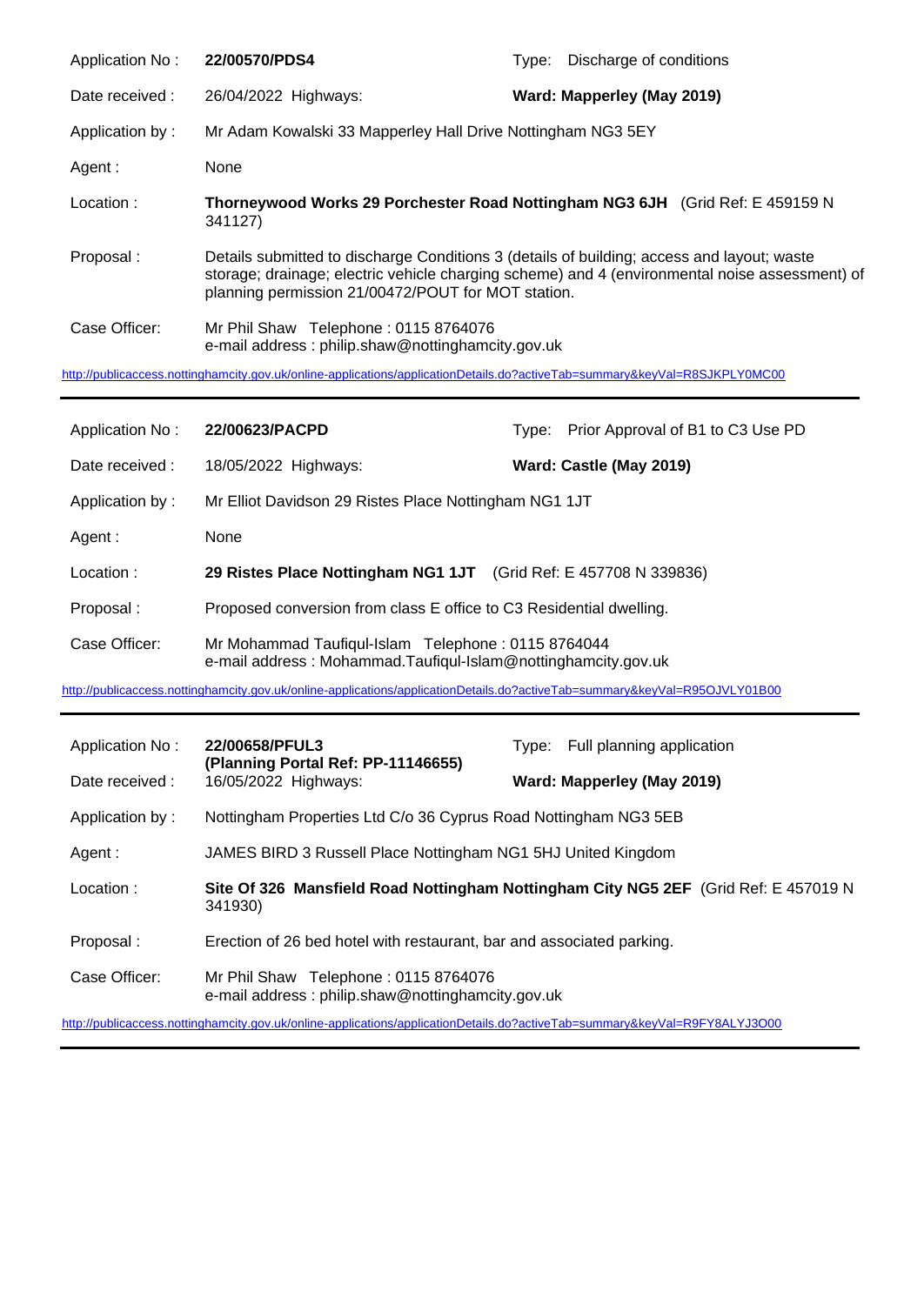| Application No: | 22/00660/PFUL3<br>(Planning Portal Ref: PP-11151186)                                         | Type: Full planning application                                                    |
|-----------------|----------------------------------------------------------------------------------------------|------------------------------------------------------------------------------------|
| Date received:  | 19/05/2022 Highways:                                                                         | Ward: Clifton West (May 2019)                                                      |
| Application by: | Mrs Sara Brett 36 Garrett Grove Nottingham NG11 8PU United Kingdom                           |                                                                                    |
| Agent:          | Javeed Noori Unit 3 N Gate New Basford Nottingham NG7 7JT                                    |                                                                                    |
| Location:       |                                                                                              | 36 Garrett Grove Nottingham Nottingham City NG11 8PU (Grid Ref: E 454443 N 334766) |
| Proposal:       | New porch to front of property.                                                              |                                                                                    |
| Case Officer:   | Mrs Eunice Kirk Telephone: 0115 8764057<br>e-mail address: eunice.kirk@nottinghamcity.gov.uk |                                                                                    |

<http://publicaccess.nottinghamcity.gov.uk/online-applications/applicationDetails.do?activeTab=summary&keyVal=R9FY9WLYJ3T00>

| Application No: | 22/00729/PFUL3                                                                                                                                                                                        | Type: Full planning application                                                           |
|-----------------|-------------------------------------------------------------------------------------------------------------------------------------------------------------------------------------------------------|-------------------------------------------------------------------------------------------|
| Date received : | (Planning Portal Ref: PP-11171071)<br>27/05/2022 Highways:                                                                                                                                            | Ward: Castle (May 2019)                                                                   |
| Application by: | Stephen Bannister 23 Flat 1 Newcastle Drive Nottingham City Nottingham NG7 1AA                                                                                                                        |                                                                                           |
| Agent :         |                                                                                                                                                                                                       | Other - Architecture North Ltd Studio One Archway Court Nottingham NG7 4AP United Kingdom |
| Location:       | Flat 1 23 Newcastle Drive Nottingham Nottingham City NG7 1AA (Grid Ref: E 456317 N<br>340043)                                                                                                         |                                                                                           |
| Proposal:       | A two storey side extension with a rear balcony at first floor level (following demolition of existing<br>addition.) To be designed with a vaulted ceiling, with the creation of an apex sky lantern. |                                                                                           |
| Case Officer:   | Mrs Eunice Kirk Telephone: 0115 8764057<br>e-mail address: eunice.kirk@nottinghamcity.gov.uk                                                                                                          |                                                                                           |
|                 | http://publicaccess.nottinghamcity.gov.uk/online-applications/applicationDetails.do?activeTab=summary&keyVal=R9URIALYKDI00                                                                            |                                                                                           |
| Application No: | 22/00786/PCLE                                                                                                                                                                                         | Type: Certificate of Lawfulness Existing                                                  |
| Date received : | 18/05/2022 Highways:                                                                                                                                                                                  | Ward: Sherwood (May 2019)                                                                 |
| Application by: | Mr Andrew Pollard 2 Gracie Mews 1452 Womborne Road Bournemouth BH10 7DB                                                                                                                               |                                                                                           |
| Agent:          | Capital Care Investments Ltd Mr Oliver Scott Ground Floor Eagle Works Nottingham NG3 2NB                                                                                                              |                                                                                           |
| Location:       | 316 Hucknall Road Nottingham NG5 1FG (Grid Ref: E 456681 N 342950)                                                                                                                                    |                                                                                           |
| Proposal:       | Certificate of lawfulness existing for use as HMO.                                                                                                                                                    |                                                                                           |
| Case Officer:   | Mrs Zoe Kyle Telephone: 0115 8764059<br>e-mail address: zoe.kyle@nottinghamcity.gov.uk                                                                                                                |                                                                                           |

<http://publicaccess.nottinghamcity.gov.uk/online-applications/applicationDetails.do?activeTab=summary&keyVal=RA89LHLY01B00>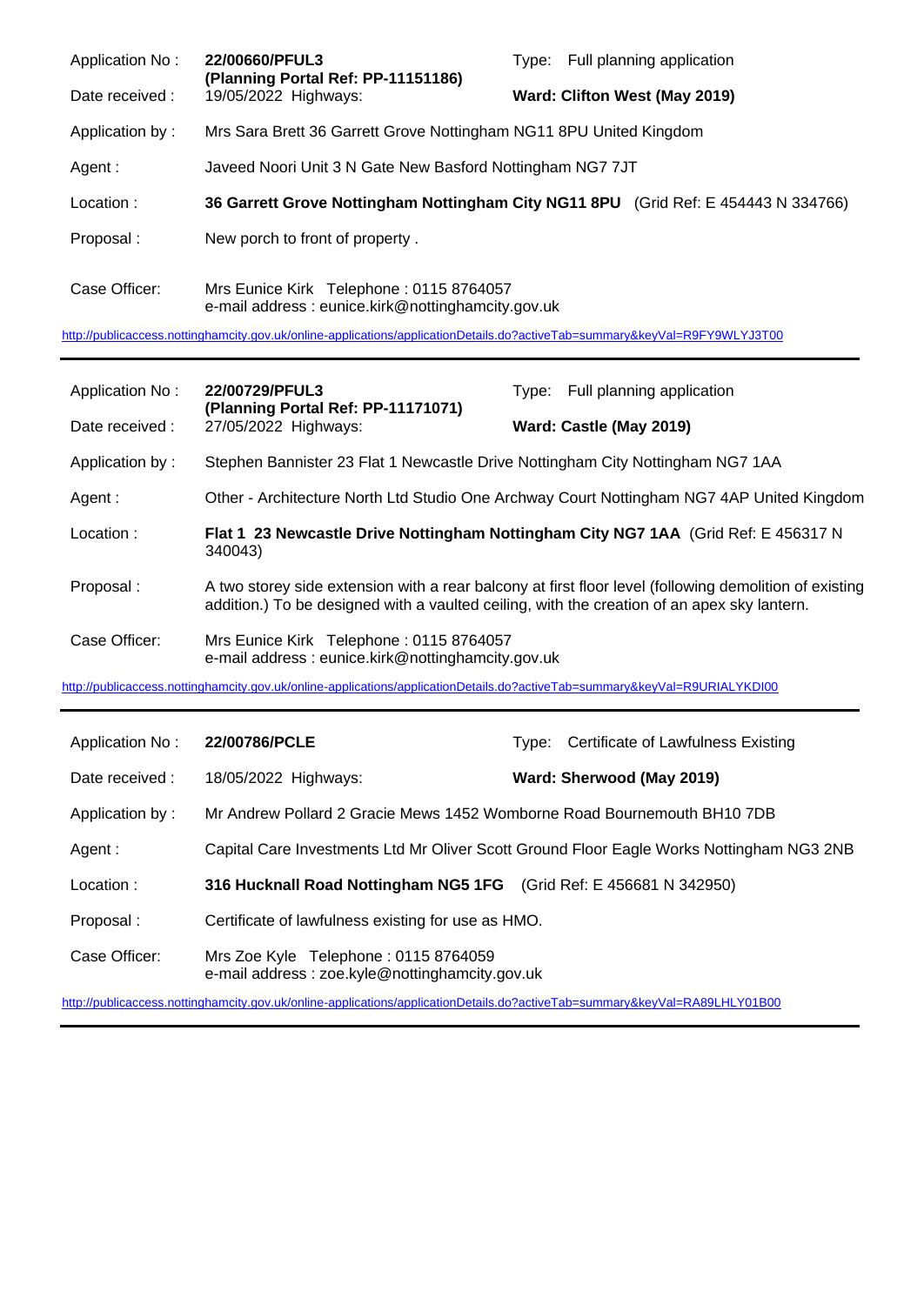| Application No: | 22/01098/PWC                                                                                      | Type: | Works to trees in Conservation Areas      |
|-----------------|---------------------------------------------------------------------------------------------------|-------|-------------------------------------------|
| Date received:  | 11/04/2022 Highways:                                                                              |       | Ward: Lenton And Wollaton East (May 2019) |
| Application by: | Mr Burrell Anderson 58 Hawton Crescent Nottingham NG8 1ED                                         |       |                                           |
| Agent :         | None                                                                                              |       |                                           |
| Location:       | 58 Hawton Crescent Nottingham NG8 1ED (Grid Ref: E 454124 N 339596)                               |       |                                           |
| Proposal:       | Lower very high conifer tree at the rear of the garden by 13 feet.                                |       |                                           |
| Case Officer:   | Mr Shaun Phillips Telephone: 0115 8765712<br>e-mail address: shaun.phillips@nottinghamcity.gov.uk |       |                                           |

<http://publicaccess.nottinghamcity.gov.uk/online-applications/applicationDetails.do?activeTab=summary&keyVal=RCOM42LY0KU00>

| Application No: | 22/00799/PFUL3                                                                                                             | Type: Full planning application                                                |
|-----------------|----------------------------------------------------------------------------------------------------------------------------|--------------------------------------------------------------------------------|
| Date received:  | (Planning Portal Ref: PP-11195484)<br>19/04/2022 Highways:                                                                 | Ward: Lenton And Wollaton East (May 2019)                                      |
| Application by: | Mr ZAHID RASHID 2 Harby Drive Nottingham City Nottingham NG8 1AR                                                           |                                                                                |
| Agent:          | Mr E Gul FOXHALL BUSINESS CENTRE FOXHALL ROAD NOTTINGHAM NG7 6LH                                                           |                                                                                |
| Location:       |                                                                                                                            | 2 Harby Drive Nottingham Nottingham City NG8 1AR (Grid Ref: E 454566 N 339718) |
| Proposal:       | Single storey side extension.                                                                                              |                                                                                |
| Case Officer:   | Mrs Eunice Kirk Telephone: 0115 8764057<br>e-mail address: eunice.kirk@nottinghamcity.gov.uk                               |                                                                                |
|                 | http://publicaccess.nottinghamcity.gov.uk/online-applications/applicationDetails.do?activeTab=summary&keyVal=RABFFELYLO000 |                                                                                |

Application No: **22/00802/PFUL3** Type: Full planning application **(Planning Portal Ref: PP-11196695)** Date received : 19/05/2022 Highways: **Ward: Sherwood (May 2019)** Application by : Farha Murgal-Awan 68 Bedale Road Nottingham City Nottingham NG5 3GH United Kingdom Agent : None Location : **68 Bedale Road Nottingham Nottingham City NG5 3GH** (Grid Ref: E 457599 N 344479) Proposal : Side/ Rear Extension to enlarge Kitchen and provide Utility Room and Shower Room on ground Floor. Case Officer: Miss Aamina Jabbar Telephone : 0115 8763967 e-mail address : aamina.jabbar@nottinghamcity.gov.uk

<http://publicaccess.nottinghamcity.gov.uk/online-applications/applicationDetails.do?activeTab=summary&keyVal=RABURZLYLTC00>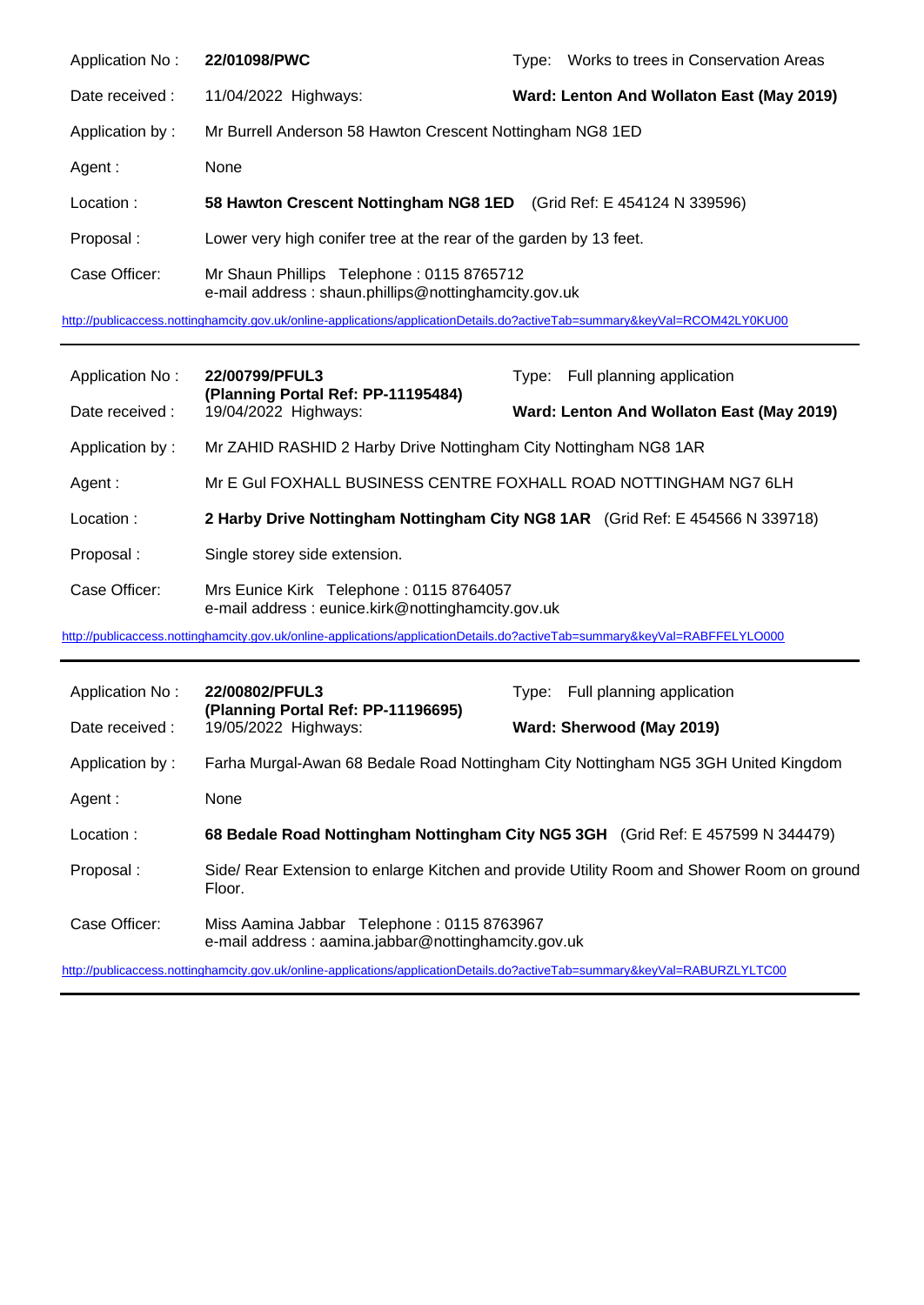| Application No: | 22/00865/PFUL3<br>(Planning Portal Ref: PP-11204797)                                                                       | Type: Full planning application                                                                   |
|-----------------|----------------------------------------------------------------------------------------------------------------------------|---------------------------------------------------------------------------------------------------|
| Date received:  | 16/05/2022 Highways:                                                                                                       | Ward: Hyson Green And Arboretum (May 2019)                                                        |
| Application by: | 9DN                                                                                                                        | JCDecaux UK Limited FAO Mr Martin Stephens 991 Great West Road Brentford Middlesex TW8            |
| Agent :         | None                                                                                                                       |                                                                                                   |
| Location:       | E 457108 N 340109)                                                                                                         | Theatre Royal Upper Parliament Street Nottingham Nottingham City NG1 5ND (Grid Ref:               |
| Proposal:       | display                                                                                                                    | The installation of a multifunctional communication Hub including defibrillator and advertisement |
| Case Officer:   | Mr James Mountain Telephone: 0115 8764065<br>e-mail address: James.Mountain@nottinghamcity.gov.uk                          |                                                                                                   |
|                 | http://publicaccess.nottinghamcity.gov.uk/online-applications/applicationDetails.do?activeTab=summary&keyVal=RAXY1ZLYFS400 |                                                                                                   |

| Application No: | 22/00866/ADV2<br>(Planning Portal Ref: PP-11204797)                                                                                                          | Type: Advertisement Consent                                                                       |  |
|-----------------|--------------------------------------------------------------------------------------------------------------------------------------------------------------|---------------------------------------------------------------------------------------------------|--|
| Date received : | 16/05/2022 Highways:                                                                                                                                         | Ward: Hyson Green And Arboretum (May 2019)                                                        |  |
| Application by: |                                                                                                                                                              | Mr Martin Stephens 991 Great West Road Brentford Middlesex TW8 9DN United Kingdom                 |  |
| Agent:          | None                                                                                                                                                         |                                                                                                   |  |
| Location:       | E 457108 N 340109)                                                                                                                                           | Theatre Royal Upper Parliament Street Nottingham Nottingham City NG1 5ND (Grid Ref:               |  |
| Proposal:       | The advertisement is integrated into the Communication Hub unit and comprises an LCD portrait<br>screen that will be used to show static illuminated content |                                                                                                   |  |
| Case Officer:   | Mr James Mountain Telephone: 0115 8764065<br>e-mail address: James.Mountain@nottinghamcity.gov.uk                                                            |                                                                                                   |  |
|                 |                                                                                                                                                              |                                                                                                   |  |
|                 | http://publicaccess.nottinghamcity.gov.uk/online-applications/applicationDetails.do?activeTab=summary&keyVal=RAXY20LYFS500                                   |                                                                                                   |  |
| Application No: | 22/00871/PFUL3                                                                                                                                               | Type: Full planning application                                                                   |  |
| Date received : | (Planning Portal Ref: PP-11204843)<br>16/05/2022 Highways:                                                                                                   | Ward: Castle (May 2019)                                                                           |  |
| Application by: |                                                                                                                                                              | Mr Martin Stephens 991 Great West Road Brentford Middlesex TW8 9DN United Kingdom                 |  |
| Agent:          | None                                                                                                                                                         |                                                                                                   |  |
| Location:       | Ref: E 457393 N 339886)                                                                                                                                      | Pavement Outside Barclays 2 High Street Nottingham Nottingham City NG1 2EN (Grid                  |  |
| Proposal:       | display                                                                                                                                                      | The installation of a multifunctional communication Hub including defibrillator and advertisement |  |
| Case Officer:   | Mr James Mountain Telephone: 0115 8764065<br>e-mail address: James.Mountain@nottinghamcity.gov.uk                                                            |                                                                                                   |  |

<http://publicaccess.nottinghamcity.gov.uk/online-applications/applicationDetails.do?activeTab=summary&keyVal=RAXY5NLYFSJ00>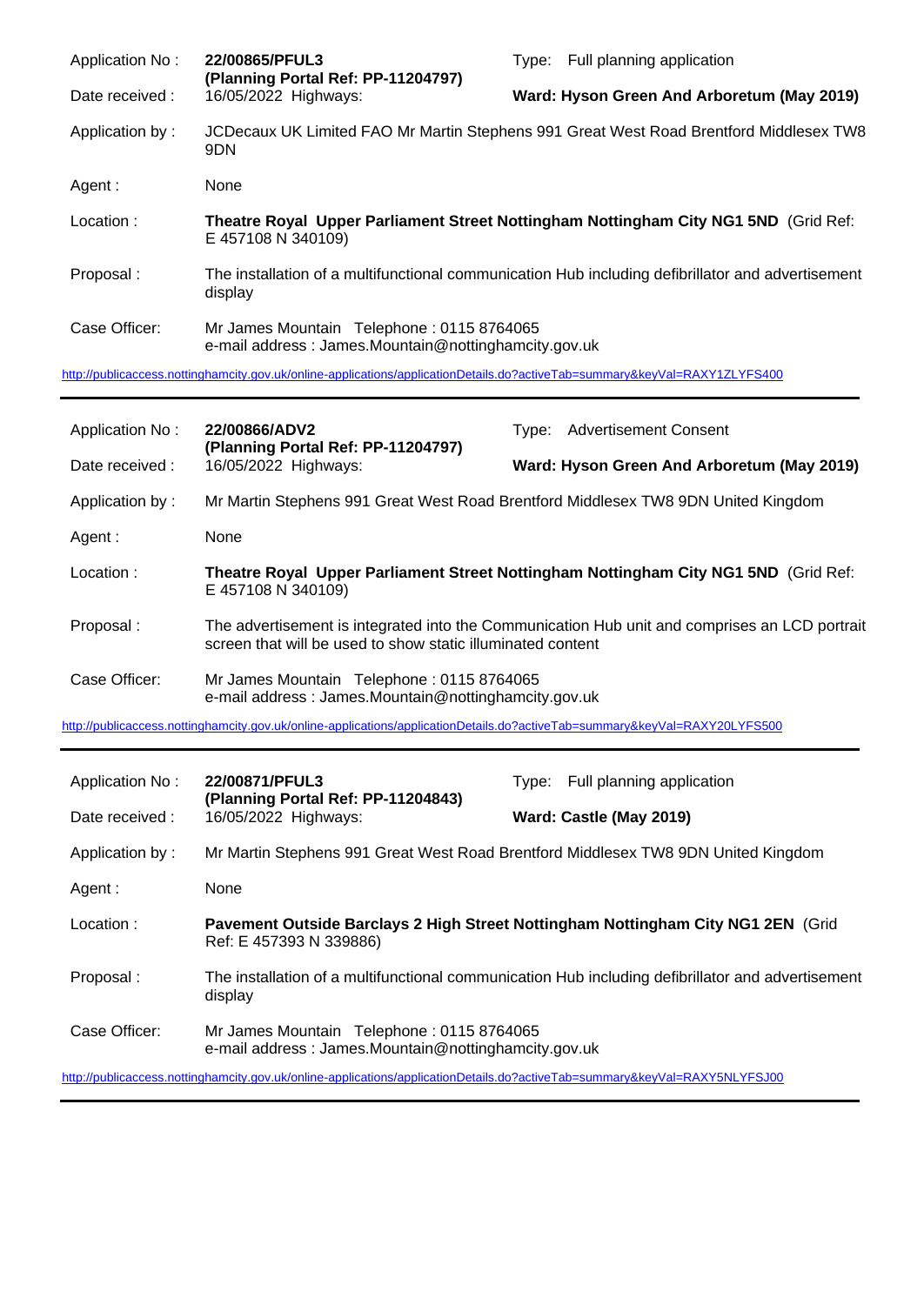| Application No: | 22/00872/ADV2<br>(Planning Portal Ref: PP-11204843)                                                                        | Type: Advertisement Consent                                                                   |
|-----------------|----------------------------------------------------------------------------------------------------------------------------|-----------------------------------------------------------------------------------------------|
| Date received : | 16/05/2022 Highways:                                                                                                       | Ward: Castle (May 2019)                                                                       |
| Application by: |                                                                                                                            | Mr Martin Stephens 991 Great West Road Brentford Middlesex TW8 9DN United Kingdom             |
| Agent :         | None                                                                                                                       |                                                                                               |
| Location:       | Ref: E 457393 N 339886)                                                                                                    | Pavement Outside Barclays 2 High Street Nottingham Nottingham City NG1 2EN (Grid              |
| Proposal:       | screen that will be used to show static illuminated content                                                                | The advertisement is integrated into the Communication Hub unit and comprises an LCD portrait |
| Case Officer:   | Mr James Mountain Telephone: 0115 8764065<br>e-mail address: James.Mountain@nottinghamcity.gov.uk                          |                                                                                               |
|                 | http://publicaccess.nottinghamcity.gov.uk/online-applications/applicationDetails.do?activeTab=summary&keyVal=RAXY5OLYFSK00 |                                                                                               |
|                 |                                                                                                                            |                                                                                               |

| Application No: | 22/00873/PFUL3<br>(Planning Portal Ref: PP-11204853)                                              | Type: Full planning application                                                                   |
|-----------------|---------------------------------------------------------------------------------------------------|---------------------------------------------------------------------------------------------------|
| Date received:  | 16/05/2022 Highways:                                                                              | Ward: Castle (May 2019)                                                                           |
| Application by: |                                                                                                   | Mr Martin Stephens 991 Great West Road Brentford Middlesex TW8 9DN United Kingdom                 |
| Agent :         | None                                                                                              |                                                                                                   |
| Location:       | <b>Pavement Outside Starbucks 3 Wheeler Gate Nottingham</b>                                       | (Grid Ref: E 457256 N 339768)                                                                     |
| Proposal:       | display                                                                                           | The installation of a multifunctional communication Hub including defibrillator and advertisement |
| Case Officer:   | Mr James Mountain Telephone: 0115 8764065<br>e-mail address: James.Mountain@nottinghamcity.gov.uk |                                                                                                   |

<http://publicaccess.nottinghamcity.gov.uk/online-applications/applicationDetails.do?activeTab=summary&keyVal=RAXY6SLYFSO00>

| Application No: | 22/00874/ADV2<br>(Planning Portal Ref: PP-11204853)         | <b>Advertisement Consent</b><br>Tvpe:                                                         |
|-----------------|-------------------------------------------------------------|-----------------------------------------------------------------------------------------------|
| Date received:  | 16/05/2022 Highways:                                        | Ward: Castle (May 2019)                                                                       |
| Application by: |                                                             | Mr Martin Stephens 991 Great West Road Brentford Middlesex TW8 9DN United Kingdom             |
| Agent:          | None                                                        |                                                                                               |
| Location:       |                                                             | <b>Pavement Outside Starbucks 3 Wheeler Gate Nottingham</b> (Grid Ref: E 457256 N 339768)     |
|                 |                                                             |                                                                                               |
| Proposal:       | screen that will be used to show static illuminated content | The advertisement is integrated into the Communication Hub unit and comprises an LCD portrait |

<http://publicaccess.nottinghamcity.gov.uk/online-applications/applicationDetails.do?activeTab=summary&keyVal=RAXY6TLYFSP00>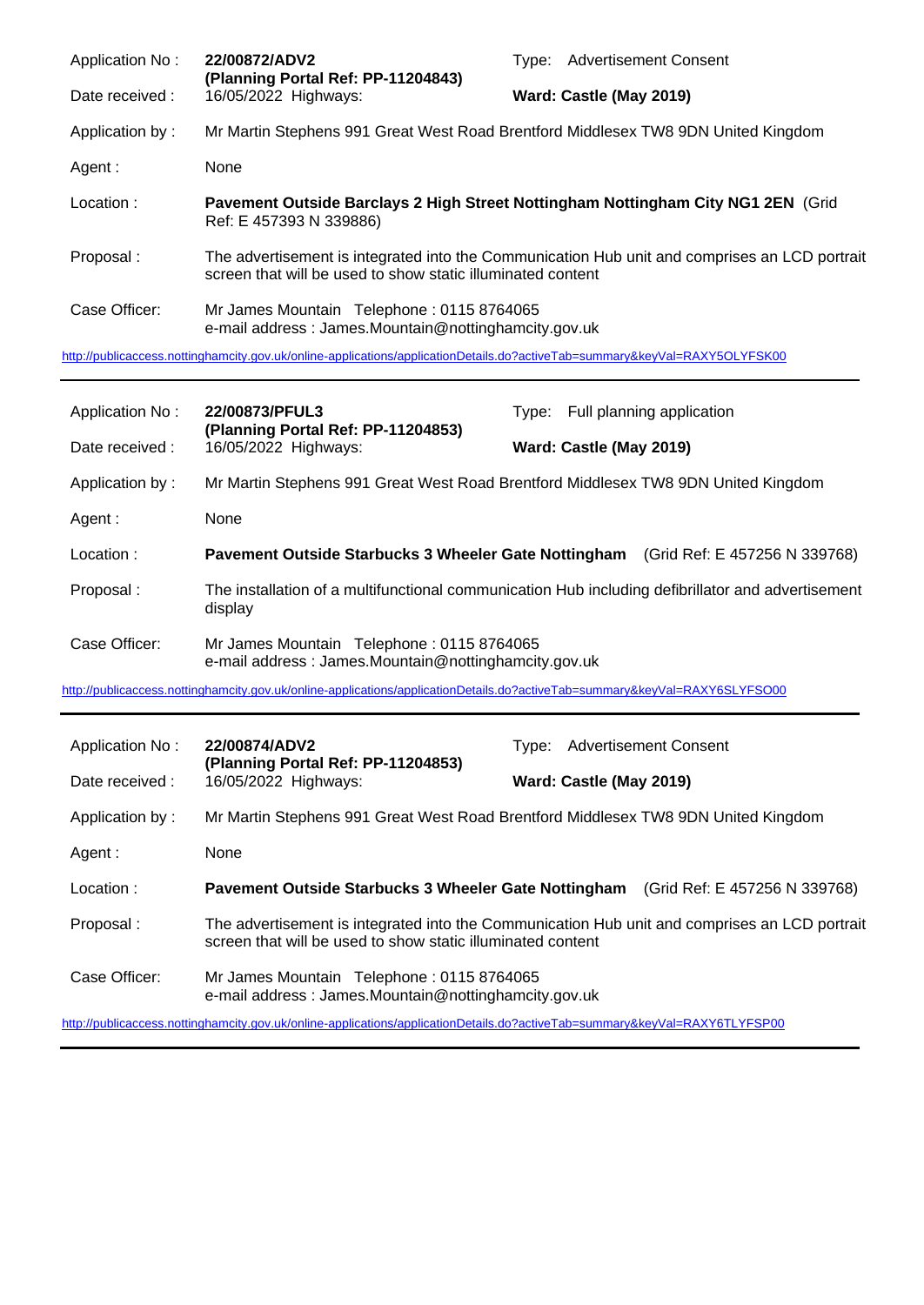| Application No: | 22/00875/PFUL3<br>(Planning Portal Ref: PP-11204862)                                                         | Type: Full planning application |  |                       |  |
|-----------------|--------------------------------------------------------------------------------------------------------------|---------------------------------|--|-----------------------|--|
| Date received:  | 16/05/2022 Highways:                                                                                         | Ward: Meadows (May 2019)        |  |                       |  |
| Application by: | Mr Martin Stephens 991 Great West Road Brentford Middlesex TW8 9DN United Kingdom                            |                                 |  |                       |  |
| Agent :         | None                                                                                                         |                                 |  |                       |  |
| Location:       | Pavement Outside Barley Twist 91 Carrington Street Nottingham<br>339123)                                     |                                 |  | (Grid Ref: E 457420 N |  |
| Proposal:       | The installation of a multifunctional communication Hub including defibrillator and advertisement<br>display |                                 |  |                       |  |
| Case Officer:   | Mr James Mountain Telephone: 0115 8764065<br>e-mail address: James.Mountain@nottinghamcity.gov.uk            |                                 |  |                       |  |

<http://publicaccess.nottinghamcity.gov.uk/online-applications/applicationDetails.do?activeTab=summary&keyVal=RAXY7VLYFST00>

| Application No: | 22/00876/ADV2<br>(Planning Portal Ref: PP-11204862)                                               | Type: Advertisement Consent                                                                   |  |  |
|-----------------|---------------------------------------------------------------------------------------------------|-----------------------------------------------------------------------------------------------|--|--|
| Date received:  | 16/05/2022 Highways:                                                                              | Ward: Meadows (May 2019)                                                                      |  |  |
| Application by: |                                                                                                   | Mr Martin Stephens 991 Great West Road Brentford Middlesex TW8 9DN United Kingdom             |  |  |
| Agent:          | None                                                                                              |                                                                                               |  |  |
| Location:       | Pavement Outside Barley Twist 91 Carrington Street Nottingham<br>339123)                          | (Grid Ref: E 457420 N                                                                         |  |  |
| Proposal:       | screen that will be used to show static illuminated content                                       | The advertisement is integrated into the Communication Hub unit and comprises an LCD portrait |  |  |
| Case Officer:   | Mr James Mountain Telephone: 0115 8764065<br>e-mail address: James.Mountain@nottinghamcity.gov.uk |                                                                                               |  |  |

<http://publicaccess.nottinghamcity.gov.uk/online-applications/applicationDetails.do?activeTab=summary&keyVal=RAXY7WLYFSU00>

| Application No: | 22/00890/PFUL3<br>(Planning Portal Ref: PP-11215317)<br>25/05/2022 Highways:                |  | Type: Full planning application |
|-----------------|---------------------------------------------------------------------------------------------|--|---------------------------------|
| Date received : |                                                                                             |  | Ward: Castle (May 2019)         |
| Application by: | Tempophase Ltd c/o RR Planing Ltd 82A Otley Road Leeds LS6 4BA United Kingdom               |  |                                 |
| Agent :         | Haris Kasuji Otley Road Headingley Headingley Leeds LS6 4BA                                 |  |                                 |
| Location:       | 30-32 Long Row Nottingham Nottingham City NG1 2DR (Grid Ref: E 457202 N 339943)             |  |                                 |
| Proposal:       | Conversion of first floor offices to 6 x one bedroom apartments                             |  |                                 |
| Case Officer:   | Mrs Jo Bates Telephone: 0115 8764041<br>e-mail address: joanna.briggs@nottinghamcity.gov.uk |  |                                 |

<http://publicaccess.nottinghamcity.gov.uk/online-applications/applicationDetails.do?activeTab=summary&keyVal=RB1DDZLYG3900>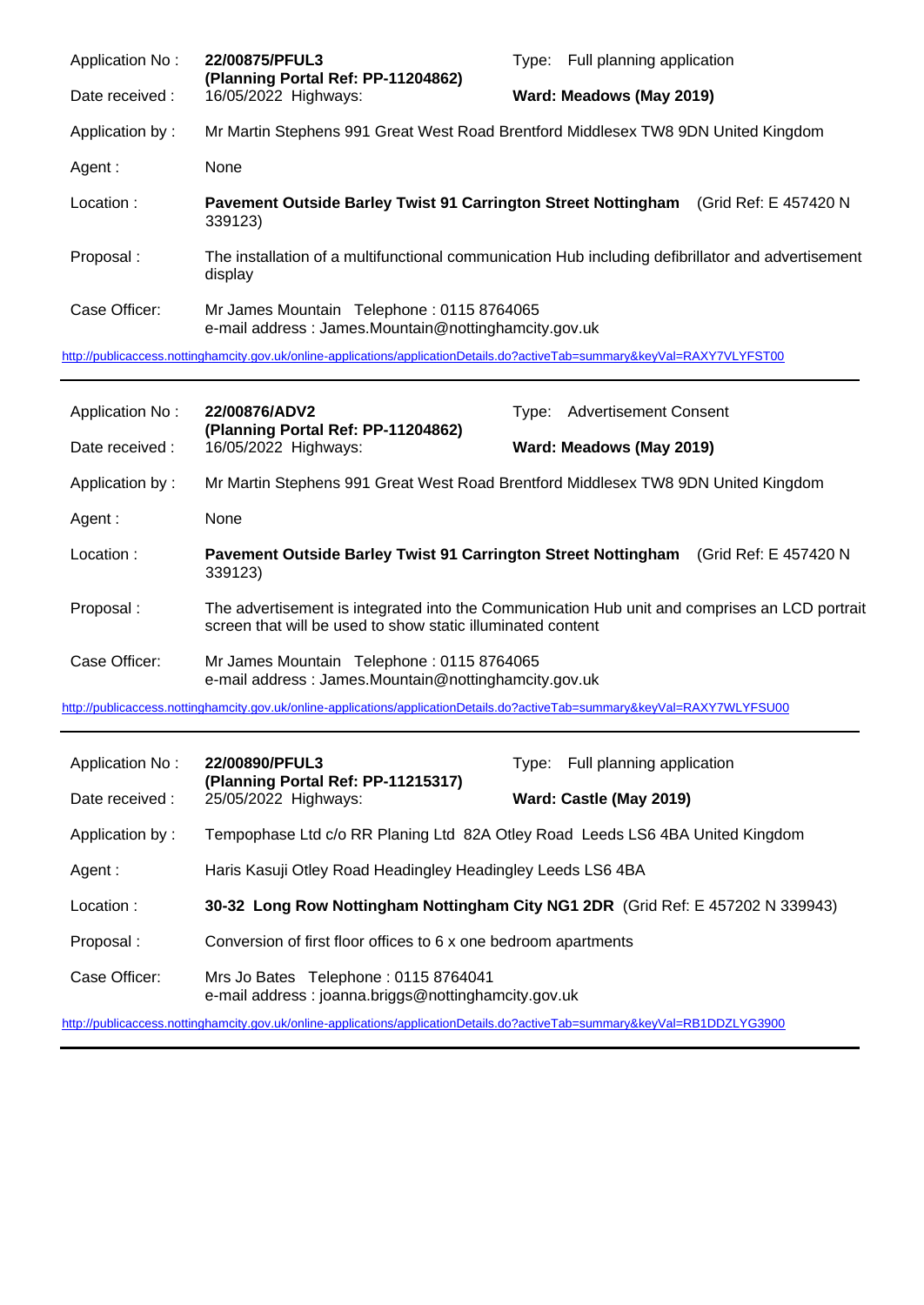| Application No: | 22/00891/LLIS1<br>(Planning Portal Ref: PP-11215317)<br>25/05/2022 Highways:                | <b>Listed Building Consent</b><br>Tvpe:                                         |
|-----------------|---------------------------------------------------------------------------------------------|---------------------------------------------------------------------------------|
| Date received:  |                                                                                             | Ward: Castle (May 2019)                                                         |
| Application by: | Tempophase Ltd c/o RR Planing Ltd 82A Otley Road Leeds LS6 4BA United Kingdom               |                                                                                 |
| Agent :         | Haris Kasuji Otley Road Headingley Headingley Leeds LS6 4BA                                 |                                                                                 |
| Location:       |                                                                                             | 30-32 Long Row Nottingham Nottingham City NG1 2DR (Grid Ref: E 457202 N 339943) |
| Proposal:       | External and Internal Works                                                                 |                                                                                 |
| Case Officer:   | Mrs Jo Bates Telephone: 0115 8764041<br>e-mail address: joanna.briggs@nottinghamcity.gov.uk |                                                                                 |

<http://publicaccess.nottinghamcity.gov.uk/online-applications/applicationDetails.do?activeTab=summary&keyVal=RB1DE0LYG3A00>

| Application No: | 22/00977/PFUL3                                                                                                             | Type: Full planning application                                                                   |  |
|-----------------|----------------------------------------------------------------------------------------------------------------------------|---------------------------------------------------------------------------------------------------|--|
| Date received:  | (Planning Portal Ref: PP-11223515)<br>29/04/2022 Highways:                                                                 | Ward: St Anns (May 2019)                                                                          |  |
| Application by: | CityFibre 15 Bedford Street London WC2E 9HE                                                                                |                                                                                                   |  |
| Agent:          | Midhurst GU29 9BY                                                                                                          | Murray Planning Mr Michael Bingham Ground Floor Office Challenger House Rumbolds Hill             |  |
| Location:       | Car Park To Heron Foods 387 - 389 St Anns Well Road Nottingham NG3 3JL (Grid Ref: E<br>458452 N 341208)                    |                                                                                                   |  |
| Proposal:       | and associated perimeter enclosure.                                                                                        | Erection of telecommunications infrastructure to include fibre optic cabin, metre cain, generator |  |
| Case Officer:   | Mrs Zoe Kyle Telephone: 0115 8764059<br>e-mail address: zoe.kyle@nottinghamcity.gov.uk                                     |                                                                                                   |  |
|                 | http://publicaccess.nottinghamcity.gov.uk/online-applications/applicationDetails.do?activeTab=summary&keyVal=RBPVDALY01B00 |                                                                                                   |  |
| Application No: | 22/00907/PNMA                                                                                                              | Non-material amendment<br>Type:                                                                   |  |
|                 | (Planning Portal Ref: PP-11223254)                                                                                         |                                                                                                   |  |
| Date received:  | 03/05/2022 Highways:                                                                                                       | Ward: St Anns (May 2019)                                                                          |  |
| Application by: | C/O agent C/O agent C/O agent WC2A 1AF                                                                                     |                                                                                                   |  |
| Agent :         |                                                                                                                            | Ms Georgia Quinn WSP House 70 Chancery Lane London WC2A 1AF United Kingdom                        |  |

- Location : **Victoria Centre Complex Victoria Centre Milton Street Nottingham** (Grid Ref: E 457386 N 340254)
- Proposal : Non-material amendment to remove condition h) from 1965 planning permission reference 300/8/64 (restriction of floorspace allowance of various uses)
- Case Officer: Mrs Zoe Kyle Telephone : 0115 8764059 e-mail address : zoe.kyle@nottinghamcity.gov.uk

<http://publicaccess.nottinghamcity.gov.uk/online-applications/applicationDetails.do?activeTab=summary&keyVal=RB8RENLYGI300>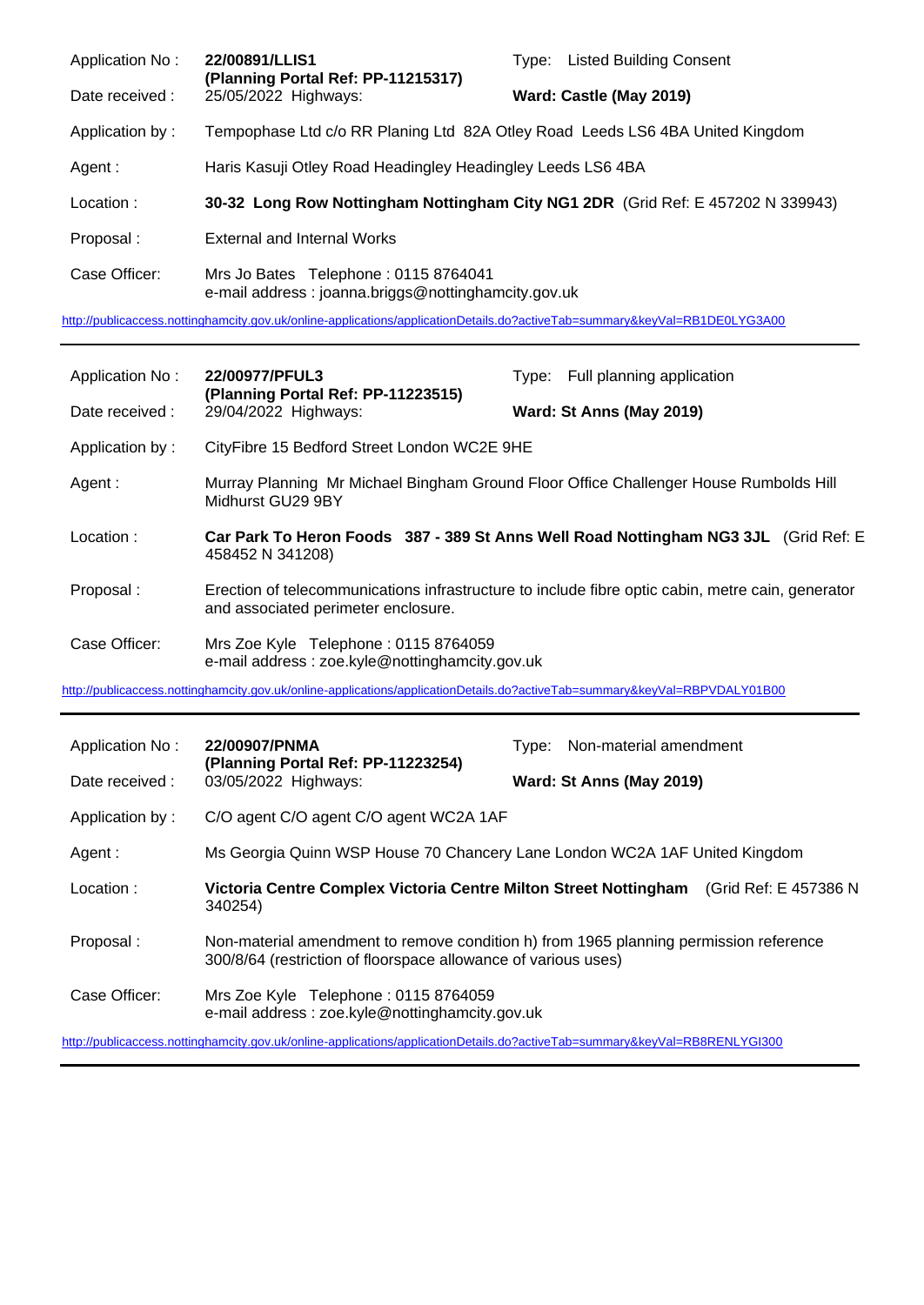| Application No: | 22/00980/PAHPD<br>(Planning Portal Ref: PP-11230883)                                                     | Prior Approval of Householder PD<br>Type: |  |
|-----------------|----------------------------------------------------------------------------------------------------------|-------------------------------------------|--|
| Date received:  | 17/05/2022 Highways:                                                                                     | Ward: Dales (May 2019)                    |  |
| Application by: | Mr Mark Irving 3 Kirkdale Road Nottingham NG3 7GY                                                        |                                           |  |
| Agent :         | None                                                                                                     |                                           |  |
| Location:       | 3 Kirkdale Road Nottingham NG3 7GY (Grid Ref: E 460006 N 340587)                                         |                                           |  |
| Proposal:       | Single storey rear extension 6 m depth, 3 m height, 3 m height to eaves                                  |                                           |  |
| Case Officer:   | Mrs Lesley Shearstone Telephone: 0115 8764078<br>e-mail address: lesley.shearstone@nottinghamcity.gov.uk |                                           |  |

<http://publicaccess.nottinghamcity.gov.uk/online-applications/applicationDetails.do?activeTab=summary&keyVal=RBR9ANLY0KU00>

| Application No: | 22/00913/PCLE<br>(Planning Portal Ref: PP-11108188)<br>26/05/2022 Highways:                                          |  | Type: Certificate of Lawfulness Existing  |
|-----------------|----------------------------------------------------------------------------------------------------------------------|--|-------------------------------------------|
| Date received:  |                                                                                                                      |  | Ward: Lenton And Wollaton East (May 2019) |
| Application by: | Mr Tony Carroll 52 Lace Street Nottingham City Nottingham NG7 2JG                                                    |  |                                           |
| Agent :         | None                                                                                                                 |  |                                           |
| Location:       | 52 Lace Street Nottingham Nottingham City NG7 2JG (Grid Ref: E 454877 N 338422)                                      |  |                                           |
| Proposal:       | The property has been used as an HMO for a number of years now. We have had an HMO<br>licence officially since 2015. |  |                                           |
| Case Officer:   | Mrs Eunice Kirk Telephone: 0115 8764057<br>e-mail address: eunice.kirk@nottinghamcity.gov.uk                         |  |                                           |

<http://publicaccess.nottinghamcity.gov.uk/online-applications/applicationDetails.do?activeTab=summary&keyVal=RBCGQTLYGWQ00>

| Application No: | 22/00918/PTPO<br>(Planning Portal Ref: PP-11233445)                  | Works to trees protected by TPO<br>Type:                                                                                                                                               |
|-----------------|----------------------------------------------------------------------|----------------------------------------------------------------------------------------------------------------------------------------------------------------------------------------|
| Date received : | 26/05/2022 Highways:                                                 | Ward: Castle (May 2019)                                                                                                                                                                |
| Application by: |                                                                      | Mrs Deborah Allen 12 Huntingdon Drive Nottingham City Nottingham NG7 1BW United Kingdom                                                                                                |
| Agent :         | None                                                                 |                                                                                                                                                                                        |
| Location:       | 12 Huntingdon Drive Nottingham NG7 1BW (Grid Ref: E 456619 N 339624) |                                                                                                                                                                                        |
| Proposal:       | NG7 1BW to avoid lower branches damaging the cars parked             | Crown lift to approximatley to 4.5m above ground level and crown thin by a maximum of 20%<br>the Horse Chestnut tree on the roadside verge outside of 12 Huntingdon Drive, Nottingham, |
| Case Officer:   | Telephone : 0115 87<br>e-mail address :                              |                                                                                                                                                                                        |

<http://publicaccess.nottinghamcity.gov.uk/online-applications/applicationDetails.do?activeTab=summary&keyVal=RBCLT8LYH0400>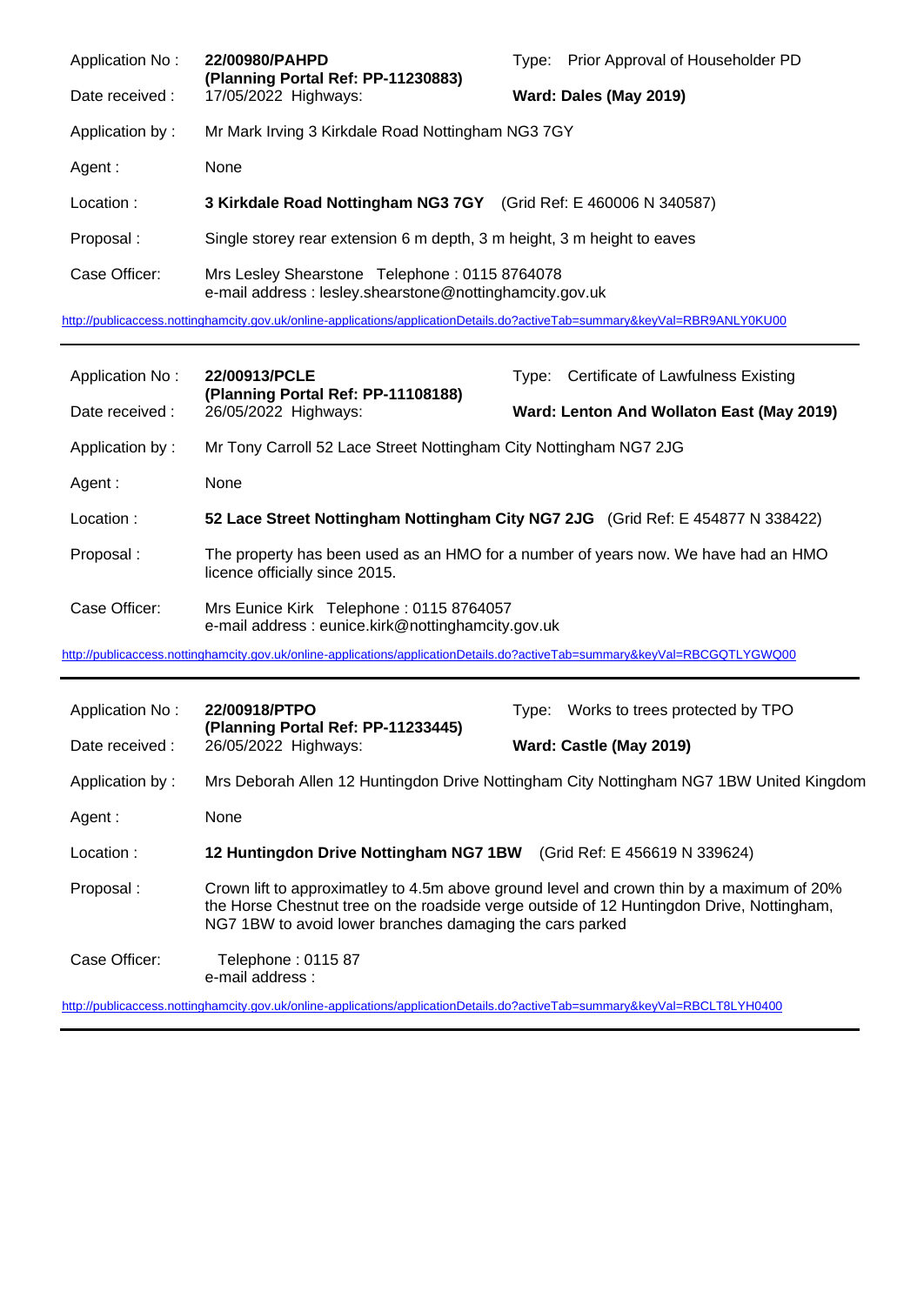| Application No: | 22/00984/PFUL3<br>(Planning Portal Ref: PP-11233944)                                              | Type: Full planning application                                                     |
|-----------------|---------------------------------------------------------------------------------------------------|-------------------------------------------------------------------------------------|
| Date received : | 31/05/2022 Highways:                                                                              | Ward: St Anns (May 2019)                                                            |
| Application by: | Carlton Street (Library) Ltd FAO Hannah Burt 147 Carlton Road Nottingham NG3 2FN                  |                                                                                     |
| Agent :         |                                                                                                   | Allan Joyce Architects Ltd FAO Mr Clive Hewitt 16-20 Bath Street Nottingham NG1 1DF |
| Location:       | <b>147 Carlton Road Nottingham</b>                                                                | (Grid Ref: E 458568 N 340360)                                                       |
| Proposal:       | Change of use from Library to 14 flats                                                            |                                                                                     |
| Case Officer:   | Mr James Mountain Telephone: 0115 8764065<br>e-mail address: James.Mountain@nottinghamcity.gov.uk |                                                                                     |

<http://publicaccess.nottinghamcity.gov.uk/online-applications/applicationDetails.do?activeTab=summary&keyVal=RBRLYKLY0KU00>

| Application No: | 22/00943/PFUL3                                                                               | Type: Full planning application                                                                                                                                                                 |
|-----------------|----------------------------------------------------------------------------------------------|-------------------------------------------------------------------------------------------------------------------------------------------------------------------------------------------------|
| Date received:  | (Planning Portal Ref: PP-11238055)<br>18/05/2022 Highways:                                   | Ward: Wollaton West (May 2019)                                                                                                                                                                  |
| Application by: |                                                                                              | Mrs Lynne Chapman 11 Grangewood Road Wollaton Nottingham NG8 2SJ United Kingdom                                                                                                                 |
| Agent:          | None                                                                                         |                                                                                                                                                                                                 |
| Location:       | 339146)                                                                                      | 11 Grangewood Road Nottingham Nottingham City NG8 2SJ (Grid Ref: E 451710 N                                                                                                                     |
| Proposal:       | roofed extension. (Resubmission of planning permission reference 21/00627/PFUL3)             | Single storey side and rear extension with two-storey rear extension, following demolition of<br>existing side garage & porch with the addition of a bacony with a glass balustrade to the flat |
| Case Officer:   | Mrs Eunice Kirk Telephone: 0115 8764057<br>e-mail address: eunice.kirk@nottinghamcity.gov.uk |                                                                                                                                                                                                 |

<http://publicaccess.nottinghamcity.gov.uk/online-applications/applicationDetails.do?activeTab=summary&keyVal=RBLQ4LLYHJO00>

| Application No:                                                                                                          | 22/00945/PDS4<br>(Planning Portal Ref: PP-11241980)                               | Discharge of conditions<br>Type:                                                  |
|--------------------------------------------------------------------------------------------------------------------------|-----------------------------------------------------------------------------------|-----------------------------------------------------------------------------------|
| Date received:                                                                                                           | 16/05/2022 Highways:                                                              | Ward: Sherwood (May 2019)                                                         |
| Application by:                                                                                                          | L Maloney 9 Hardwick Road Sherwood Nottingham City Nottingham NG5 2GW             |                                                                                   |
| Agent:                                                                                                                   | Jonathan Banner 50 Bernard Street Nottingham NG5 2AE UK                           |                                                                                   |
| Location:                                                                                                                | 343235)                                                                           | 9 Hardwick Road Sherwood Nottingham Nottingham City NG5 2GW (Grid Ref: E 457299 N |
| Proposal:<br>Bricks - 73mm Northcot Avon Smooth<br>Tiles - Acme tile single camber<br>Hopefully photos will be attached. | 2 - Materials<br>Window frames and doors - White PVC woodgrain mock sash windows. |                                                                                   |

3 Tree protection - harris fencing to be put round the trees to the extent of the canopy for the duration of the build.

Case Officer: Mrs Zoe Kyle Telephone : 0115 8764059 e-mail address : zoe.kyle@nottinghamcity.gov.uk

<http://publicaccess.nottinghamcity.gov.uk/online-applications/applicationDetails.do?activeTab=summary&keyVal=RBLQ4YLYHJT00>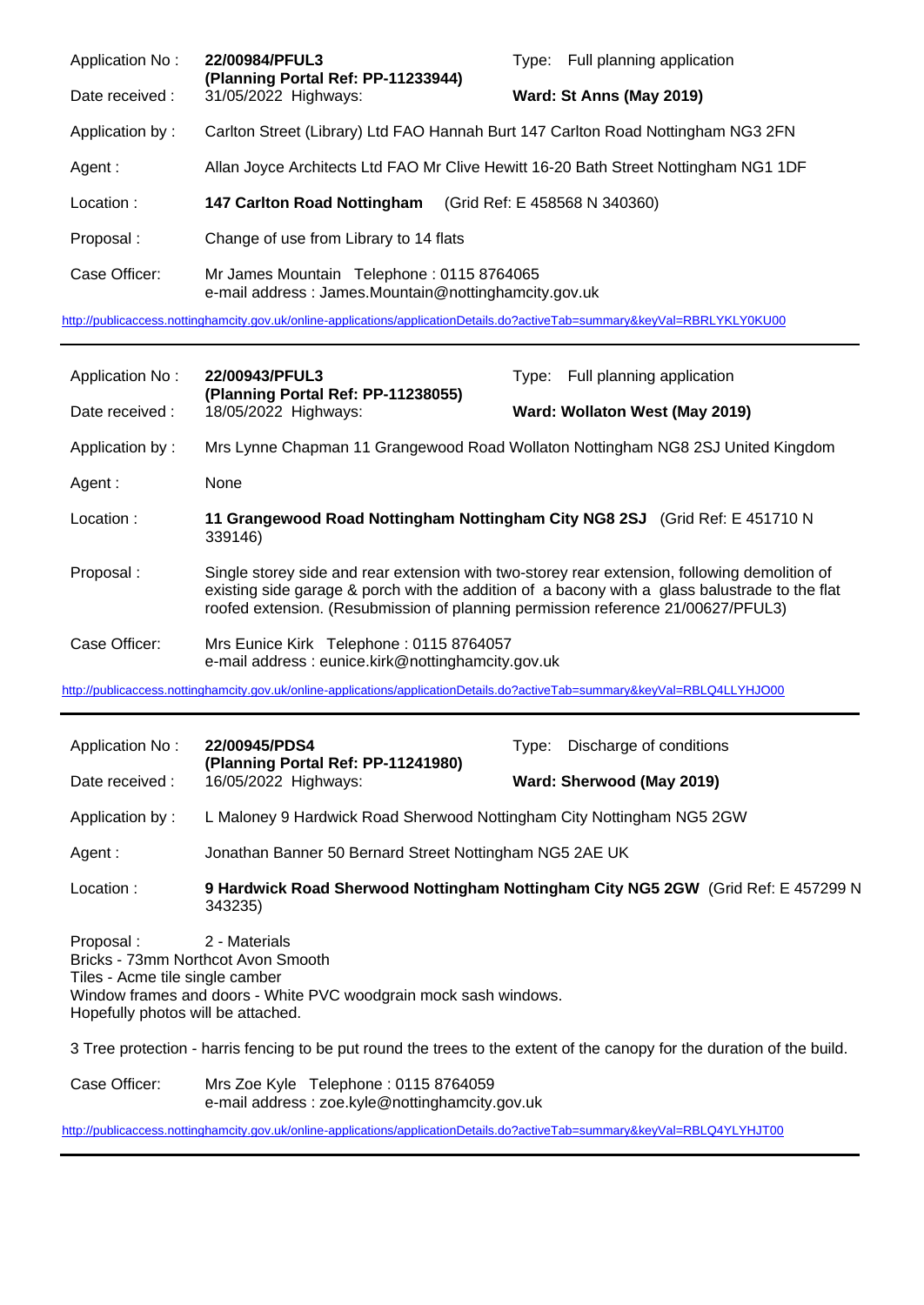| Application No: | 22/00956/PFUL3<br>(Planning Portal Ref: PP-11246553)                                              | Type: Full planning application |
|-----------------|---------------------------------------------------------------------------------------------------|---------------------------------|
| Date received : | 10/05/2022 Highways:                                                                              | Ward: Berridge (May 2019)       |
| Application by: | MR IFTIKHAR MEHMOOD 9 Arno Avenue Nottingham City Nottingham NG7 6NN undefined                    |                                 |
| Agent:          | MR JAVEED NOORI UNIT 3 NORTHGATE PLACE HIGH CHURCH PLACE NG7 7JT United<br>Kingdom                |                                 |
| Location:       | 9 Arno Avenue Nottingham Nottingham City NG7 6NN (Grid Ref: E 456559 N 341736)                    |                                 |
| Proposal:       | PROPOSE A SINGLE STOREY AT THE REAR OF THE PROPERTY                                               |                                 |
| Case Officer:   | Miss Aamina Jabbar Telephone: 0115 8763967<br>e-mail address: aamina.jabbar@nottinghamcity.gov.uk |                                 |

<http://publicaccess.nottinghamcity.gov.uk/online-applications/applicationDetails.do?activeTab=summary&keyVal=RBNKQXLYHRV00>

| Application No:                                                                                                            | 22/00960/PFUL3<br>(Planning Portal Ref: PP-11246788)                                                | Type: Full planning application                                                              |  |
|----------------------------------------------------------------------------------------------------------------------------|-----------------------------------------------------------------------------------------------------|----------------------------------------------------------------------------------------------|--|
| Date received :                                                                                                            | 27/05/2022 Highways:                                                                                | Ward: Wollaton West (May 2019)                                                               |  |
| Application by:                                                                                                            | Rayner 9 Sydney Road Nottingham City Nottingham NG8 1LH                                             |                                                                                              |  |
| Agent:                                                                                                                     | Nottingham NG10 1BE                                                                                 | Mr Karaan Sabherwal Allen Suite, Mohan Business Centre Tamworth Road Long Eaton              |  |
| Location:                                                                                                                  |                                                                                                     | 9 Sydney Road Nottingham Nottingham City NG8 1LH (Grid Ref: E 453858 N 340278)               |  |
| Proposal:                                                                                                                  | raised roof line, cladding and reconfiguration of existing openings.                                | Extension and conversion of existing garage to provide ancillary accommodation, inclusive of |  |
| Case Officer:                                                                                                              | Miss Katherine Lowe Telephone: 0115 8762435<br>e-mail address: katherine.lowe@nottinghamcity.gov.uk |                                                                                              |  |
| http://publicaccess.nottinghamcity.gov.uk/online-applications/applicationDetails.do?activeTab=summary&keyVal=RBNV01LYHX900 |                                                                                                     |                                                                                              |  |
|                                                                                                                            |                                                                                                     |                                                                                              |  |
| Application No:                                                                                                            | 22/00978/PFUL3                                                                                      | Type: Full planning application                                                              |  |
| Date received :                                                                                                            | (Planning Portal Ref: PP-11248040)<br>11/05/2022 Highways:                                          | Ward: Bulwell Forest (May 2019)                                                              |  |
| Application by:                                                                                                            | Mr G Arnold 113 Austin Street Nottingham City Nottingham NG6 9HE                                    |                                                                                              |  |
| Agent:                                                                                                                     | Kingdom                                                                                             | Navas Associates FAO Mr David Pattison 3 Bagworth Road Newbold Verdon LE9 9NB United         |  |
| Location:                                                                                                                  |                                                                                                     | 113 Austin Street Nottingham Nottingham City NG6 9HE (Grid Ref: E 454418 N 345342)           |  |
| Proposal:                                                                                                                  |                                                                                                     | New two storey terraced dwelling house following demolition of existing garage/store.        |  |

<http://publicaccess.nottinghamcity.gov.uk/online-applications/applicationDetails.do?activeTab=summary&keyVal=RBQ0BQLYI3O00>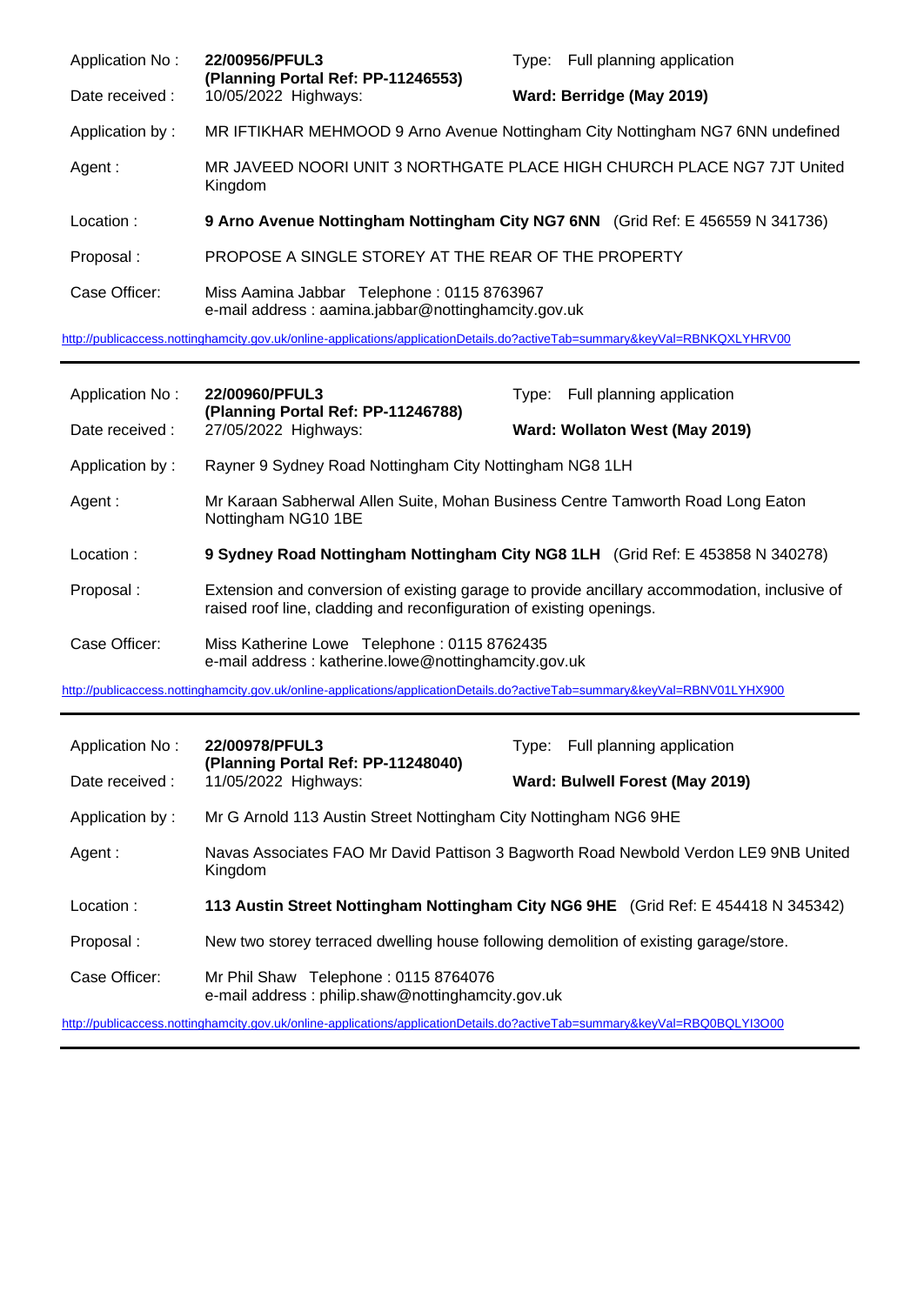| Application No: | 22/01067/PCLE<br>(Planning Portal Ref: PP-11228201)                                                 |                                           | Type: Certificate of Lawfulness Existing |  |
|-----------------|-----------------------------------------------------------------------------------------------------|-------------------------------------------|------------------------------------------|--|
| Date received:  | 25/05/2022 Highways:                                                                                | Ward: Lenton And Wollaton East (May 2019) |                                          |  |
| Application by: | Mrs Margaret Mole 259 Derby Road Nottingham NG7 2DP                                                 |                                           |                                          |  |
| Agent:          | Planning And Design Group FAO Bob Woollard Pure Offices Lake View Drive Sherwood Park<br>Nottingham |                                           |                                          |  |
| Location:       | 259 Derby Road Nottingham NG7 2DP (Grid Ref: E 455518 N 339590)                                     |                                           |                                          |  |
| Proposal:       | Certificate of Lawfulness for existing use as HMO                                                   |                                           |                                          |  |
| Case Officer:   | Mrs Eunice Kirk Telephone: 0115 8764057<br>e-mail address: eunice.kirk@nottinghamcity.gov.uk        |                                           |                                          |  |

<http://publicaccess.nottinghamcity.gov.uk/online-applications/applicationDetails.do?activeTab=summary&keyVal=RCDRTNLY0KU00>

| Application No: | 22/00982/PFUL3<br>(Planning Portal Ref: PP-11252001)<br>27/05/2022 Highways:                 | Type: Full planning application |  |
|-----------------|----------------------------------------------------------------------------------------------|---------------------------------|--|
| Date received : |                                                                                              | Ward: Bilborough (May 2019)     |  |
| Application by: | Mr Ryan Beazeley 15 Bingley Close Nottingham City Nottingham NG8 3HG                         |                                 |  |
| Agent :         | ryan beazeley Winchester Road Blaby Leicester LE8 4GZ United Kingdom                         |                                 |  |
| Location:       | 15 Bingley Close Nottingham Nottingham City NG8 3HG (Grid Ref: E 453690 N 340668)            |                                 |  |
| Proposal:       | Conservatory to the side.                                                                    |                                 |  |
| Case Officer:   | Mrs Eunice Kirk Telephone: 0115 8764057<br>e-mail address: eunice.kirk@nottinghamcity.gov.uk |                                 |  |

<http://publicaccess.nottinghamcity.gov.uk/online-applications/applicationDetails.do?activeTab=summary&keyVal=RBRA3VLYI5P00>

| Application No: | 22/01073/PNMA                                                                                                                                                 | Non-material amendment<br>Type:                                                       |
|-----------------|---------------------------------------------------------------------------------------------------------------------------------------------------------------|---------------------------------------------------------------------------------------|
| Date received : | 26/05/2022 Highways:                                                                                                                                          | Ward: Radford (May 2019)                                                              |
| Application by: |                                                                                                                                                               | Nottingham City Homes FAO: Miss Sophie Neal Harvey Road Bilborough Nottingham NG8 3BB |
| Agent :         | Melius Homes Ltd Mr Paul Clark Harvey Road Bilborough Nottingham NG8 3BB                                                                                      |                                                                                       |
| Location:       | Properties At St. Peters Street, Auckland Close, Hopedale Close, Lismore Close,<br>Cleveland Close And Bramcote Walk Nottingham (Grid Ref: E 455113 N 340186) |                                                                                       |
| Proposal:       | Amendment to planning permission reference 19/00913/PFUL3                                                                                                     |                                                                                       |
| Case Officer:   | Mr Mohammad Taufiqul-Islam Telephone: 0115 8764044<br>e-mail address: Mohammad.Taufiqul-Islam@nottinghamcity.gov.uk                                           |                                                                                       |

<http://publicaccess.nottinghamcity.gov.uk/online-applications/applicationDetails.do?activeTab=summary&keyVal=RCEA8ULY01B00>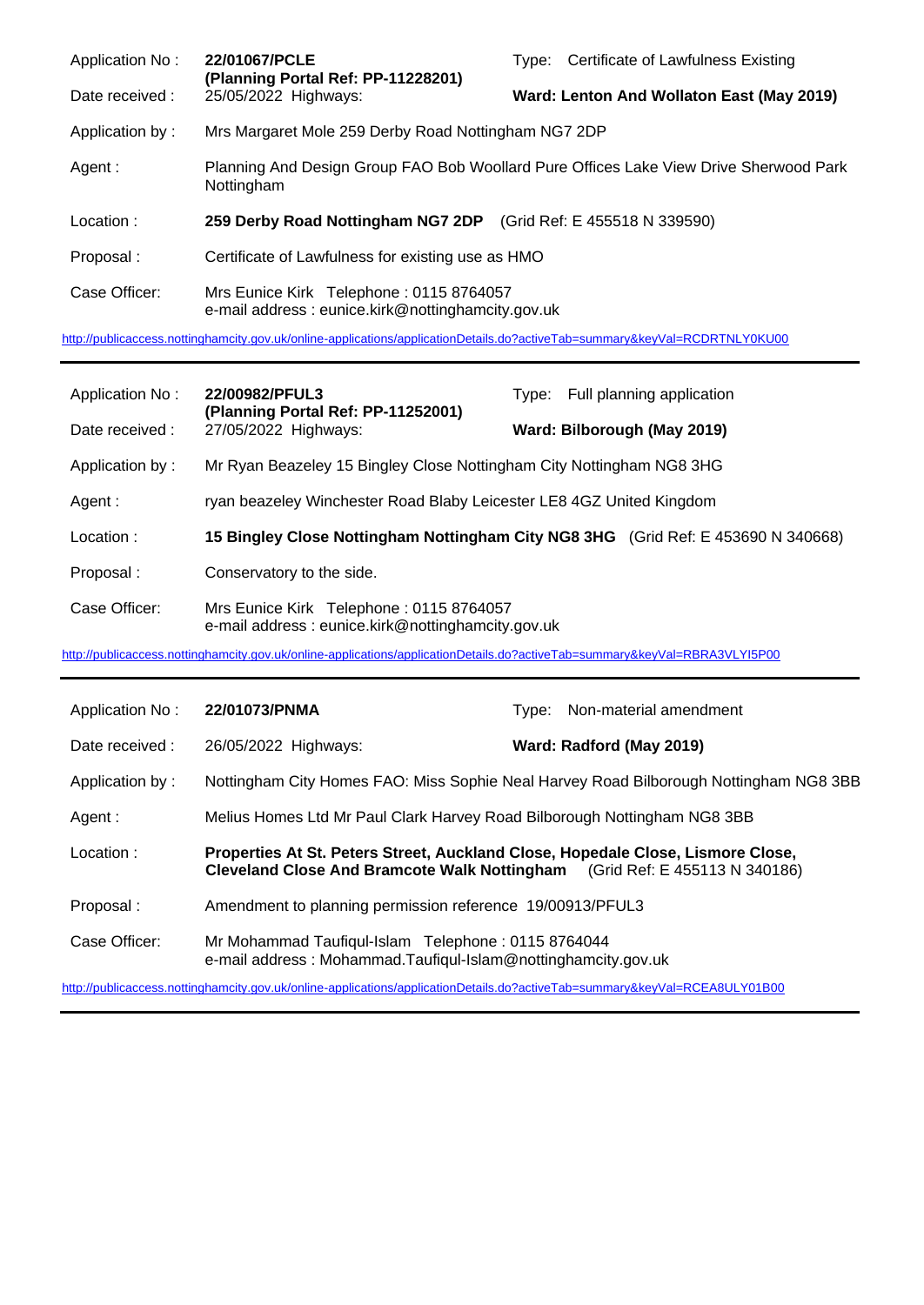| Application No: | 22/00993/PFUL3<br>(Planning Portal Ref: PP-11246996)                                   | Full planning application<br>Type:                                                |
|-----------------|----------------------------------------------------------------------------------------|-----------------------------------------------------------------------------------|
| Date received : | 13/05/2022 Highways:                                                                   | Ward: Sherwood (May 2019)                                                         |
| Application by: | Mr Neil Robinson 12 Private Road Nottingham City Nottingham NG5 4DB                    |                                                                                   |
| Agent :         |                                                                                        | Mr Mike Reade 7 Tavistock Avenue Mapperley Park Nottingham NG3 5BD United Kingdom |
| Location:       |                                                                                        | 12 Private Road Nottingham Nottingham City NG5 4DB (Grid Ref: E 457469 N 342647)  |
| Proposal:       | Alterations to roof including dormers.                                                 |                                                                                   |
| Case Officer:   | Mrs Zoe Kyle Telephone: 0115 8764059<br>e-mail address: zoe.kyle@nottinghamcity.gov.uk |                                                                                   |

<http://publicaccess.nottinghamcity.gov.uk/online-applications/applicationDetails.do?activeTab=summary&keyVal=RBT4R0LYIDK00>

| Application No:                                                                                                            | 22/00994/PFUL3                                                                                      | Full planning application<br>Type:                                            |  |
|----------------------------------------------------------------------------------------------------------------------------|-----------------------------------------------------------------------------------------------------|-------------------------------------------------------------------------------|--|
| Date received:                                                                                                             | (Planning Portal Ref: PP-11253974)<br>13/05/2022 Highways:                                          | Ward: Leen Valley (May 2019)                                                  |  |
| Application by:                                                                                                            | Mr Sheikh Zameer Ahmed Qadri 16 Greendale Gardens Nottingham City Nottingham NG8 3EE<br>UK.         |                                                                               |  |
| Agent :                                                                                                                    | Mrs Harjit Matharu 70 Woodbank Drive Nottingham NG8 2QU                                             |                                                                               |  |
| Location:                                                                                                                  | 341806)                                                                                             | 16 Greendale Gardens Nottingham Nottingham City NG8 3EE (Grid Ref: E 453725 N |  |
| Proposal:                                                                                                                  | Single Storey Rear Extension and New Front Extrance Porch.                                          |                                                                               |  |
| Case Officer:                                                                                                              | Miss Katherine Lowe Telephone: 0115 8762435<br>e-mail address: katherine.lowe@nottinghamcity.gov.uk |                                                                               |  |
| http://publicaccess.nottinghamcity.gov.uk/online-applications/applicationDetails.do?activeTab=summary&keyVal=RBT4R9LYIDM00 |                                                                                                     |                                                                               |  |
| Application No:                                                                                                            | 22/00999/PFUL3                                                                                      | Full planning application<br>Type:                                            |  |

| Date received : | (Planning Portal Ref: PP-11254526)<br>13/05/2022 Highways:                                    | Ward: Berridge (May 2019) |  |
|-----------------|-----------------------------------------------------------------------------------------------|---------------------------|--|
| Application by: | Mrs razan karim 36 Oak View Norton Street Nottinghamshire NG73NA United Kingdom               |                           |  |
| Agent :         | None                                                                                          |                           |  |
| Location:       | 179 Berridge Road Central Nottingham Nottingham City NG7 6HR (Grid Ref: E 455995 N<br>341699) |                           |  |
| Proposal:       | Ventilation system.                                                                           |                           |  |
| Case Officer:   | Mr Phil Shaw Telephone: 0115 8764076<br>e-mail address: philip.shaw@nottinghamcity.gov.uk     |                           |  |

<http://publicaccess.nottinghamcity.gov.uk/online-applications/applicationDetails.do?activeTab=summary&keyVal=RBT9U4LYIH100>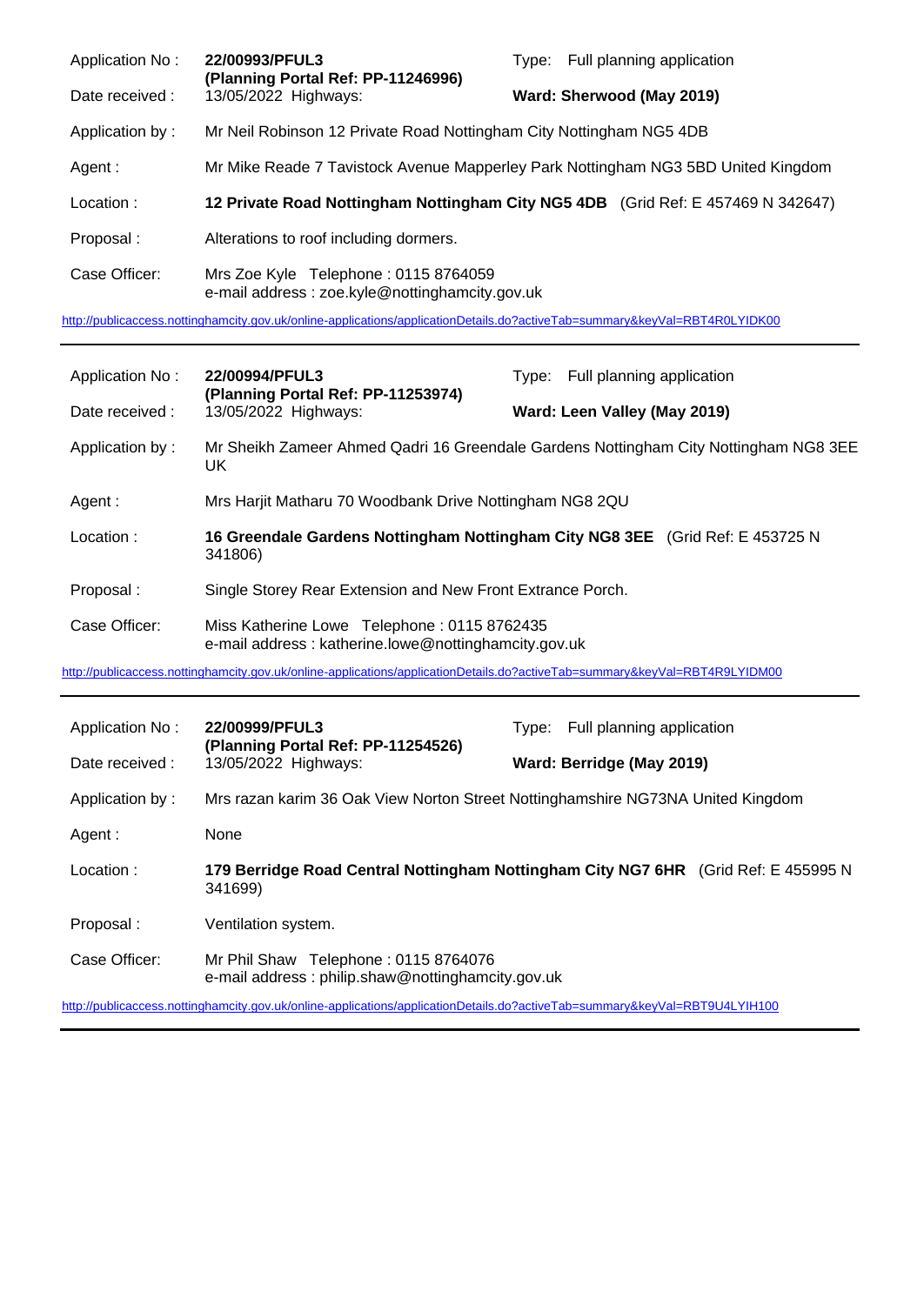| Application No: | 22/01001/PCLO<br>(Planning Portal Ref: PP-11258514)                                                      | Type: Certificate of Lawfulness Proposed                              |
|-----------------|----------------------------------------------------------------------------------------------------------|-----------------------------------------------------------------------|
| Date received : | 16/05/2022 Highways:                                                                                     | Ward: Wollaton West (May 2019)                                        |
| Application by: | DR FARAH YAZDANI 22 Bramcote Drive Nottingham NG8 2NH                                                    |                                                                       |
| Agent :         |                                                                                                          | Mr EJAZ GUL FOXHALL BUSINESS CENTRE NOTTINGHAM NG7 6LH United Kingdom |
| Location:       | 22 Bramcote Drive Nottingham NG8 2NH                                                                     | (Grid Ref: E 451901 N 339489)                                         |
| Proposal:       | Certificate of lawfulness (proposed) for dormers to side and rear.                                       |                                                                       |
| Case Officer:   | Mrs Lesley Shearstone Telephone: 0115 8764078<br>e-mail address: lesley.shearstone@nottinghamcity.gov.uk |                                                                       |

<http://publicaccess.nottinghamcity.gov.uk/online-applications/applicationDetails.do?activeTab=summary&keyVal=RBYOQBLYILA00>

| Application No: | 22/01002/PFUL3                                                                                      | Type: Full planning application                                                               |
|-----------------|-----------------------------------------------------------------------------------------------------|-----------------------------------------------------------------------------------------------|
| Date received : | (Planning Portal Ref: PP-11258538)<br>16/05/2022 Highways:                                          | Ward: Leen Valley (May 2019)                                                                  |
| Application by: | Mr IMRAN HUSSAIN 20 Leacroft Road Nottingham City Nottingham NG8 5GG                                |                                                                                               |
| Agent :         | Mr E Gul FOXHALL BUSINESS CENTRE FOXHALL ROAD NOTTINGHAM NG7 6LH                                    |                                                                                               |
| Location:       |                                                                                                     | 20 Leacroft Road Nottingham Nottingham City NG8 5GG (Grid Ref: E 454802 N 341519)             |
| Proposal:       | with rear dormer                                                                                    | Construct two storey side extension, single and two storey rear extension and loft conversion |
| Case Officer:   | Miss Katherine Lowe Telephone: 0115 8762435<br>e-mail address: katherine.lowe@nottinghamcity.gov.uk |                                                                                               |

<http://publicaccess.nottinghamcity.gov.uk/online-applications/applicationDetails.do?activeTab=summary&keyVal=RBYOQILYILC00>

| Application No: | 22/01004/PFUL3<br>(Planning Portal Ref: PP-11259827)                                         | Type: Full planning application                                                   |
|-----------------|----------------------------------------------------------------------------------------------|-----------------------------------------------------------------------------------|
| Date received : | 31/05/2022 Highways:                                                                         | Ward: Bilborough (May 2019)                                                       |
| Application by: |                                                                                              | MRS MAREEYA MUJAHID 71 Elstree Drive Nottingham City Nottingham NG8 3HQ undefined |
| Agent :         | Kingdom                                                                                      | MR Javeed Noori UNIT 3 NORTHGATE PLACE HIGH CHURCH PLACE NG7 7JT United           |
| Location:       |                                                                                              | 71 Elstree Drive Nottingham Nottingham City NG8 3HQ (Grid Ref: E 453290 N 340677) |
| Proposal:       | Single storey rear extension                                                                 |                                                                                   |
| Case Officer:   | Mrs Eunice Kirk Telephone: 0115 8764057<br>e-mail address: eunice.kirk@nottinghamcity.gov.uk |                                                                                   |

<http://publicaccess.nottinghamcity.gov.uk/online-applications/applicationDetails.do?activeTab=summary&keyVal=RBYOQVLYILG00>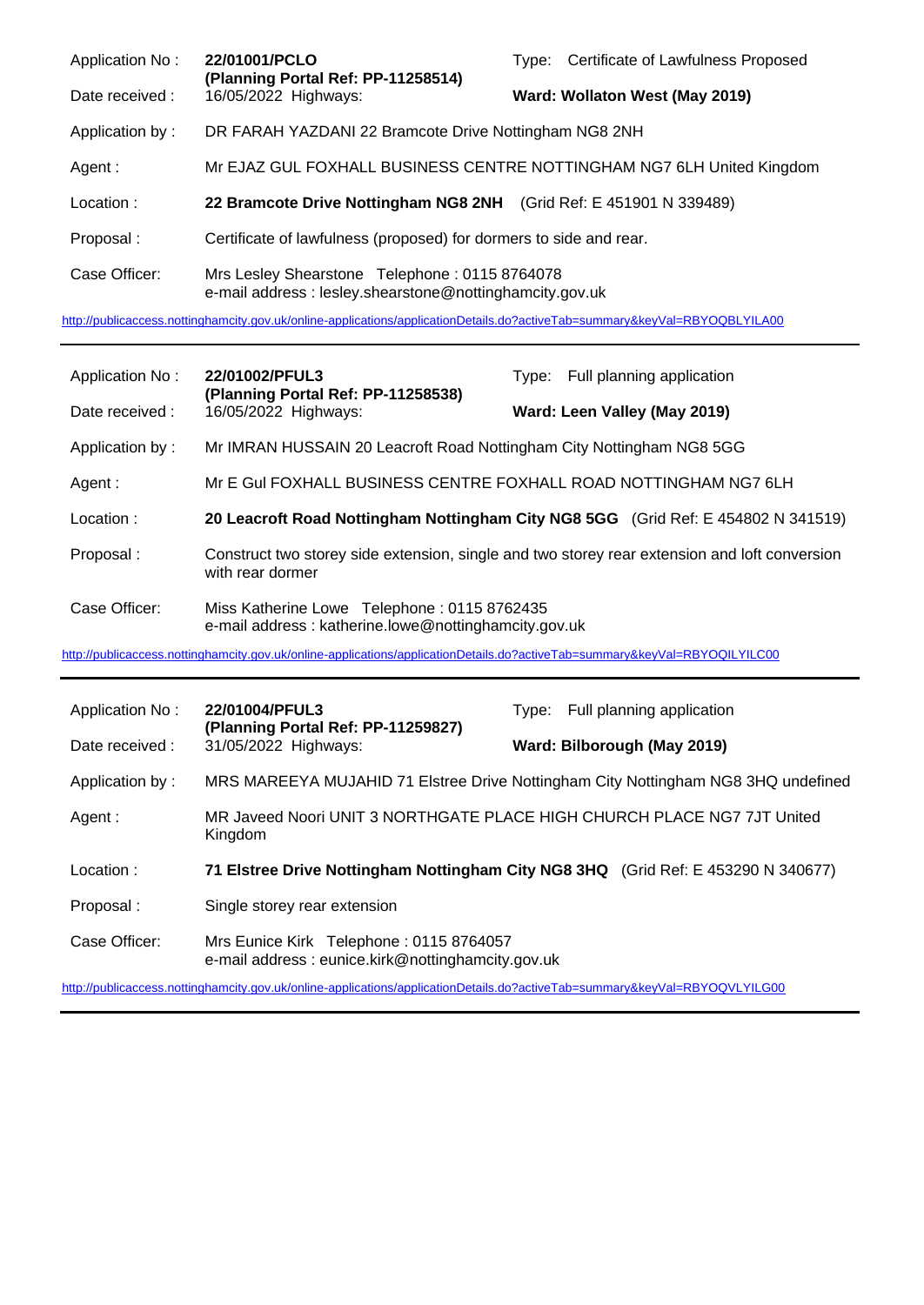| Application No: | 22/01009/ADV2<br>(Planning Portal Ref: PP-11255441)                                      | <b>Advertisement Consent</b><br>Type:                                                  |
|-----------------|------------------------------------------------------------------------------------------|----------------------------------------------------------------------------------------|
| Date received:  | 16/05/2022 Highways:                                                                     | Ward: St Anns (May 2019)                                                               |
| Application by: |                                                                                          | Mr James Atkinson Suite 8a (8th Floor) Manchester One 53 Portland St Manchester M1 3LD |
| Agent :         |                                                                                          | Robyn Lim 4th Floor Albion House 5-13 Canal Street Nottingham NG1 7EG United Kingdom   |
| Location:       | <b>Nelson Court Nottingham</b> (Grid Ref: E 457941 N 339916)                             | Site Of 149 To 169 Lower Parliament Street And 1, 3, 5 And 7 Southwell Road, Future    |
| Proposal:       | 4 No. illuminated signs (halo illuminated lettering and internally illuminated roundels) |                                                                                        |
| Case Officer:   | Mr Jim Rae Telephone: 0115 8764074<br>e-mail address: jim.rae@nottinghamcity.gov.uk      |                                                                                        |

<http://publicaccess.nottinghamcity.gov.uk/online-applications/applicationDetails.do?activeTab=summary&keyVal=RBZ42FLYIR200>

| Application No: | 22/01010/PVAR3<br>(Planning Portal Ref: PP-11257863)                                                                                                                                                                                                                                                                                                                                                                                                                       | Relax/vary condition(s)<br>Type:                                                       |
|-----------------|----------------------------------------------------------------------------------------------------------------------------------------------------------------------------------------------------------------------------------------------------------------------------------------------------------------------------------------------------------------------------------------------------------------------------------------------------------------------------|----------------------------------------------------------------------------------------|
| Date received:  | 16/05/2022 Highways:                                                                                                                                                                                                                                                                                                                                                                                                                                                       | Ward: Castle (May 2019)                                                                |
| Application by: | Mr Chris Guest Abbot House Park Terrace Nottingham City Nottingham NG1 5DN                                                                                                                                                                                                                                                                                                                                                                                                 |                                                                                        |
| Agent :         | Kingdom                                                                                                                                                                                                                                                                                                                                                                                                                                                                    | Groundworks Architects LLP FAO Mr Steve Banks 35 Albert Road Nottingham NG3 4JD United |
| Location:       | 339819)                                                                                                                                                                                                                                                                                                                                                                                                                                                                    | Abbot House Park Terrace Nottingham Nottingham City NG1 5DN (Grid Ref: E 456585 N      |
| Proposal:       | Extension to roof. Three storey extension to side. Alterations/additions to rear balcony.<br>Substitution of existing double garage for new kitchen. New access leading to new raised<br>parking area deck to North West boundary. Alteration and addition of windows, new solar shade.<br>New shed to front. Variation of Condition S1 of planning permission ref: 21/02087/PVAR3:<br>(change timber storage shed to brick extension and change steel cladding to timber) |                                                                                        |
| Case Officer:   | Miss Katherine Lowe Telephone: 0115 8762435<br>e-mail address: katherine.lowe@nottinghamcity.gov.uk                                                                                                                                                                                                                                                                                                                                                                        |                                                                                        |

<http://publicaccess.nottinghamcity.gov.uk/online-applications/applicationDetails.do?activeTab=summary&keyVal=RBZ95VLYIR900>

| Application No: | 22/01011/PFUL3                                                                               | Full planning application<br>Tvpe:                                              |
|-----------------|----------------------------------------------------------------------------------------------|---------------------------------------------------------------------------------|
| Date received:  | (Planning Portal Ref: PP-11261278)<br>16/05/2022 Highways:                                   | Ward: Wollaton West (May 2019)                                                  |
| Application by: | Ms Lisa Randle 3 Trowell Road Nottingham NG8 2EG                                             |                                                                                 |
| Agent :         | Ms Finola Brady 116 St Austell Drive Nottingham NG11 7BQ                                     |                                                                                 |
| Location:       |                                                                                              | 3 Trowell Road Nottingham Nottingham City NG8 2EG (Grid Ref: E 452219 N 339978) |
| Proposal:       | Single-storey side extension.                                                                |                                                                                 |
| Case Officer:   | Mrs Eunice Kirk Telephone: 0115 8764057<br>e-mail address: eunice.kirk@nottinghamcity.gov.uk |                                                                                 |

<http://publicaccess.nottinghamcity.gov.uk/online-applications/applicationDetails.do?activeTab=summary&keyVal=RBZ963LYIRB00>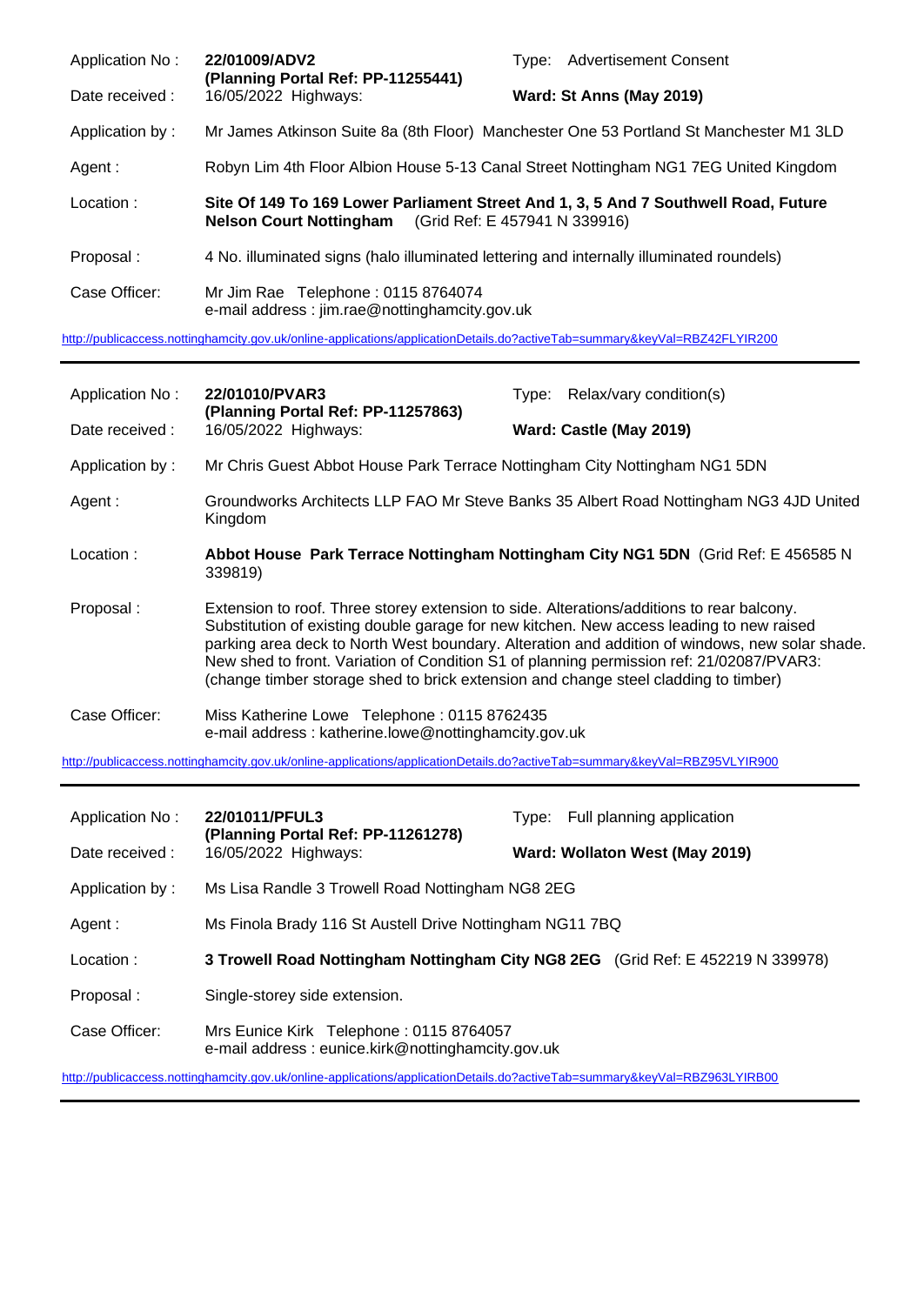| Application No: | 22/01012/PFUL3<br>(Planning Portal Ref: PP-11218964)                                                                       | Full planning application<br>Type:                                                    |
|-----------------|----------------------------------------------------------------------------------------------------------------------------|---------------------------------------------------------------------------------------|
| Date received : | 17/05/2022 Highways:                                                                                                       | Ward: Hyson Green And Arboretum (May 2019)                                            |
| Application by: | Way Norwich                                                                                                                | Anglian Windows Ltd FAO Commercial Division Anglian Windows Ltd, Unit 30 59 Hurricane |
| Agent :         | London SE16 4DG                                                                                                            | Podium Surveying LLP FAO Mr Sam Heer Unit 307, Block J, Biscuit Factory Drummond Road |
| Location:       | Ref: E 455727 N 341278)                                                                                                    | Woodbridge Court, Flat 1-11 St Pauls Avenue Nottingham Nottingham City NG7 5EB (Grid  |
| Proposal:       | Replacement windows.                                                                                                       |                                                                                       |
| Case Officer:   | Mr Phil Shaw Telephone: 0115 8764076<br>e-mail address: philip.shaw@nottinghamcity.gov.uk                                  |                                                                                       |
|                 | http://publicaccess.nottinghamcity.gov.uk/online-applications/applicationDetails.do?activeTab=summary&keyVal=RC0JDDLYIT800 |                                                                                       |

| Application No: | 22/01013/PFUL3                                                                                                             | Type: Full planning application                                                              |
|-----------------|----------------------------------------------------------------------------------------------------------------------------|----------------------------------------------------------------------------------------------|
| Date received : | (Planning Portal Ref: PP-11256880)<br>17/05/2022 Highways:                                                                 | Ward: Bulwell (May 2019)                                                                     |
| Application by: |                                                                                                                            | Tank Farm Services Ltd c/o IBA Planning Ltd The Studios Church Farm Edwinstowe NG21 9NJ      |
| Agent:          | Rd Edwinstowe NG21 9NJ                                                                                                     | IBA Planning Ltd FAO Mrs Briony Barrett IBA Planning Ltd, The Studios Church Farm, Mansfield |
| Location:       | Alpha House Belgrave Road Nottingham Nottingham City NG6 8HN (Grid Ref: E 453520 N<br>345308)                              |                                                                                              |
| Proposal:       | Retention of existing workshop building                                                                                    |                                                                                              |
| Case Officer:   | Mr James Mountain Telephone: 0115 8764065<br>e-mail address: James.Mountain@nottinghamcity.gov.uk                          |                                                                                              |
|                 | http://publicaccess.nottinghamcity.gov.uk/online-applications/applicationDetails.do?activeTab=summary&keyVal=RC0JEQLYITB00 |                                                                                              |
|                 |                                                                                                                            |                                                                                              |
| Application No: | 22/01015/PFUL3<br>(Planning Portal Ref: PP-11258285)                                                                       | Type: Full planning application                                                              |
| Date received : | 17/05/2022 Highways:                                                                                                       | Ward: Lenton And Wollaton East (May 2019)                                                    |
| Application by: | Bridgford, NG2 6EP                                                                                                         | Mr Edward Henderson C/O Agent - Dino Labbate. Unit 2B (First Floor), 100 Melton Road, West   |
| Agent:          | Mr Dino Labbate Unit 2B 100 Melton Road West Bridgford NG2 6EP undefined                                                   |                                                                                              |
| Location:       |                                                                                                                            | 93 Beeston Road Nottingham Nottingham City NG7 2JQ (Grid Ref: E 454872 N 338212)             |
| Proposal:       | Proposed loft conversion with rear dormer.                                                                                 |                                                                                              |
| Case Officer:   | Mrs Eunice Kirk Telephone: 0115 8764057<br>e-mail address: eunice.kirk@nottinghamcity.gov.uk                               |                                                                                              |
|                 | http://publicaccess.nottinghamcity.gov.uk/online-applications/applicationDetails.do?activeTab=summary&keyVal=RC0JF2LYITG00 |                                                                                              |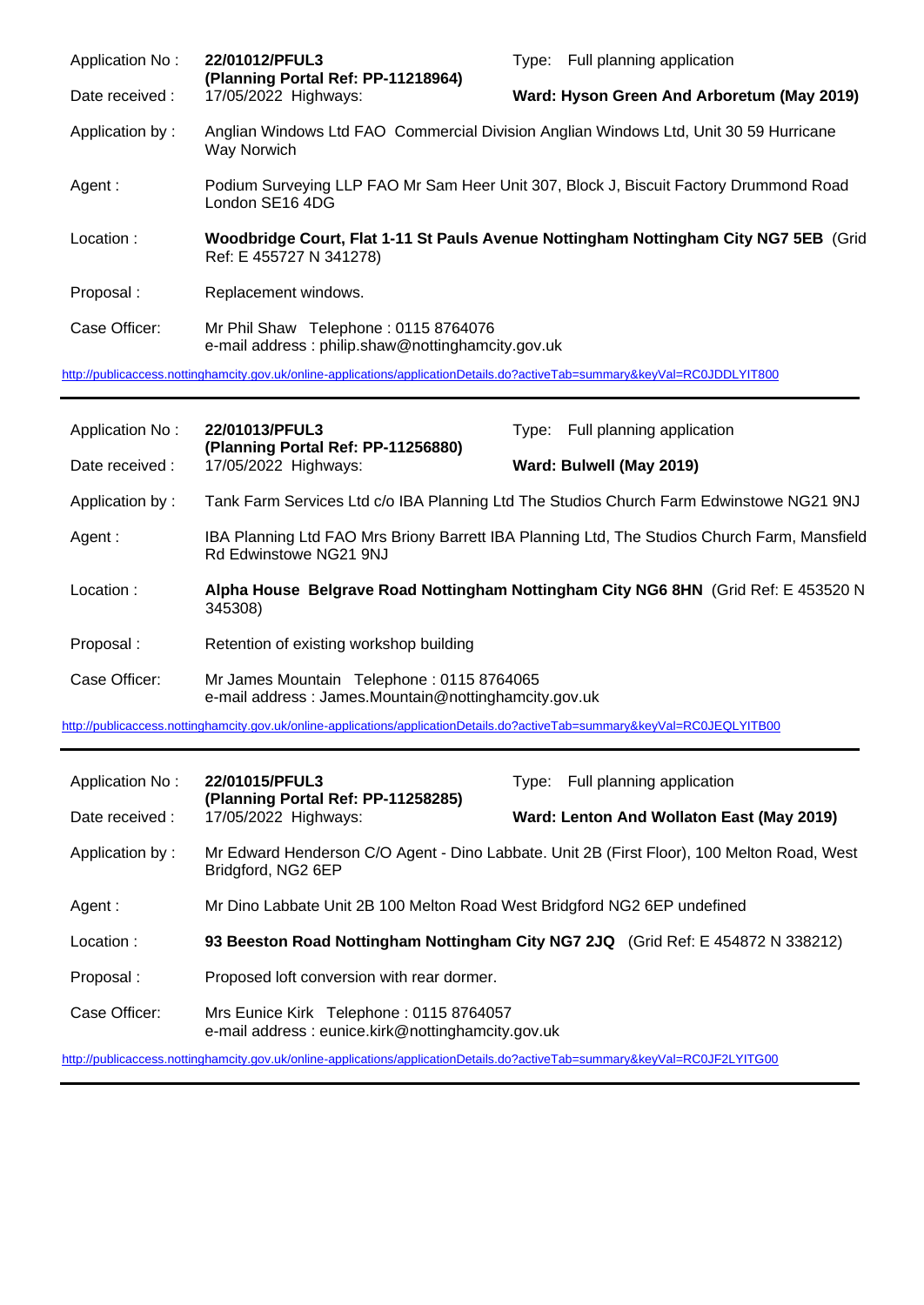| Application No: | 22/01016/PFUL3<br>(Planning Portal Ref: PP-11259665)                                                                       | Type: Full planning application                                                          |
|-----------------|----------------------------------------------------------------------------------------------------------------------------|------------------------------------------------------------------------------------------|
| Date received:  | 17/05/2022 Highways:                                                                                                       | Ward: Hyson Green And Arboretum (May 2019)                                               |
| Application by: | undefined                                                                                                                  | MR GHOLAM SAKHI QADARI 26 Vincent Gardens Nottingham City Nottingham NG7 5GA             |
| Agent :         | Kingdom                                                                                                                    | MR Javeed Noori UNIT 3 NORTHGATE PLACE HIGH CHURCH PLACE NG7 7JT United                  |
| Location:       |                                                                                                                            | 26 Vincent Gardens Nottingham Nottingham City NG7 5GA (Grid Ref: E 455418 N 341378)      |
| Proposal:       |                                                                                                                            | Proposed single storey/porch with window opening at front. Single storey rear extension. |
| Case Officer:   | Miss Aamina Jabbar Telephone: 0115 8763967<br>e-mail address: aamina.jabbar@nottinghamcity.gov.uk                          |                                                                                          |
|                 | http://publicaccess.nottinghamcity.gov.uk/online-applications/applicationDetails.do?activeTab=summary&keyVal=RC0JFBLYITI00 |                                                                                          |

| Application No: | 22/01019/PFUL3                                                                               | Type: Full planning application                                                        |
|-----------------|----------------------------------------------------------------------------------------------|----------------------------------------------------------------------------------------|
| Date received : | (Planning Portal Ref: PP-11262321)<br>17/05/2022 Highways:                                   | Ward: Castle (May 2019)                                                                |
| Application by: |                                                                                              | MR ED CHAN The Coach House Cavendish Road East Nottingham City Nottingham NG7 1BB      |
| Agent:          |                                                                                              | Mr Ewan Cassell First Floor, Western House Western Street Nottingham NG1 3AZ undefined |
| Location:       | E 456403 N 339672)                                                                           | The Coach House Cavendish Road East Nottingham Nottingham City NG7 1BB (Grid Ref:      |
| Proposal:       | Single storey rear extension to existing dwelling with minor changes to external facade      |                                                                                        |
| Case Officer:   | Mrs Eunice Kirk Telephone: 0115 8764057<br>e-mail address: eunice.kirk@nottinghamcity.gov.uk |                                                                                        |

<http://publicaccess.nottinghamcity.gov.uk/online-applications/applicationDetails.do?activeTab=summary&keyVal=RC0JG0LYITO00>

| Application No: | 22/01022/PCLE                                                                                | Type: Certificate of Lawfulness Existing                                        |
|-----------------|----------------------------------------------------------------------------------------------|---------------------------------------------------------------------------------|
| Date received : | (Planning Portal Ref: PP-11200222)<br>17/05/2022 Highways:                                   | Ward: Lenton And Wollaton East (May 2019)                                       |
| Application by: | Dr Richard Lloyd 3 Stantons Linton Cambridge CB21 4FD United Kingdom                         |                                                                                 |
| Agent :         | None                                                                                         |                                                                                 |
| Location:       |                                                                                              | 1 Cecil Street Nottingham Nottingham City NG7 1GZ (Grid Ref: E 455963 N 339112) |
| Proposal:       | Certificate of lawfulness for existing use as HMO.                                           |                                                                                 |
| Case Officer:   | Mrs Eunice Kirk Telephone: 0115 8764057<br>e-mail address: eunice.kirk@nottinghamcity.gov.uk |                                                                                 |

<http://publicaccess.nottinghamcity.gov.uk/online-applications/applicationDetails.do?activeTab=summary&keyVal=RC0YQ4LYIZ900>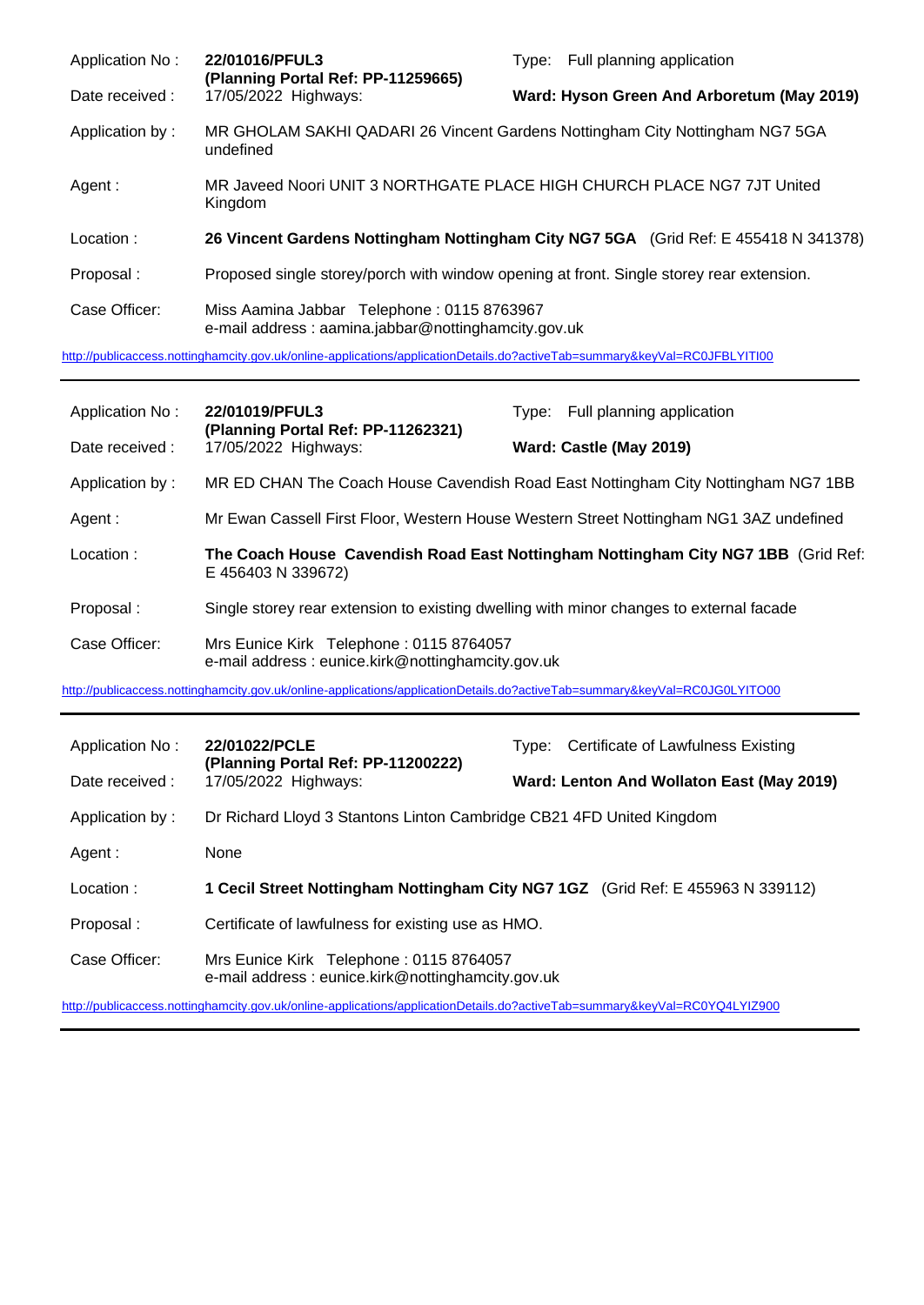| Application No: | 22/01025/PFUL3<br>(Planning Portal Ref: PP-11264659)                                      | Type: Full planning application                                                   |
|-----------------|-------------------------------------------------------------------------------------------|-----------------------------------------------------------------------------------|
| Date received : | 17/05/2022 Highways:                                                                      | Ward: Berridge (May 2019)                                                         |
| Application by: | Mr Scot Lambert 69 Newfield Road Nottingham City Nottingham NG5 1HF                       |                                                                                   |
| Agent:          | Mr Michael Wakerley 109 Central Avenue Nottingham NG7 7AG England                         |                                                                                   |
| Location:       |                                                                                           | 69 Newfield Road Nottingham Nottingham City NG5 1HF (Grid Ref: E 456164 N 343376) |
| Proposal:       | Flat roofed dormer to rear with raised ridge.                                             |                                                                                   |
| Case Officer:   | Mr Phil Shaw Telephone: 0115 8764076<br>e-mail address: philip.shaw@nottinghamcity.gov.uk |                                                                                   |

<http://publicaccess.nottinghamcity.gov.uk/online-applications/applicationDetails.do?activeTab=summary&keyVal=RC13USLYIZJ00>

| Application No: | 22/01082/PFUL3<br>(Planning Portal Ref: PP-11250450)<br>17/05/2022 Highways:                                        | Type: Full planning application                                                             |
|-----------------|---------------------------------------------------------------------------------------------------------------------|---------------------------------------------------------------------------------------------|
| Date received : |                                                                                                                     | Ward: Castle (May 2019)                                                                     |
| Application by: | Rosa's London Ltd FAO Mr Gavin Adair 26 Earlham Street London WC2H 9LN                                              |                                                                                             |
| Agent:          | Gundry And Ducker FAO lan Goggin Unit 1 35 Shore Road London E9 7FL                                                 |                                                                                             |
| Location:       | York House 15 King Street Nottingham (Grid Ref: E 457225 N 340032)                                                  |                                                                                             |
| Proposal:       | ground floor rear flat roof. Addition of awnings to shopfront                                                       | Removal of existing plant to rear and installing new replacement plant. New access hatch to |
| Case Officer:   | Mr Mohammad Taufiqul-Islam Telephone: 0115 8764044<br>e-mail address: Mohammad.Taufiqul-Islam@nottinghamcity.gov.uk |                                                                                             |

<http://publicaccess.nottinghamcity.gov.uk/online-applications/applicationDetails.do?activeTab=summary&keyVal=RCH44LLY0KU00>

| Application No: | 22/01083/ADV2                                                                                                                                                | Tvpe: | <b>Advertisement Consent</b> |
|-----------------|--------------------------------------------------------------------------------------------------------------------------------------------------------------|-------|------------------------------|
| Date received : | 17/05/2022 Highways:                                                                                                                                         |       | Ward: Castle (May 2019)      |
| Application by: | Rosa's London Ltd FAO Gavin Adair 26 Earlham Street London WC2H 9LN                                                                                          |       |                              |
| Agent :         | Gundry And Ducker FAO lan Goggin Unit 1 35 Shore Road London E9 7FL                                                                                          |       |                              |
| Location:       | York House 15 King Street Nottingham (Grid Ref: E 457225 N 340032)                                                                                           |       |                              |
| Proposal:       | Removal of existing plant to rear and installing new replacement plant. New access hatch to<br>ground floor rear flat roof. Addition of awnings to shopfront |       |                              |
| Case Officer:   | Mr Mohammad Taufiqul-Islam Telephone: 0115 8764044<br>e-mail address: Mohammad.Taufiqul-Islam@nottinghamcity.gov.uk                                          |       |                              |

<http://publicaccess.nottinghamcity.gov.uk/online-applications/applicationDetails.do?activeTab=summary&keyVal=RCH4N7LY0KU00>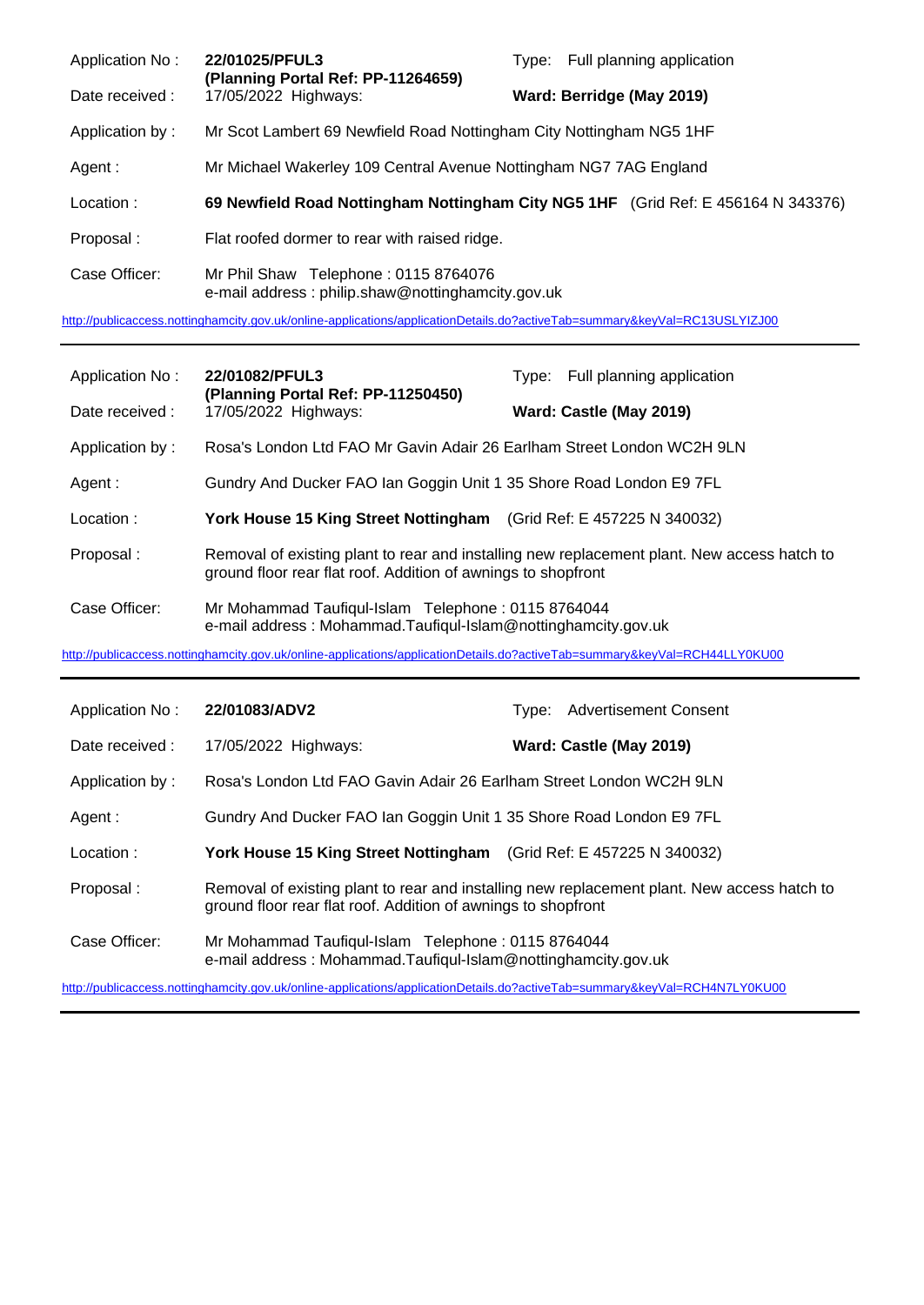| Application No: | 22/01090/PAHPD<br>(Planning Portal Ref: PP-11262676)                                                      | Type: Prior Approval of Householder PD     |
|-----------------|-----------------------------------------------------------------------------------------------------------|--------------------------------------------|
| Date received : | 17/05/2022 Highways:                                                                                      | Ward: Hyson Green And Arboretum (May 2019) |
| Application by: | Kanwal Bhatti 11 Lynmouth Crescent Nottingham NG7 5RB                                                     |                                            |
| Agent:          | None                                                                                                      |                                            |
| Location:       | 11 Lynmouth Crescent Nottingham NG7 5RB (Grid Ref: E 455018 N 341114)                                     |                                            |
| Proposal:       | Single storey rear extension 5.9 m depth, 3.5 m height, 2.4 m height to eaves                             |                                            |
| Case Officer:   | Mrs Lesley Shearstone Telephone: 0115 8764078<br>e-mail address : lesley.shearstone@nottinghamcity.gov.uk |                                            |

<http://publicaccess.nottinghamcity.gov.uk/online-applications/applicationDetails.do?activeTab=summary&keyVal=RCIXOJLY0KU00>

| Application No: | 22/01091/PAHPD<br>(Planning Portal Ref: PP-11250664)<br>17/05/2022 Highways:                             | Tvpe: | Prior Approval of Householder PD |
|-----------------|----------------------------------------------------------------------------------------------------------|-------|----------------------------------|
| Date received:  |                                                                                                          |       | Ward: Aspley (May 2019)          |
| Application by: | Miss Bernadine Rebello 1 Ambleside Road Nottingham NG8 5RB                                               |       |                                  |
| Agent :         | Prodesign FAO Mrs Harjit Matharu 70 Woodbank Drive Nottingham NG8 2QU                                    |       |                                  |
| Location:       | 1 Ambleside Road Nottingham NG8 5RB (Grid Ref: E 453207 N 342067)                                        |       |                                  |
| Proposal:       | Single storey rear extension 3.5 m depth, 3.54 m height, 2.4 m height to eaves                           |       |                                  |
| Case Officer:   | Mrs Lesley Shearstone Telephone: 0115 8764078<br>e-mail address: lesley.shearstone@nottinghamcity.gov.uk |       |                                  |
|                 |                                                                                                          |       |                                  |

<http://publicaccess.nottinghamcity.gov.uk/online-applications/applicationDetails.do?activeTab=summary&keyVal=RCIYNGLY0KU00>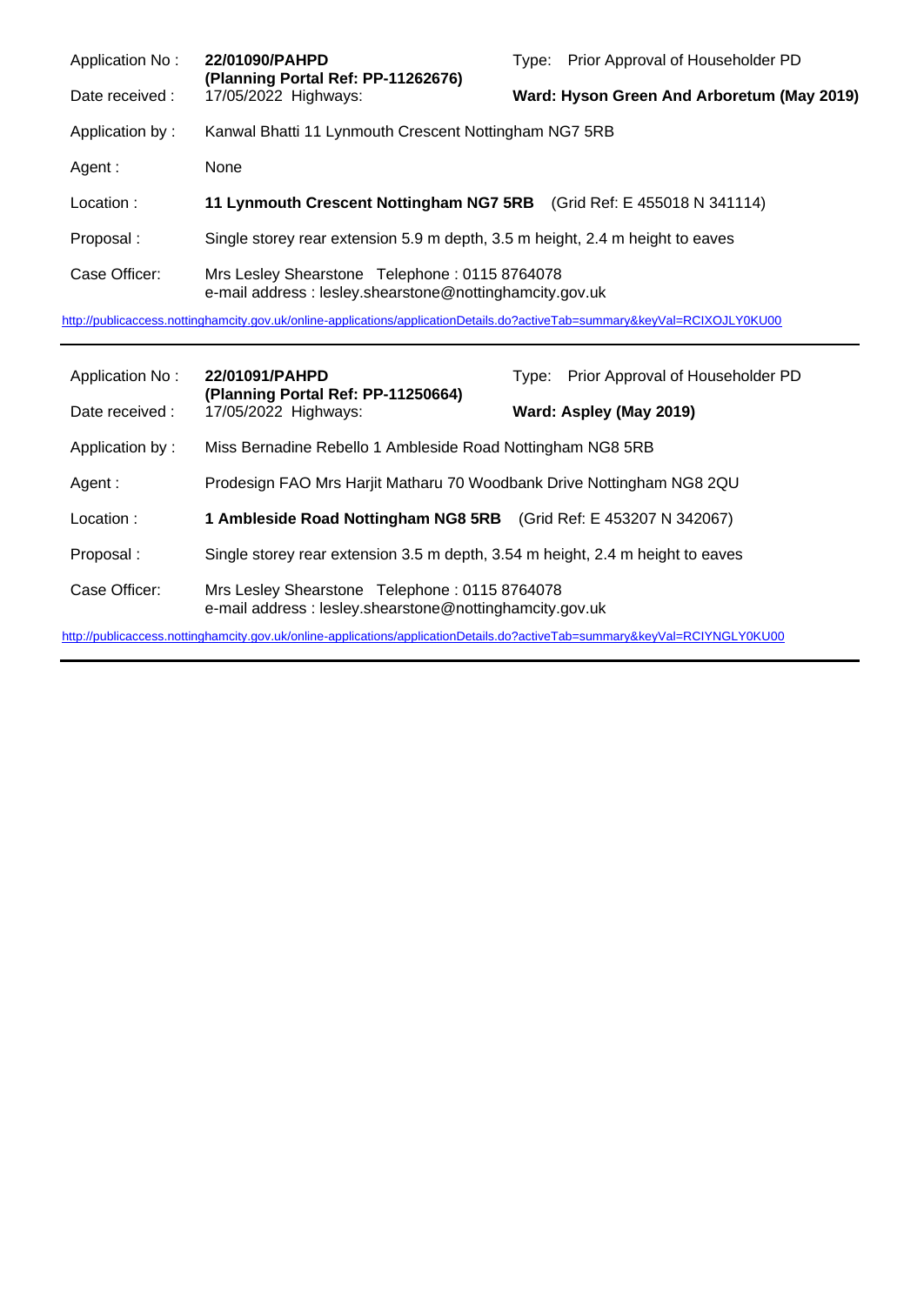Application No : **22/01101/PWC** Type: Works to trees in Conservation Areas Date received : 17/05/2022 Highways: **Ward: Clifton West (May 2019)** Application by : Jason King Unit 6 13 Frederick Street Birmingham B1 3HE Agent : None Location : **Manor House Close Nottingham** (Grid Ref: E 456672 N 337611) Proposal : 26 silver birch dead, brackets Fell 3 ash Deadwood (exempt works) 7 sycamore Fell 8 sycamore Fell 16 ash Fell 24 ash Fell 28 apple Retrenchment prune by reducing/end weighting limbs by 1-2m 4 elm crown lift to 3m 5 sycamore crown lift to 3m 9 willow coppice 13 sycamore group Fell (Possibly try to retain a few of best trees) 14 privet hedge with laburnum Fell 19 prunus crown lift to 2m 30 horse chestnut crown lift to 3m 33 prunus x15 cut back,/lift to 4m over road 22 apple crown by 1.5m 21 apple crown reduce by 1m and cut back over drive

Case Officer: Mr Shaun Phillips Telephone : 0115 8765712 e-mail address : shaun.phillips@nottinghamcity.gov.uk

<http://publicaccess.nottinghamcity.gov.uk/online-applications/applicationDetails.do?activeTab=summary&keyVal=RCOXEQLY0MC00>

| Application No:                                                                                                                                                                                                                                                                                                                                                                                                                                                                                                                                                                                                       | 22/01026/PFUL3                                                                                                             | Type: Full planning application                                                     |
|-----------------------------------------------------------------------------------------------------------------------------------------------------------------------------------------------------------------------------------------------------------------------------------------------------------------------------------------------------------------------------------------------------------------------------------------------------------------------------------------------------------------------------------------------------------------------------------------------------------------------|----------------------------------------------------------------------------------------------------------------------------|-------------------------------------------------------------------------------------|
| Date received :                                                                                                                                                                                                                                                                                                                                                                                                                                                                                                                                                                                                       | (Planning Portal Ref: PP-11246605)<br>18/05/2022 Highways:                                                                 | Ward: Bilborough (May 2019)                                                         |
| Application by:                                                                                                                                                                                                                                                                                                                                                                                                                                                                                                                                                                                                       | Bilborough College FAO Helen Dennis Bilborough College College Way College Way<br>Nottinghamshire Strelley                 |                                                                                     |
| Agent :                                                                                                                                                                                                                                                                                                                                                                                                                                                                                                                                                                                                               | AA Projects FAO Mr Craig Hands Alpha Tower Floor 19 Suffolk Street Queensway Birmingham                                    |                                                                                     |
| Location:                                                                                                                                                                                                                                                                                                                                                                                                                                                                                                                                                                                                             | N 341318)                                                                                                                  | Bilborough College College Way Strelley Nottinghamshire NG8 4DQ (Grid Ref: E 451527 |
| Proposal:                                                                                                                                                                                                                                                                                                                                                                                                                                                                                                                                                                                                             | Two storey classroom building and ancillary development                                                                    |                                                                                     |
| A new build stand alone teaching block containing 9 teaching spaces and a study area within a two storey building<br>creating 892m2m?? of new internal floor space Built in brick work with a flat roof, housing plant<br>equipment and provision for solar panels screened and maintained safely behind a parapet.<br>With a hard standing in front of the building to the path and bus shelters for students to wait for<br>buses without blocking the pathway. To the rear the existing mound will be re formed to enclose<br>the new building at a lower height and the grassed are will be returned to existing. |                                                                                                                            |                                                                                     |
| Case Officer:                                                                                                                                                                                                                                                                                                                                                                                                                                                                                                                                                                                                         | Mrs Jo Bates Telephone: 0115 8764041<br>e-mail address: joanna.briggs@nottinghamcity.gov.uk                                |                                                                                     |
|                                                                                                                                                                                                                                                                                                                                                                                                                                                                                                                                                                                                                       | http://publicaccess.nottinghamcity.gov.uk/online-applications/applicationDetails.do?activeTab=summary&keyVal=RC2E36LYJ1100 |                                                                                     |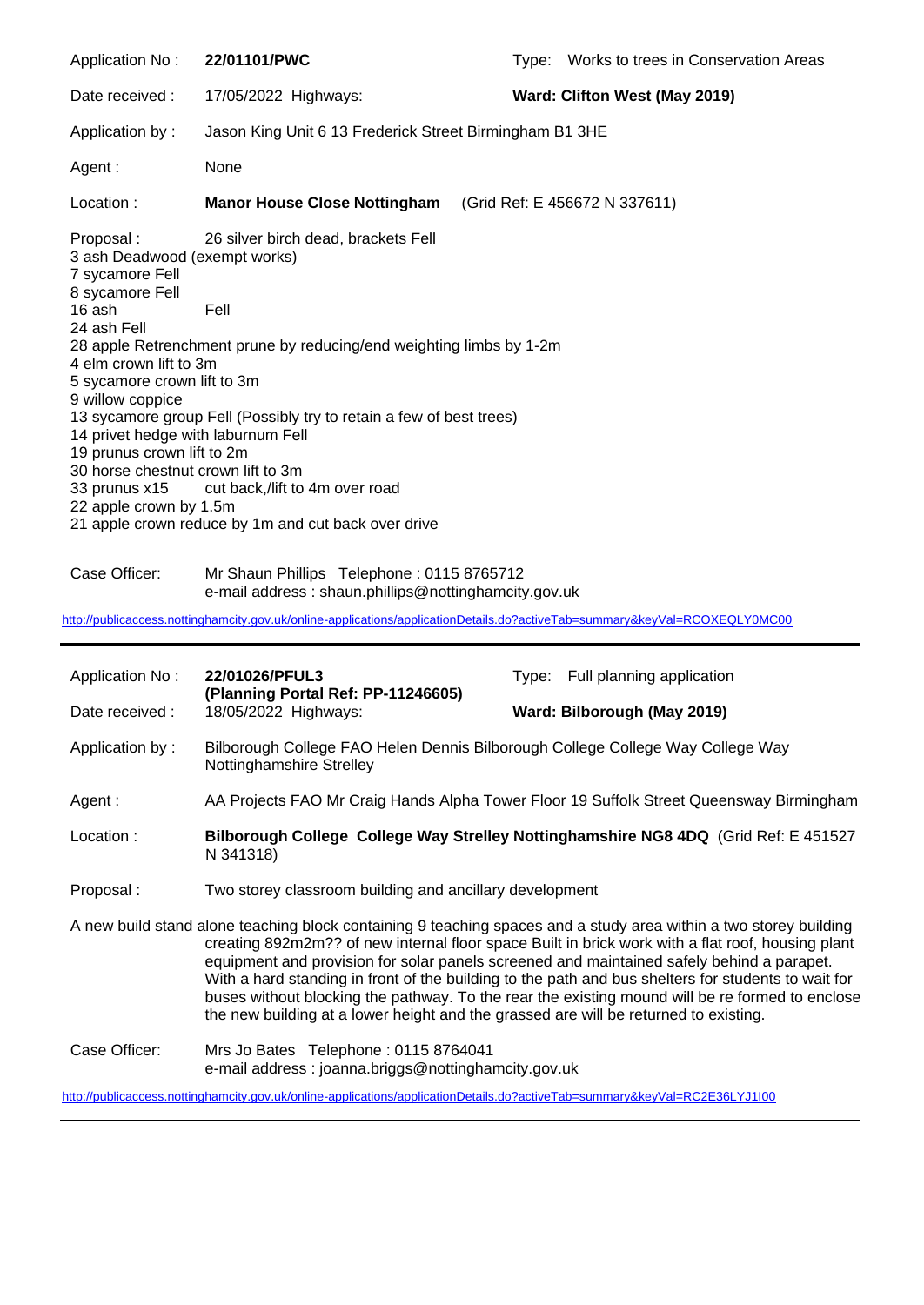| Application No: | 22/01027/PVAR3<br>(Planning Portal Ref: PP-11249310)                                                                       | Type: Relax/vary condition(s)                                                                |
|-----------------|----------------------------------------------------------------------------------------------------------------------------|----------------------------------------------------------------------------------------------|
| Date received : | 18/05/2022 Highways:                                                                                                       | Ward: Bilborough (May 2019)                                                                  |
| Application by: | Aldi Stores Ltd. Suite 19, 1 Cardale Park, Beckwith Head Road Harrogate HG3 1RY                                            |                                                                                              |
| Agent :         | <b>Head Road Harrogate</b>                                                                                                 | Planning Potential Ltd. FAO Mr. Joseph Warren-McCoy Suite 19, 1 Cardale Park, Beckwith       |
| Location:       | 342801)                                                                                                                    | 2 Chatterley Parkway Nottingham Nottingham City NG8 6BF (Grid Ref: E 451324 N)               |
| Proposal:       | reference 16/01020/PFUL3                                                                                                   | Variation of condition 19 (increase delivery hours from 2200 to 2300) of planning permission |
| Case Officer:   | Mr James Mountain Telephone: 0115 8764065<br>e-mail address: James.Mountain@nottinghamcity.gov.uk                          |                                                                                              |
|                 | http://publicaccess.nottinghamcity.gov.uk/online-applications/applicationDetails.do?activeTab=summary&keyVal=RC2E3FLYJ1K00 |                                                                                              |

| Application No: | 22/01029/PDS4<br>(Planning Portal Ref: PP-11264959)                                 | Discharge of conditions<br>Tvpe:                                                                                                                                                                    |
|-----------------|-------------------------------------------------------------------------------------|-----------------------------------------------------------------------------------------------------------------------------------------------------------------------------------------------------|
| Date received:  | 18/05/2022 Highways:                                                                | Ward: Dales (May 2019)                                                                                                                                                                              |
| Application by: | Lisa Raine 12/14 Pelham Road Sherwood Rise Nottingham NG5 1AP                       |                                                                                                                                                                                                     |
| Agent :         |                                                                                     | Mr Andy Meek 12-14 Pelham Road Sherwood Rise Nottingham NG5 1AP United Kingdom                                                                                                                      |
| Location:       | N 339303)                                                                           | Diamond Plaza Daleside Road Nottingham Nottingham City NG2 3GG (Grid Ref: E 459070)                                                                                                                 |
| Proposal:       | 21/01515/PFUL3.                                                                     | Details submitted to discharge Condition 4 (badger/bat survey), Condition 5 (tree protection),<br>Condition 6 (drainage design), Condition 8 (external lighting scheme) of planning permission ref: |
| Case Officer:   | Mr Jim Rae Telephone: 0115 8764074<br>e-mail address: jim.rae@nottinghamcity.gov.uk |                                                                                                                                                                                                     |

<http://publicaccess.nottinghamcity.gov.uk/online-applications/applicationDetails.do?activeTab=summary&keyVal=RC2E3WLYJ1O00>

| Application No: | 22/01030/PFUL3<br>(Planning Portal Ref: PP-11265433)                                                                       | Type: Full planning application                                                      |
|-----------------|----------------------------------------------------------------------------------------------------------------------------|--------------------------------------------------------------------------------------|
| Date received:  | 18/05/2022 Highways:                                                                                                       | Ward: Lenton And Wollaton East (May 2019)                                            |
| Application by: | Nottingham City Nottingham                                                                                                 | L.E.A.D Academy Trust FAO Mr Shane Cook Edna G Olds Academy Church Street Old Lenton |
| Agent :         | CP Associates FAO Mr Dan Page 1311A Melton Road Syston Leicester Leicester                                                 |                                                                                      |
| Location:       | (Grid Ref: E 455682 N 339356)                                                                                              | Edna G Olds Academy Church Street Old Lenton Nottingham Nottingham City NG7 1SJ      |
| Proposal:       | Single storey extension to provide community room                                                                          |                                                                                      |
| Case Officer:   | Mrs Jo Bates Telephone: 0115 8764041<br>e-mail address: joanna.briggs@nottinghamcity.gov.uk                                |                                                                                      |
|                 | http://publicaccess.nottinghamcity.gov.uk/online-applications/applicationDetails.do?activeTab=summary&keyVal=RC2E43LYJ1Q00 |                                                                                      |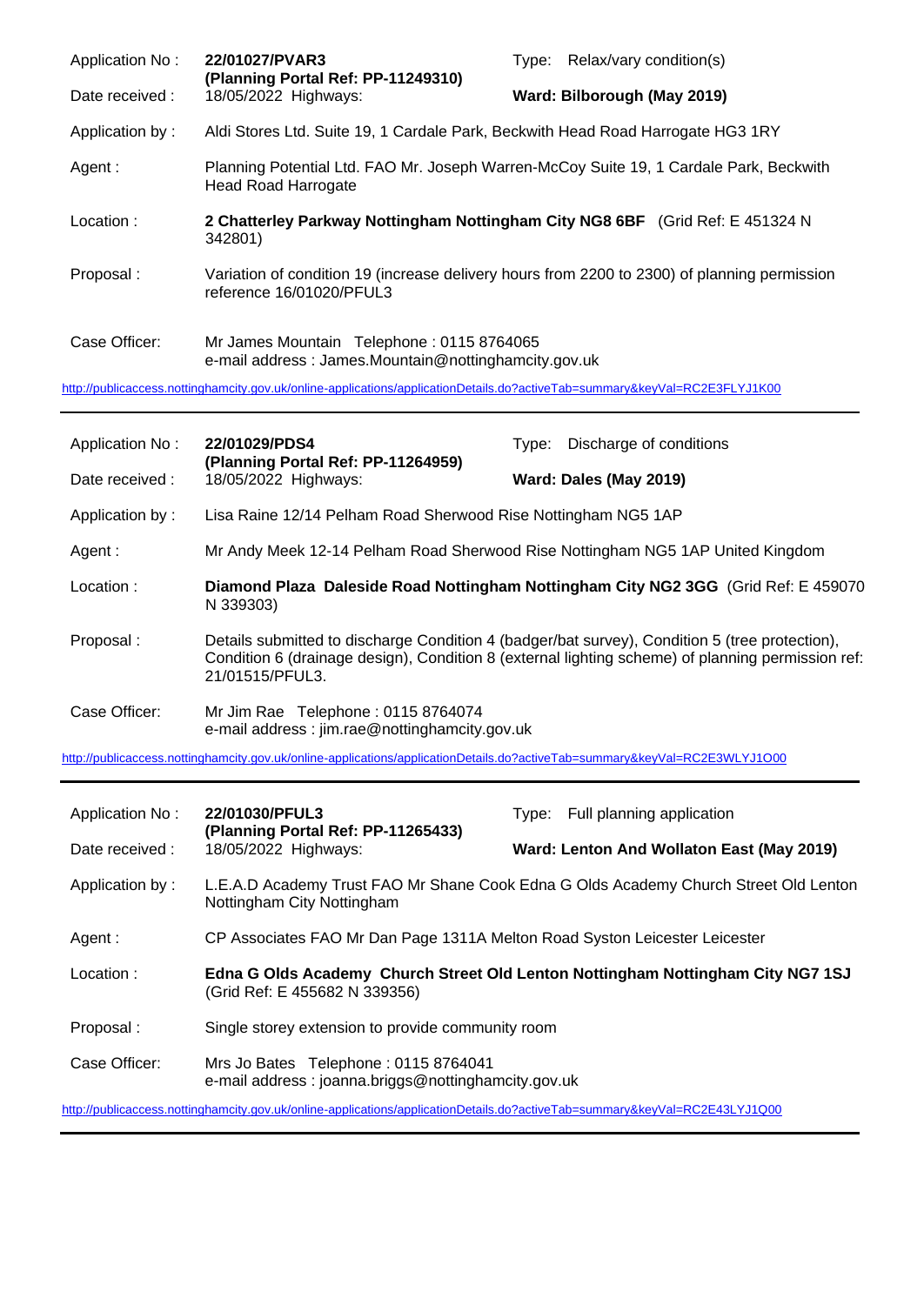| Application No: | 22/01031/PFUL3<br>(Planning Portal Ref: PP-11265608)<br>18/05/2022 Highways:                 | Type: Full planning application |
|-----------------|----------------------------------------------------------------------------------------------|---------------------------------|
| Date received:  |                                                                                              | Ward: Bilborough (May 2019)     |
| Application by: | Mr Walsh 25 Fircroft Avenue Nottingham NG8 3AL                                               |                                 |
| Agent :         | Storm Design FAO Ian Storm Storm Design 35 Kirkham Drive Toton Beeston                       |                                 |
| Location:       | 25 Fircroft Avenue Nottingham NG8 3AL (Grid Ref: E 452519 N 341960)                          |                                 |
| Proposal:       | The Construction of a new 3 Bedroomed end terraced Dwelling                                  |                                 |
| Case Officer:   | Mrs Eunice Kirk Telephone: 0115 8764057<br>e-mail address: eunice.kirk@nottinghamcity.gov.uk |                                 |

<http://publicaccess.nottinghamcity.gov.uk/online-applications/applicationDetails.do?activeTab=summary&keyVal=RC2E49LYJ1S00>

| Application No:                                                                                                         | 22/01033/PFUL3                                                                                                                                                                                                                                    | Type: Full planning application                                                          |  |  |
|-------------------------------------------------------------------------------------------------------------------------|---------------------------------------------------------------------------------------------------------------------------------------------------------------------------------------------------------------------------------------------------|------------------------------------------------------------------------------------------|--|--|
| Date received:                                                                                                          | (Planning Portal Ref: PP-11230441)<br>18/05/2022 Highways:                                                                                                                                                                                        | Ward: Castle (May 2019)                                                                  |  |  |
| Application by:                                                                                                         |                                                                                                                                                                                                                                                   | Berry's Jewellers FAO Mr Simon Walton 12 Poultry Nottingham NG1 2HW United Kingdom       |  |  |
| Agent:                                                                                                                  | Leeds LS1 6LS                                                                                                                                                                                                                                     | Crowther Turnbull Booth FAO Mr Harry Brook 12th Floor The Basilica 2 King Charles Street |  |  |
| Location:                                                                                                               | 339843)                                                                                                                                                                                                                                           | 6 Unit 1 Bridlesmith Gate Nottingham Nottingham City NG1 2GS (Grid Ref: E 457375 N       |  |  |
| Proposal:<br>New external signage<br>New shopfit at Ground Floor<br>Refurbished staff welfare at first floor<br>New M&E |                                                                                                                                                                                                                                                   |                                                                                          |  |  |
| Case Officer:                                                                                                           | Mr Mohammad Taufiqul-Islam Telephone: 0115 8764044<br>e-mail address: Mohammad.Taufiqul-Islam@nottinghamcity.gov.uk                                                                                                                               |                                                                                          |  |  |
|                                                                                                                         | http://publicaccess.nottinghamcity.gov.uk/online-applications/applicationDetails.do?activeTab=summary&keyVal=RC2YIYLYJ7A00                                                                                                                        |                                                                                          |  |  |
|                                                                                                                         |                                                                                                                                                                                                                                                   |                                                                                          |  |  |
| Application No:                                                                                                         | 22/01034/LLIS1                                                                                                                                                                                                                                    | Type: Listed Building Consent                                                            |  |  |
| Date received:                                                                                                          | (Planning Portal Ref: PP-11230441)<br>18/05/2022 Highways:                                                                                                                                                                                        | Ward: Castle (May 2019)                                                                  |  |  |
| Application by:                                                                                                         |                                                                                                                                                                                                                                                   | Berry's Jewellers FAO Mr Simon Walton 12 Poultry Nottingham NG1 2HW United Kingdom       |  |  |
| Agent:                                                                                                                  | Leeds LS1 6LS                                                                                                                                                                                                                                     | Crowther Turnbull Booth FAO Mr Harry Brook 12th Floor The Basilica 2 King Charles Street |  |  |
| Location:                                                                                                               | 339843)                                                                                                                                                                                                                                           | 6 Unit 1 Bridlesmith Gate Nottingham Nottingham City NG1 2GS (Grid Ref: E 457375 N       |  |  |
| Proposal:<br>New shopfit at Ground Floor<br>New M&E                                                                     | New external signage<br>Refurbished staff welfare at first floor                                                                                                                                                                                  |                                                                                          |  |  |
| Case Officer:                                                                                                           | Mr Mohammad Taufiqul-Islam Telephone: 0115 8764044<br>e-mail address: Mohammad.Taufiqul-Islam@nottinghamcity.gov.uk<br>http://publicaccess.nottinghamcity.gov.uk/online-applications/applicationDetails.do?activeTab=summary&keyVal=RC2YJ0LYJ7B00 |                                                                                          |  |  |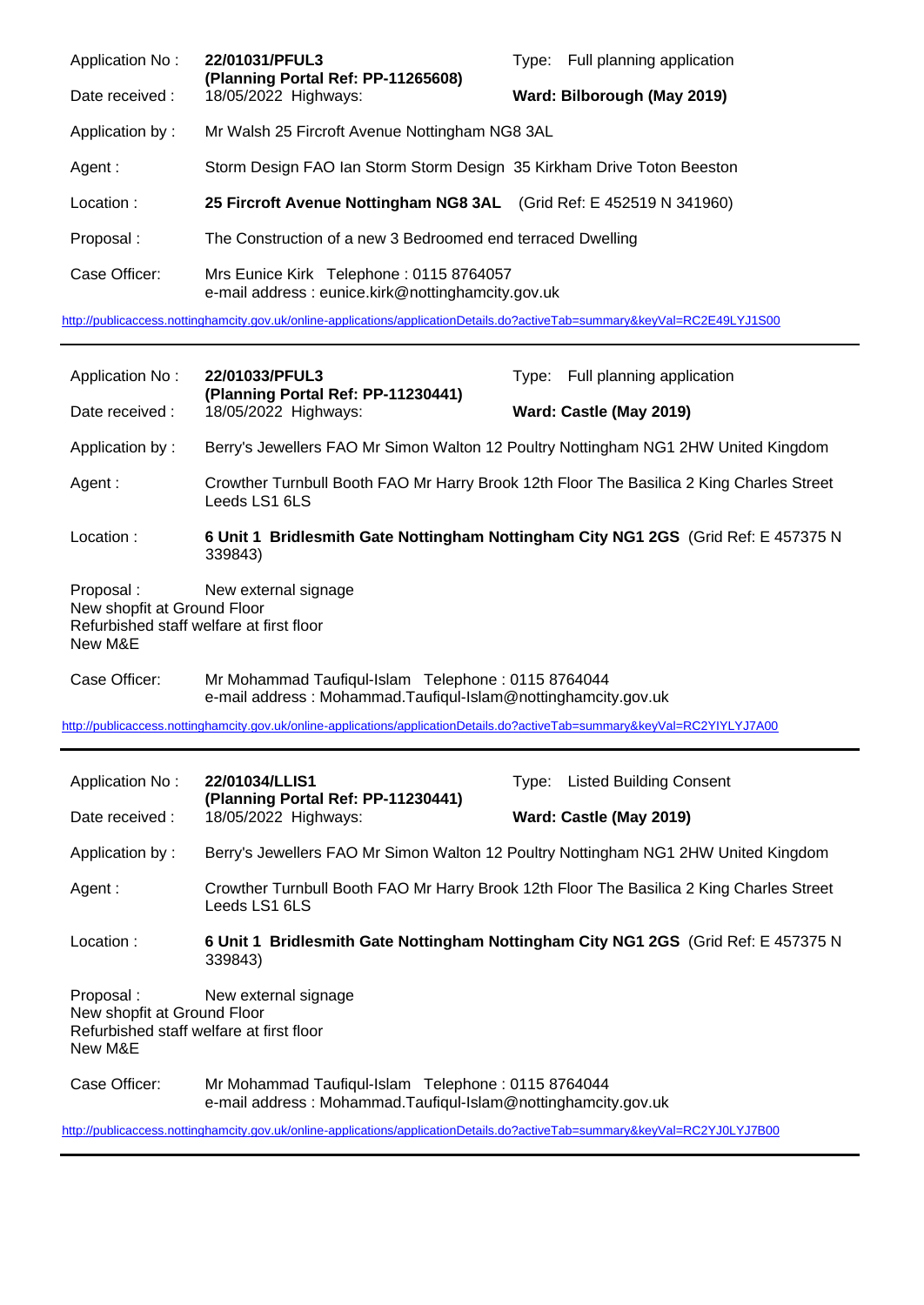| Application No:                                      | 22/01035/ADV2<br>(Planning Portal Ref: PP-11263941)                                                                 | Type: Advertisement Consent |
|------------------------------------------------------|---------------------------------------------------------------------------------------------------------------------|-----------------------------|
| Date received :                                      | 18/05/2022 Highways:                                                                                                | Ward: Castle (May 2019)     |
| Application by:                                      | Berry's Jewellers FAO Mr Simon Walton 12 Poultry Nottingham City Nottingham NG1 2HW                                 |                             |
| Agent :                                              | CTB FAO Mr Harry Brook 12th Floor The Basilica 2 King Charles Street Leeds                                          |                             |
| Location:                                            | 6 Unit 1 Bridlesmith Gate Nottingham Nottingham City NG1 2GS (Grid Ref: E 457375 N<br>339843)                       |                             |
| Proposal:<br>1 no. illuminated 'Berry's' Fascia sign | 2 no. illuminated 'Omega' Fascia signs<br>1 no. illuminated 'Omega' Projecting sign                                 |                             |
| Case Officer:                                        | Mr Mohammad Taufiqul-Islam Telephone: 0115 8764044<br>e-mail address: Mohammad.Taufiqul-Islam@nottinghamcity.gov.uk |                             |

<http://publicaccess.nottinghamcity.gov.uk/online-applications/applicationDetails.do?activeTab=summary&keyVal=RC2YJELYJ7F00>

| Application No: | 22/01036/PFUL3<br>(Planning Portal Ref: PP-11210325)<br>19/05/2022 Highways:                                                              | Type: Full planning application                                                        |
|-----------------|-------------------------------------------------------------------------------------------------------------------------------------------|----------------------------------------------------------------------------------------|
| Date received : |                                                                                                                                           | Ward: Dales (May 2019)                                                                 |
| Application by: | Great Guildford Street London SE1 0HS                                                                                                     | Reds10 (UK) Ltd (on Behalf Of The Department For Educatio 129-130 Metal Box Factory 30 |
| Agent:          | DHA Planning Ltd FAO Mr Matthew Blythin Eclipse House Eclipse Park Sittingbourne Road<br>Maidstone ME14 3EN                               |                                                                                        |
| Location:       | C V S (East Midlands) Limited Trent Lane Nottingham Nottingham City NG2 4DS (Grid<br>Ref: E 458987 N 339078)                              |                                                                                        |
| Proposal:       | Construction of a new single-storey primary school with associated access, hardstanding<br>parking, Multi-Use Games Area and Landscaping. |                                                                                        |
| Case Officer:   | Mr Jim Rae Telephone: 0115 8764074<br>e-mail address : jim.rae@nottinghamcity.gov.uk                                                      |                                                                                        |

<http://publicaccess.nottinghamcity.gov.uk/online-applications/applicationDetails.do?activeTab=summary&keyVal=RC48RLLYJ9D00>

| Application No: | 22/01039/PFUL3                                                                                                                                                         | Type: Full planning application                                                  |
|-----------------|------------------------------------------------------------------------------------------------------------------------------------------------------------------------|----------------------------------------------------------------------------------|
| Date received:  | (Planning Portal Ref: PP-11269321)<br>19/05/2022 Highways:                                                                                                             | Ward: Wollaton West (May 2019)                                                   |
| Application by: | Mr And Mrs L Humphries 129 Harrow Road Nottingham Nottingham City NG8 1FL                                                                                              |                                                                                  |
| Agent :         | Mr. Bohuslav Kukan 118 Russell Avenue Wollaton Nottingham NG8 2BP United Kingdom                                                                                       |                                                                                  |
| Location:       |                                                                                                                                                                        | 129 Harrow Road Nottingham Nottingham City NG8 1FL (Grid Ref: E 453706 N 339901) |
| Proposal:       | Single and two storey rear extension and attic conversion including gable roof over existing side<br>extension, side dormers and rear gable roof with recessed balcony |                                                                                  |
| Case Officer:   | Miss Katherine Lowe Telephone: 0115 8762435<br>e-mail address: katherine.lowe@nottinghamcity.gov.uk                                                                    |                                                                                  |
|                 | http://publicaccess.nottinghamcity.gov.uk/online-applications/applicationDetails.do?activeTab=summary&keyVal=RC4DV7LYJCQ00                                             |                                                                                  |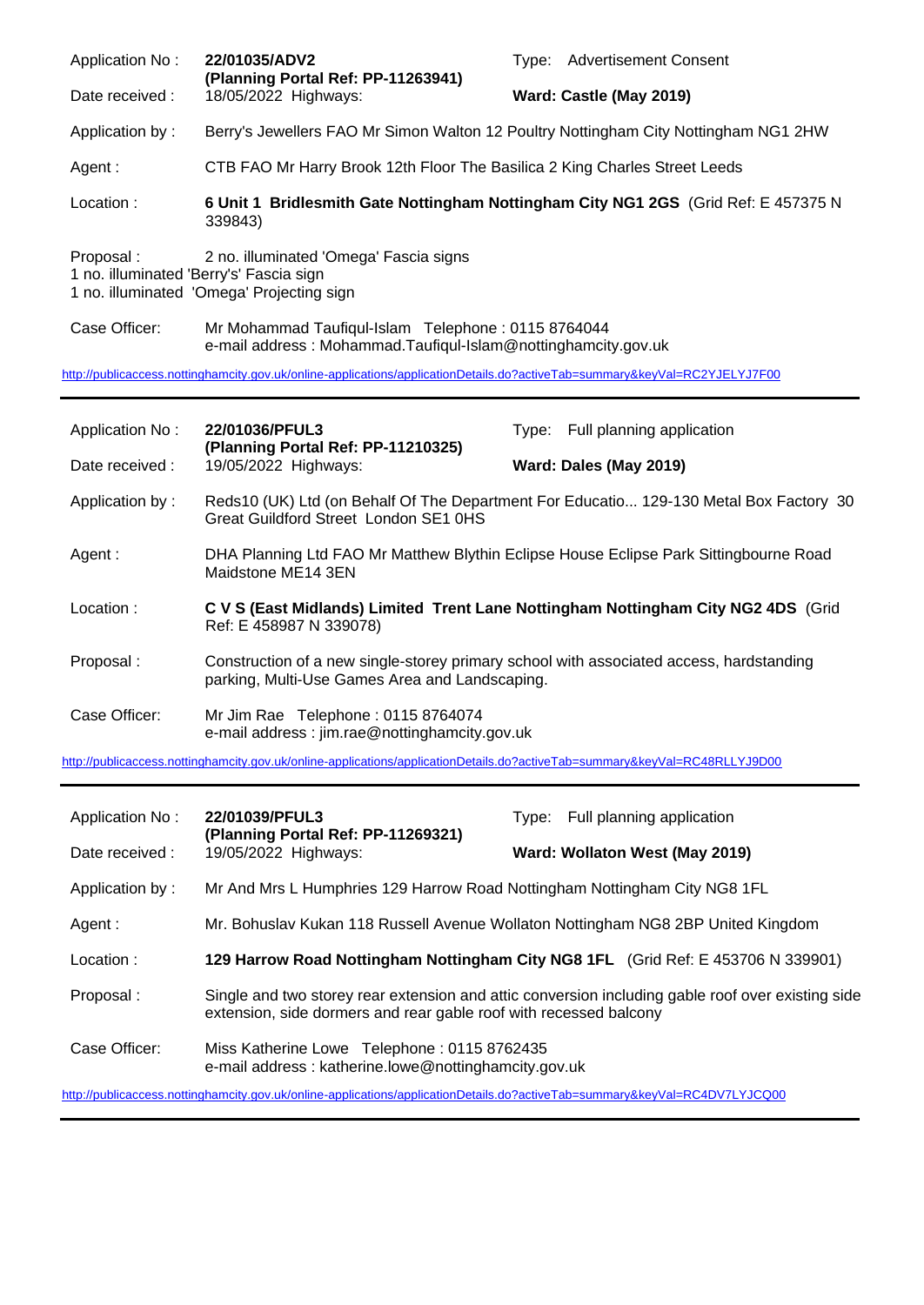| Application No: | 22/01040/PDS4<br>(Planning Portal Ref: PP-11264445)                                                  | Discharge of conditions<br>Tvpe:                                                    |
|-----------------|------------------------------------------------------------------------------------------------------|-------------------------------------------------------------------------------------|
| Date received : | 19/05/2022 Highways:                                                                                 | Ward: Radford (May 2019)                                                            |
| Application by: | Ilkeston Nottingham Ltd 203 A Ilkeston Road Nottingham City Nottingham NG7 3FW                       |                                                                                     |
| Agent:          | Mr Matthew Rosser 11 Bingham Place London W1U 5AY UK                                                 |                                                                                     |
| Location:       |                                                                                                      | 203A Ilkeston Road Nottingham Nottingham City NG7 3FW (Grid Ref: E 455391 N 340103) |
|                 |                                                                                                      |                                                                                     |
| Proposal:       | Details submitted to discharge condition 4 (access details) of planning permission<br>21/00400/PFUL3 |                                                                                     |

<http://publicaccess.nottinghamcity.gov.uk/online-applications/applicationDetails.do?activeTab=summary&keyVal=RC4IYRLYJER00>

| Application No:                                                        | 22/01041/PTPO                                                                                                                                                                                                                                                                                                                                                 | Type: Works to trees protected by TPO                                                           |
|------------------------------------------------------------------------|---------------------------------------------------------------------------------------------------------------------------------------------------------------------------------------------------------------------------------------------------------------------------------------------------------------------------------------------------------------|-------------------------------------------------------------------------------------------------|
| Date received :                                                        | (Planning Portal Ref: PP-11254243)<br>19/05/2022 Highways:                                                                                                                                                                                                                                                                                                    | Ward: Mapperley (May 2019)                                                                      |
| Application by:                                                        | 5BE United Kingdom                                                                                                                                                                                                                                                                                                                                            | MIss Regina Wojciechowska 113 TAVISTOCK DRIVE MAPPERLEY PARK NOTTINGHAM NG3                     |
| Agent:                                                                 | None                                                                                                                                                                                                                                                                                                                                                          |                                                                                                 |
| Location:                                                              |                                                                                                                                                                                                                                                                                                                                                               | 113 Tavistock Drive Nottingham Nottingham City NG3 5BE (Grid Ref: E 457575 N 342095)            |
| Proposal:                                                              | Tree a) Beech Tree<br>Two overhanding branches (as marked in photo) to be removed from beech tree as these are encroaching on<br>property boundary. A large branch broke off during the winter storm and caused damage to my<br>greenhouse.                                                                                                                   |                                                                                                 |
| Tree b) Ash - Fell<br>Tree c) Sycamore - Fell<br>Tree d) Cherry - Fell | Removal of these 3 tall slender trees which have grown from saplings. All three trees are between 45 - 50 ft high<br>trees have a low amenity value and are growing in space occupied by 3 mature trees.<br>If permission is not granted to remove the trees then permission is sought to reduce the height of these trees by 50-<br>60% to make them stable. | and are 30 ft from my house. If they went over in the wind, they would land on my house. These  |
| Tree 3) Ash                                                            | One overhanging branch to be removed from Ash tree (as shown in picture) which is encroaching on property<br>in the tree waiting to fall.                                                                                                                                                                                                                     | boundary. Pieces have broken off during the winter and in fact there is a broken branch hanging |
| Case Officer:                                                          | Mr Shaun Phillips Telephone: 0115 8765712<br>e-mail address: shaun.phillips@nottinghamcity.gov.uk                                                                                                                                                                                                                                                             |                                                                                                 |

<http://publicaccess.nottinghamcity.gov.uk/online-applications/applicationDetails.do?activeTab=summary&keyVal=RC4O2KLYJEX00>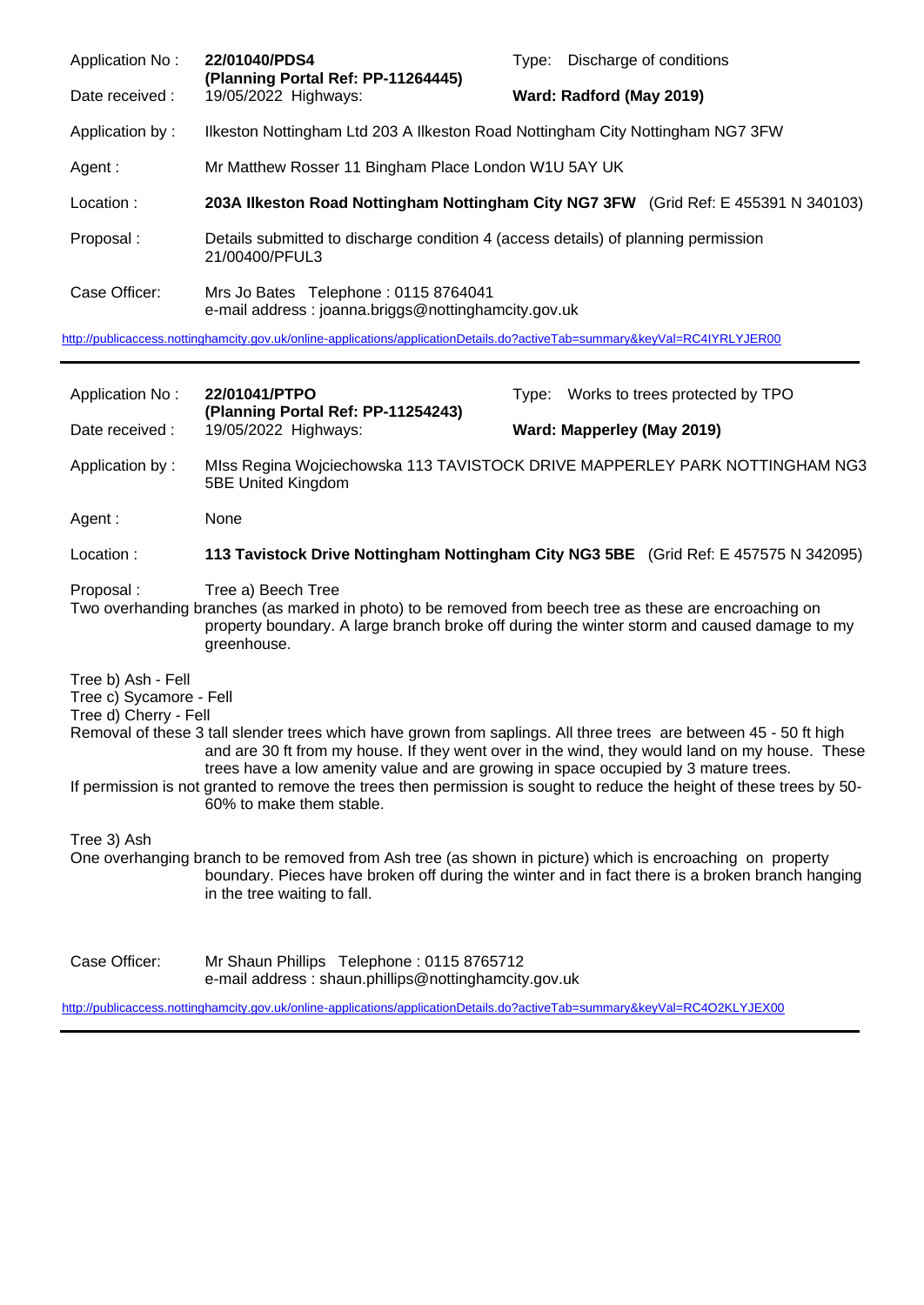| Application No: | 22/01042/PFUL3<br>(Planning Portal Ref: PP-11263258)                                              | Type: Full planning application                                                                |
|-----------------|---------------------------------------------------------------------------------------------------|------------------------------------------------------------------------------------------------|
| Date received : | 19/05/2022 Highways:                                                                              | Ward: Castle (May 2019)                                                                        |
| Application by: | NG4 3DZ                                                                                           | ALB Commercial Properties Ltd Archibold House Sergeant Court Cavendish Road Nottingham         |
| Agent:          | Terry Malpass 107 Huntley Avenue Spondon Derby DE21 7DW United Kingdom                            |                                                                                                |
| Location:       | 2-4 Albert Street Nottingham NG1 7DA (Grid Ref: E 457256 N 339746)                                |                                                                                                |
| Proposal:       | 21/00546/PFUL3)                                                                                   | Proposed additional student room (revised third floor layout to that previously approved under |
| Case Officer:   | Mr James Mountain Telephone: 0115 8764065<br>e-mail address: James.Mountain@nottinghamcity.gov.uk |                                                                                                |
|                 |                                                                                                   |                                                                                                |

<http://publicaccess.nottinghamcity.gov.uk/online-applications/applicationDetails.do?activeTab=summary&keyVal=RC4T5ZLYJF400>

| Application No: | 22/01043/PDS4                                                                             | Discharge of conditions<br>Type:                                                        |
|-----------------|-------------------------------------------------------------------------------------------|-----------------------------------------------------------------------------------------|
| Date received : | (Planning Portal Ref: PP-11257409)<br>20/05/2022 Highways:                                | Ward: Bestwood (May 2019)                                                               |
| Application by: | Luke Johnson Harvey Road Bilborough Nottingham NG8 3BB Nottinghamshire                    |                                                                                         |
| Agent:          |                                                                                           | Ms Barbara Stillman 12-14 Pelham Road Sherwood Rise Nottingham NG5 1AP United Kingdom   |
| Location:       | Site Of Eastglade Primary School Whitcombe Gardens Nottingham<br>345795)                  | (Grid Ref: E 456164 N                                                                   |
| Proposal:       | landscaping and planting scheme.                                                          | Details submitted to discharge Condition 5 of planning permission ref. 19/02811/PFUL3 - |
| Case Officer:   | Mr Phil Shaw Telephone: 0115 8764076<br>e-mail address: philip.shaw@nottinghamcity.gov.uk |                                                                                         |

<http://publicaccess.nottinghamcity.gov.uk/online-applications/applicationDetails.do?activeTab=summary&keyVal=RC63FKLYJH300>

| Application No:                                                                                                                                                                                                                                     | 22/01044/PTPO<br>(Planning Portal Ref: PP-11271042)                                                              | Type: Works to trees protected by TPO                                              |
|-----------------------------------------------------------------------------------------------------------------------------------------------------------------------------------------------------------------------------------------------------|------------------------------------------------------------------------------------------------------------------|------------------------------------------------------------------------------------|
| Date received :                                                                                                                                                                                                                                     | 20/05/2022 Highways:                                                                                             | Ward: Lenton And Wollaton East (May 2019)                                          |
| Application by:                                                                                                                                                                                                                                     |                                                                                                                  | Mr Simeon Charles Abbey Lodge Charles Avenue Nottingham City Nottingham NG9 2SY    |
| Agent :                                                                                                                                                                                                                                             | Mr Lewis Robinson unit K 131 town house Sandiacre Nottingham NG10 5DS                                            |                                                                                    |
| Location:                                                                                                                                                                                                                                           | N 338180)                                                                                                        | Abbey Lodge Charles Avenue Nottingham Nottingham City NG9 2SY (Grid Ref: E 453249) |
| Proposal:                                                                                                                                                                                                                                           | T5 TPO77 Sycamore indicated by T38 on the Map Reduce lateral limbs over the car park by 1-<br>2m and remove IVY. |                                                                                    |
| T1 TPO442 Hornbeam, indicated by T8 on the Map Crown clean and lift to 4m.                                                                                                                                                                          |                                                                                                                  |                                                                                    |
| T2 TPO442 Lime, indicated by T7 on the Map crown reduce lime by 2-3m to reduce chance of failure on previously<br>pollarded branches. Also to reduce chance of failure in the tree due to large decay and dead<br>wood at the base and crown clean. |                                                                                                                  |                                                                                    |
|                                                                                                                                                                                                                                                     | T3 TPO442 Lime, indicated by T5 on the Map crown reduce by 2-3m and crown clean.                                 |                                                                                    |
|                                                                                                                                                                                                                                                     | T5 TPO442 Lime, indicated by T1 on the Map crown lift 15-20ft and crown clean.                                   |                                                                                    |
| Case Officer:                                                                                                                                                                                                                                       | Mr Shaun Phillips Telephone: 0115 8765712                                                                        |                                                                                    |

e-mail address : shaun.phillips@nottinghamcity.gov.uk

<http://publicaccess.nottinghamcity.gov.uk/online-applications/applicationDetails.do?activeTab=summary&keyVal=RC63FULYJH500>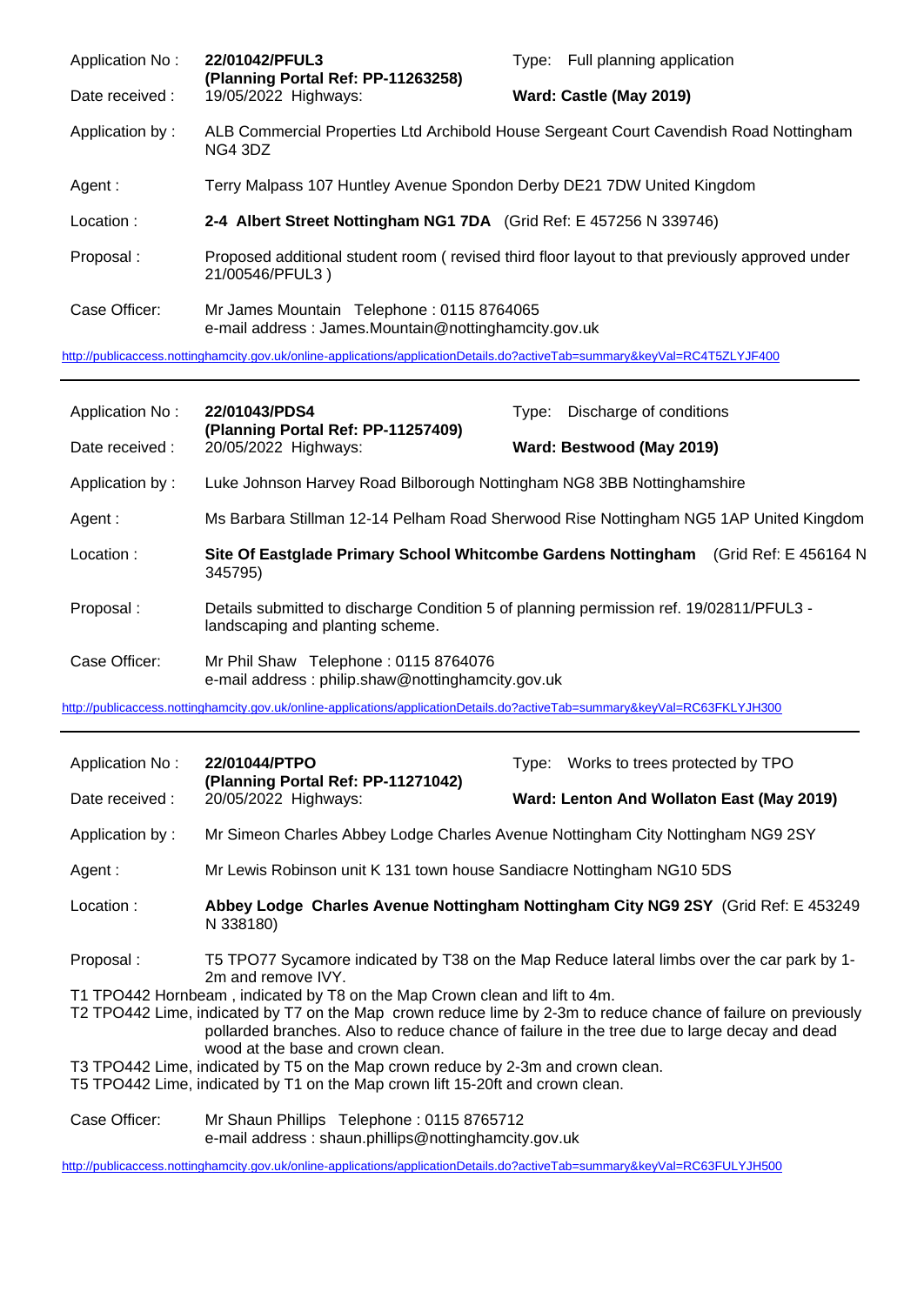| Application No:<br>Date received: | 22/01045/PDS4<br>(Planning Portal Ref: PP-11263123)<br>20/05/2022 Highways:                                                | Type: Discharge of conditions<br>Ward: Radford (May 2019)                           |
|-----------------------------------|----------------------------------------------------------------------------------------------------------------------------|-------------------------------------------------------------------------------------|
| Application by:                   | ARL Property Management Ltd Highview Barnet Road Arkley EN53HB                                                             |                                                                                     |
| Agent :                           | Mr Gordon Evans Office 128 28A Church Road Stanmore HA7 4AW undefined                                                      |                                                                                     |
| Location:                         |                                                                                                                            | 138-140 Derby Road Nottingham Nottingham City NG7 1LR (Grid Ref: E 456357 N 340137) |
| Proposal:                         | Details submitted to comply with condition 5 and 6 of 20/01401/PFUL3 permission                                            |                                                                                     |
| Case Officer:                     | Mr Mohammad Taufiqul-Islam Telephone: 0115 8764044<br>e-mail address: Mohammad.Taufiqul-Islam@nottinghamcity.gov.uk        |                                                                                     |
|                                   | http://publicaccess.nottinghamcity.gov.uk/online-applications/applicationDetails.do?activeTab=summary&keyVal=RC68JDLYJKF00 |                                                                                     |
| Application No:                   |                                                                                                                            |                                                                                     |
|                                   | 22/01046/PNMA                                                                                                              | Type: Non-material amendment                                                        |
| Date received:                    | (Planning Portal Ref: PP-11264894)<br>20/05/2022 Highways:                                                                 | Ward: St Anns (May 2019)                                                            |
| Application by:                   | Sean Akins St Mary's School Plumptre Place Nottingham Nottingham NG1 1LW                                                   |                                                                                     |
| Agent :                           |                                                                                                                            | Mr Andy Dowding The Old Pumphouse 5 The Ropewalk Nottingham NG1 5DU United Kingdom  |

- Proposal : Non-Material Amendment to the 21/01023/PFUL3 permission to deal with following:
- Reduction in floor-to-floor heights to 2850mm

Reduction in parapet height to Huntingdon Street block.

Rationalisation of some of the cast stone elements

Windows to internal courtyard re-arranged to match outward facing windows

Addition of a transom to all full height windows (to allow for a modesty panel when desks are against the windows) Bin store relocated to allow for a larger fire sprinkler tank

Plant enclosure to 5th floor level roof relocated away from the nearest windows

Minor changes to main entrance door arrangement at the request of the operator to allow for double doors and a security lobby

Case Officer: Mr Mohammad Taufiqul-Islam Telephone : 0115 8764044 e-mail address : Mohammad.Taufiqul-Islam@nottinghamcity.gov.uk

<http://publicaccess.nottinghamcity.gov.uk/online-applications/applicationDetails.do?activeTab=summary&keyVal=RC6IQULYJMR00>

| Application No: | 22/01047/PFUL3                                                                                    | Type: Full planning application                                                    |
|-----------------|---------------------------------------------------------------------------------------------------|------------------------------------------------------------------------------------|
| Date received : | (Planning Portal Ref: PP-11272704)<br>20/05/2022 Highways:                                        | Ward: Castle (May 2019)                                                            |
| Application by: |                                                                                                   | Mr and Mrs Dutton c/o IBA Planning Ltd The Studios Church Farm Edwinstowe NG21 9NJ |
| Agent:          | IBA Planning Limited FAO Mr Nick Baseley The Studios Church Farm Mansfield Road<br>Edwinstowe     |                                                                                    |
| Location:       |                                                                                                   | 8 North Road Nottingham Nottingham City NG7 1AX (Grid Ref: E 456108 N 339895)      |
| Proposal:       | Proposed change of use of redundant garage/workshop building to one-bedroom flat                  |                                                                                    |
| Case Officer:   | Mr James Mountain Telephone: 0115 8764065<br>e-mail address: James.Mountain@nottinghamcity.gov.uk |                                                                                    |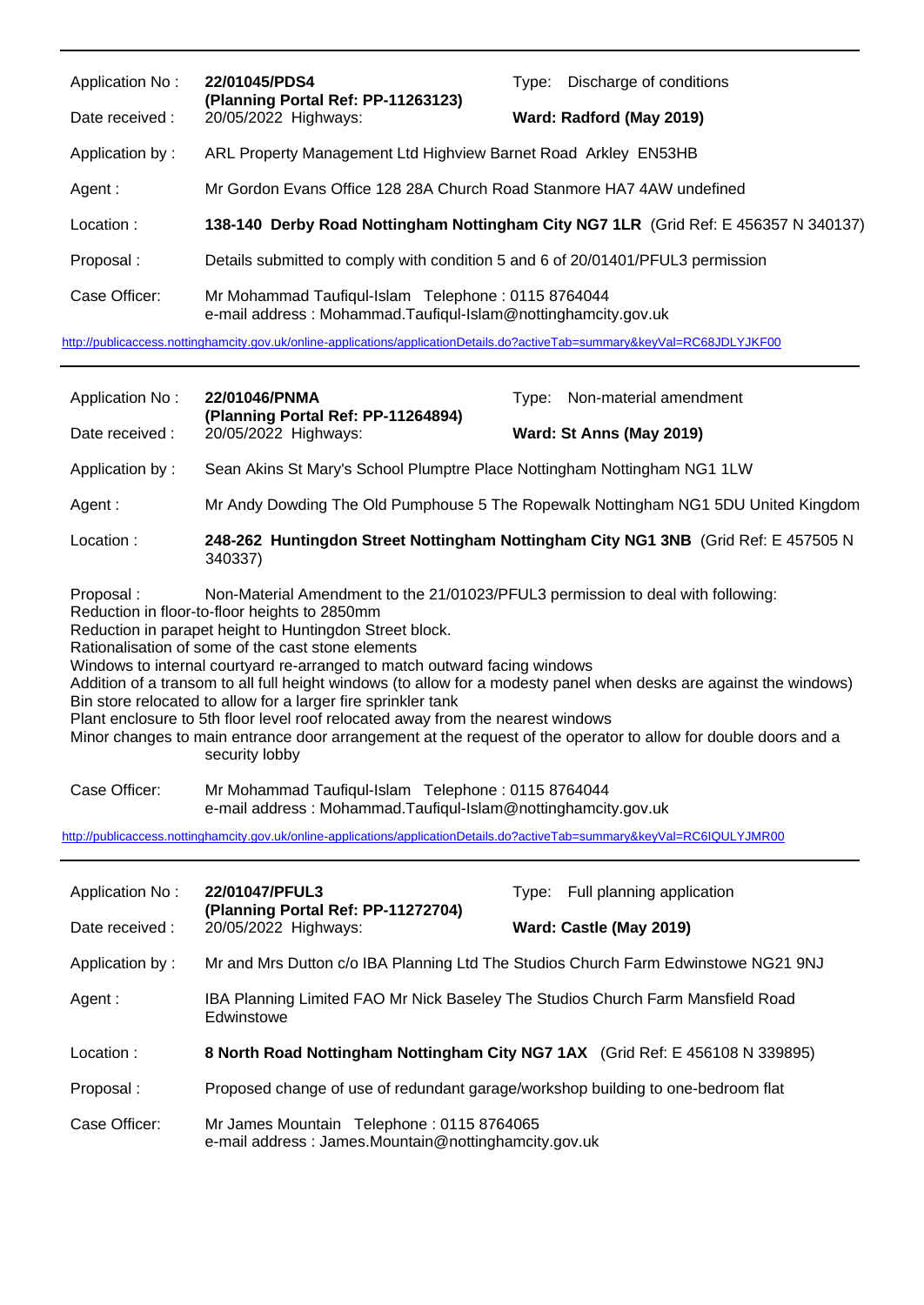| Application No: | 22/01048/PFUL3                                                                                                             | Full planning application<br>Tvpe:                                                 |
|-----------------|----------------------------------------------------------------------------------------------------------------------------|------------------------------------------------------------------------------------|
| Date received:  | (Planning Portal Ref: PP-11271026)<br>20/05/2022 Highways:                                                                 | Ward: Mapperley (May 2019)                                                         |
| Application by: | Mr Jose Quintian 54 Mapperley Road Nottingham City Nottingham NG3 5AS                                                      |                                                                                    |
| Agent:          | Swish Architecture Ltd FAO Mr Dino Labbate Unit 2B 100 Melton Road West Bridgford NG2<br>6EP                               |                                                                                    |
| Location:       |                                                                                                                            | 54 Mapperley Road Nottingham Nottingham City NG3 5AS (Grid Ref: E 457621 N 341691) |
| Proposal:       | New dwelling to rear following demolition of garages.                                                                      |                                                                                    |
| Case Officer:   | Mr Phil Shaw Telephone: 0115 8764076<br>e-mail address: philip.shaw@nottinghamcity.gov.uk                                  |                                                                                    |
|                 | http://publicaccess.nottinghamcity.gov.uk/online-applications/applicationDetails.do?activeTab=summary&keyVal=RC6NULLYJN000 |                                                                                    |

| Application No: | 22/01049/PFUL3                                                                                      | Full planning application<br>Tvpe: |
|-----------------|-----------------------------------------------------------------------------------------------------|------------------------------------|
| Date received:  | (Planning Portal Ref: PP-11272721)<br>20/05/2022 Highways:                                          | Ward: Leen Valley (May 2019)       |
| Application by: | Eileen Cranshaw 22 St Margarets Avenue Nottingham City Nottingham NG8 5GD                           |                                    |
| Agent :         | Mr Jonathan Wall 30, Packington Hill Kegworth DE74 2DF United Kingdom                               |                                    |
| Location:       | 22 St Margarets Avenue Nottingham Nottingham City NG8 5GD (Grid Ref: E 454136 N<br>341795)          |                                    |
| Proposal:       | Extend front and rear dormers                                                                       |                                    |
| Case Officer:   | Miss Katherine Lowe Telephone: 0115 8762435<br>e-mail address: katherine.lowe@nottinghamcity.gov.uk |                                    |

<http://publicaccess.nottinghamcity.gov.uk/online-applications/applicationDetails.do?activeTab=summary&keyVal=RC6NUSLYJN200>

| Application No: | 22/01102/LNLIS                                                                                                                       | <b>NC Listed Building Consent</b><br>Tvpe:                                                 |
|-----------------|--------------------------------------------------------------------------------------------------------------------------------------|--------------------------------------------------------------------------------------------|
| Date received : | 20/05/2022 Highways:                                                                                                                 | Ward: Meadows (May 2019)                                                                   |
| Application by: | Helen Wallace Loxley Station Nottingham Nottinghamshire NG2 3NG                                                                      |                                                                                            |
| Agent:          | Helen Wildeman Loxley Station Nottingham Nottinghamshire NG2 3NG                                                                     |                                                                                            |
| Location:       | <b>Public Conveniences Within Memorial Gardens Building 3 Victoria Embankment</b><br><b>Nottingham</b> (Grid Ref: E 457869 N 337789) |                                                                                            |
| Proposal:       | unisex WCs and an AWC.                                                                                                               | Refurbishment of the existing undercroft. To create a store/tea point and meeting area and |
| Case Officer:   | Mr Mohammad Taufiqul-Islam Telephone: 0115 8764044<br>e-mail address: Mohammad.Taufiqul-Islam@nottinghamcity.gov.uk                  |                                                                                            |
|                 | http://publicaccess.nottinghamcity.gov.uk/online-applications/applicationDetails.do?activeTab=summary&keyVal=RCOZ6ILY0MC00           |                                                                                            |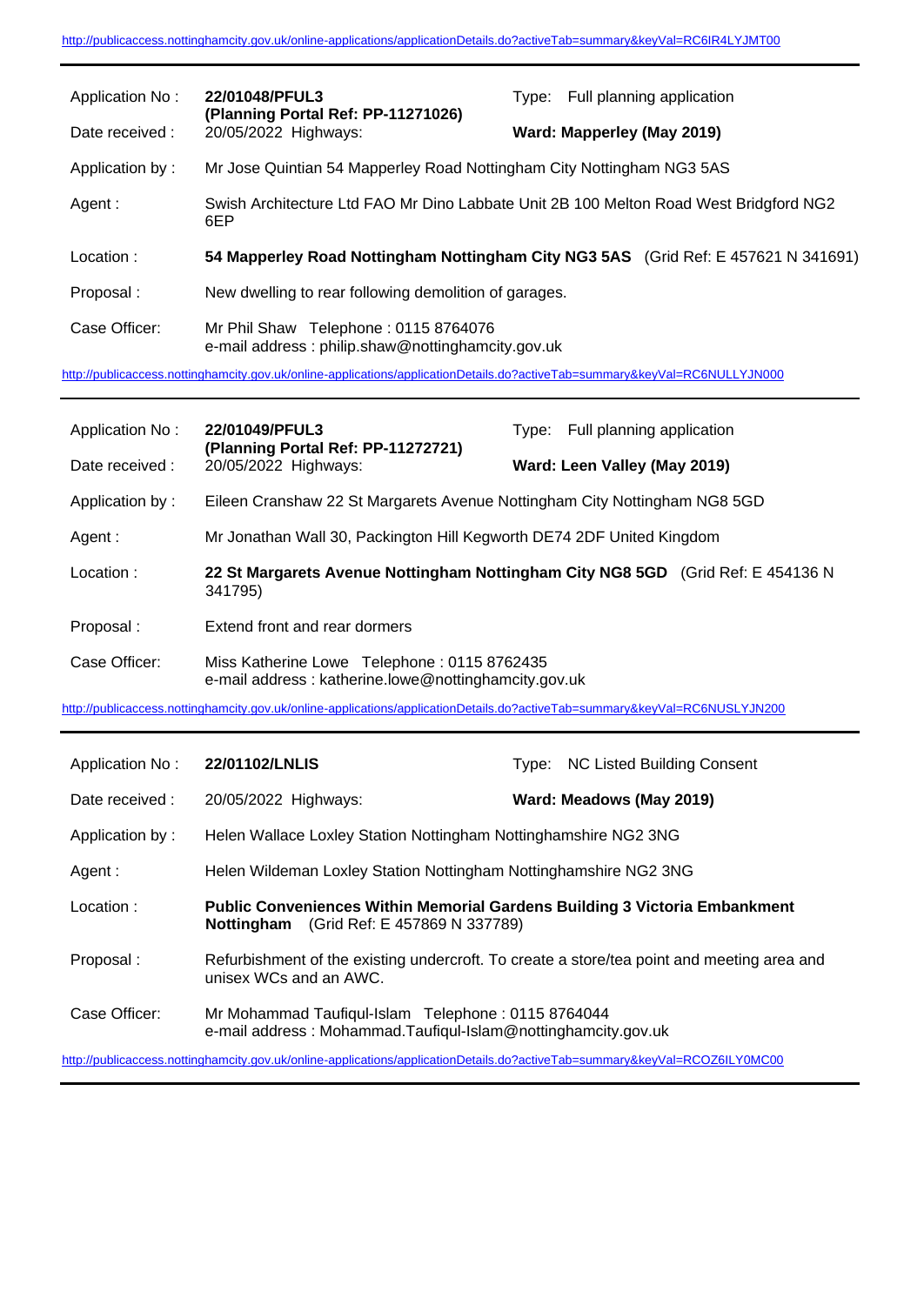| Application No: | 22/01050/PFUL3<br>(Planning Portal Ref: PP-11206383)                                                                       | Type: Full planning application                                                              |
|-----------------|----------------------------------------------------------------------------------------------------------------------------|----------------------------------------------------------------------------------------------|
| Date received : | 23/05/2022 Highways:                                                                                                       | Ward: Clifton East (May 2019)                                                                |
| Application by: | NG3 1GF                                                                                                                    | A.W.Lymn The Family Funeral Service Ltd Robin Hood House Robin Hood Street Nottingham        |
| Agent:          | KOR Architects LLP FAO Mr Jamie King 16 Commerce Square Lace Market Nottingham NG1<br>1HS                                  |                                                                                              |
| Location:       | 334419)                                                                                                                    | 172 Southchurch Drive Nottingham Nottingham City NG11 8AD (Grid Ref: E 455457 N              |
| Proposal:       | consisting of 3no. dwelling flats and commercial use.                                                                      | Demolition of former garage/ commercial building, and construction of new mixed-use building |
| Case Officer:   | Mr Mohammad Taufiqul-Islam Telephone: 0115 8764044<br>e-mail address: Mohammad.Taufiqul-Islam@nottinghamcity.gov.uk        |                                                                                              |
|                 | http://publicaccess.nottinghamcity.gov.uk/online-applications/applicationDetails.do?activeTab=summary&keyVal=RCBNDOLYJOZ00 |                                                                                              |

| Application No: | 22/01051/PFUL3<br>(Planning Portal Ref: PP-11275336)<br>23/05/2022 Highways:                      | Type: | Full planning application |
|-----------------|---------------------------------------------------------------------------------------------------|-------|---------------------------|
| Date received : |                                                                                                   |       | Ward: Bulwell (May 2019)  |
| Application by: | Mr Wilsher 9 Irwin Drive Nottingham City Nottingham NG6 7BJ                                       |       |                           |
| Agent:          | Mr Simon Gee 13 Church Street LAMBLEY NG4 4QB undefined                                           |       |                           |
| Location:       | 9 Irwin Drive Nottingham Nottingham City NG6 7BJ (Grid Ref: E 452984 N 344546)                    |       |                           |
| Proposal:       | Proposed two storey side elevation extension                                                      |       |                           |
| Case Officer:   | Miss Aamina Jabbar Telephone: 0115 8763967<br>e-mail address: aamina.jabbar@nottinghamcity.gov.uk |       |                           |

<http://publicaccess.nottinghamcity.gov.uk/online-applications/applicationDetails.do?activeTab=summary&keyVal=RCBNEULYJP200>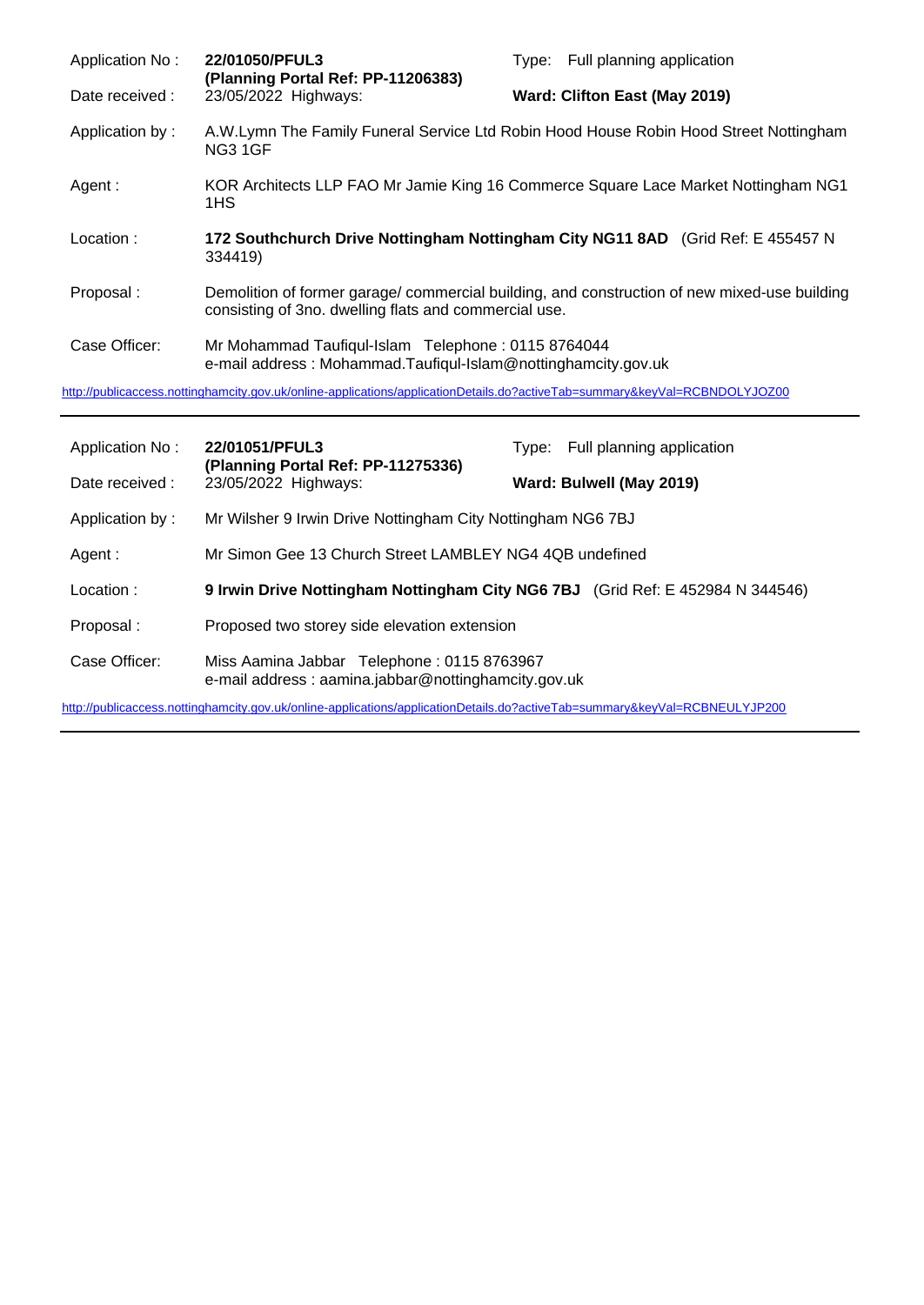Application No : **22/01052/PWC** Type: Works to trees in Conservation Areas **(Planning Portal Ref: PP-11274708)** Date received : 23/05/2022 Highways: **Ward: Clifton West (May 2019)** Application by : Nottingham Trent University FAO Mr Dean Throop 64 Terrace Royal Nottingham Nottingham NG1 5JD Agent : Nottingham Trent University FAO Mr Dean Throop 5 Whitegates Field Wigston Le18 3ps United Kingdom Location : **Nottingham Trent University Clifton Campus Clifton Lane Nottingham NG11 8NS** (Grid Ref: E 454886 N 335296) Proposal : Group G70 on FPCR tree survey extract. As discussed with NCC Tree Officer 25/04/2022 the works are required to upgrade NTU underground sewer which is in poor condition. NTU require to form two manholes chambers within close proximity to Lime and Field Maple trees within the group. The location has been marked out on site by pegs painted red. This will form the connection for the new sewers. The pipework that runs beneath this group of trees will be retained, root cut, and relined to enable discharges from the Clifton Campus to Statutory Authorities Drainage Network. This reusing of the existing pipework beneath the trees group will minimise the impact to this tree group. While the excavation will be formed working from the outside up to the trees it is anticipated that excavation for the chambers will require cutting of main roots do to there close proximity both a Field Maple and a Lime Tree Trunk. Baker Associates will oversee the work and have advised that the closest trees to these excavations one being a Lime and one a Field Maple will require to reduced to stumps or removed entirely, If main roots are impacted the adjacent Field Maple or Lime slightly further away it is hoped that lopping of trees will be sufficient to allow them to be retained and regrow. The works to this location will be overseen by Baker Associates Ecologists.

Case Officer: Mr Shaun Phillips Telephone : 0115 8765712 e-mail address : shaun.phillips@nottinghamcity.gov.uk

<http://publicaccess.nottinghamcity.gov.uk/online-applications/applicationDetails.do?activeTab=summary&keyVal=RCBSTDLYJSG00>

| Application No: | 22/01053/PDS4<br>(Planning Portal Ref: PP-11274895)                                                                 | Discharge of conditions<br>Tvpe:                                                   |  |
|-----------------|---------------------------------------------------------------------------------------------------------------------|------------------------------------------------------------------------------------|--|
| Date received : | 23/05/2022 Highways:                                                                                                | Ward: Radford (May 2019)                                                           |  |
| Application by: | Nottinghamshire                                                                                                     | SBK Properties Limited FAO Mr Kapil Lathia 108 Woodborough Road Nottingham NG3 1AR |  |
| Agent :         |                                                                                                                     | Anil Parmar Architect FAO Mr Anil Parmar 21 Ewell Road Wollaton Nottingham NG82DE  |  |
| Location:       | 24 Cottesmore Road Nottingham Nottingham City NG7 1QE (Grid Ref: E 455656 N<br>339770)                              |                                                                                    |  |
| Proposal:       | Details submitted to discharge conditions 2 and 3 of planning permission reference<br>21/01251/PFUL3                |                                                                                    |  |
| Case Officer:   | Mr Mohammad Taufiqul-Islam Telephone: 0115 8764044<br>e-mail address: Mohammad.Taufiqul-Islam@nottinghamcity.gov.uk |                                                                                    |  |

<http://publicaccess.nottinghamcity.gov.uk/online-applications/applicationDetails.do?activeTab=summary&keyVal=RCBSTVLYJSI00>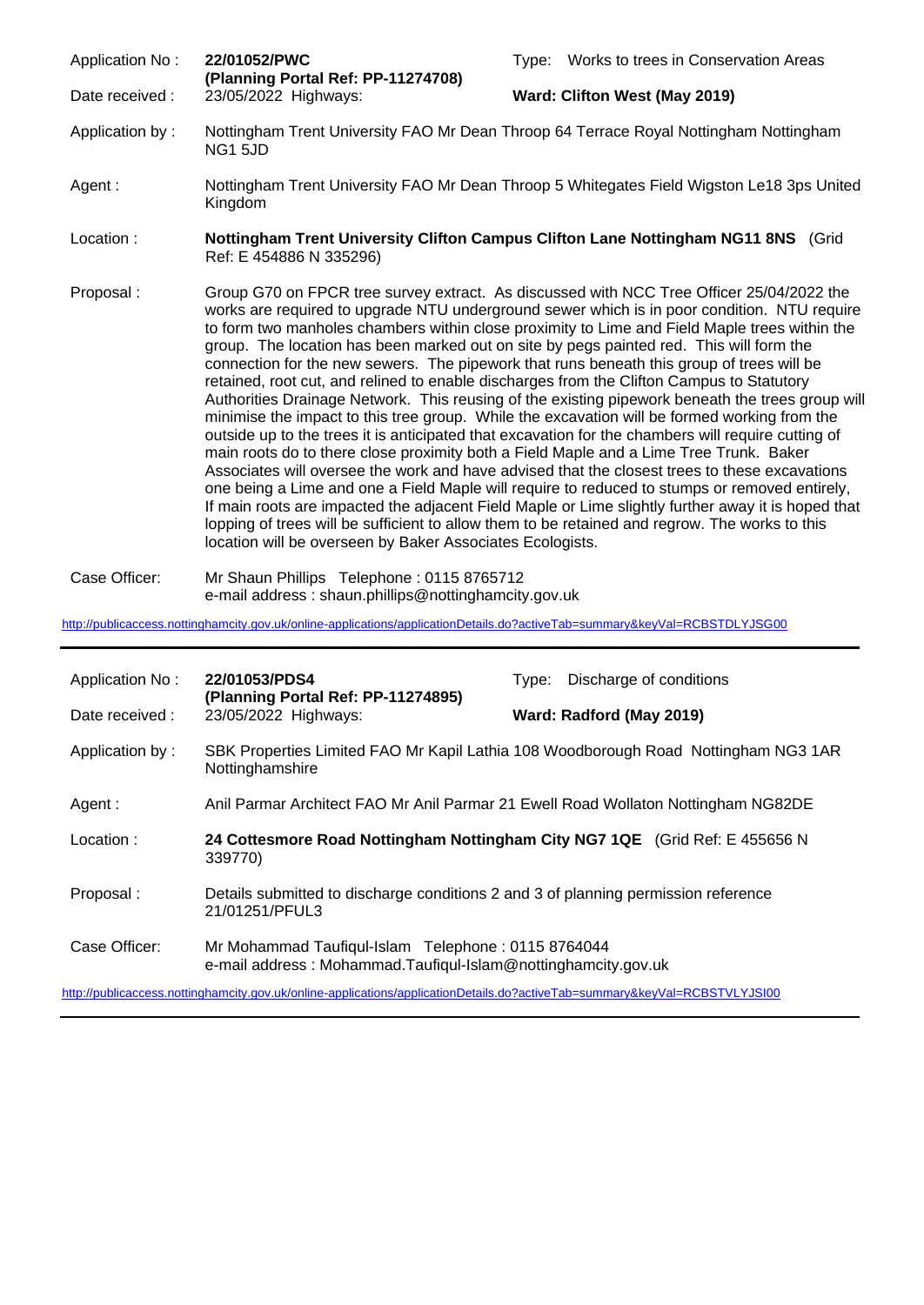| Application No: | 22/01054/PDS4<br>(Planning Portal Ref: PP-11224038)                                                                                        | Type: Discharge of conditions                                                          |
|-----------------|--------------------------------------------------------------------------------------------------------------------------------------------|----------------------------------------------------------------------------------------|
| Date received : | 23/05/2022 Highways:                                                                                                                       | Ward: Castle (May 2019)                                                                |
| Application by: | Nottingham                                                                                                                                 | Inovo Consulting FAO Mr Chris Waumsley 2 Edmonton Court West Bridgford Nottingham City |
| Agent:          | 7EQ                                                                                                                                        | Inovo Consulting FAO Mr Chris Waumsley 2 Edmonton Court West Bridgford Nottingham NG2  |
| Location:       | Site Of 19-21 Heathcoat Street And Grains Building High Cross Street Nottingham<br>Ref: E 457632 N 340022)                                 | (Grid                                                                                  |
| Proposal:       | Details submitted to discharge conditions 3, 4, 5 and 8 of planning permission reference<br>20/02481/PFUL3                                 |                                                                                        |
| Case Officer:   | Mr Mohammad Taufiqul-Islam Telephone: 0115 8764044<br>e-mail address: Mohammad.Taufiqul-Islam@nottinghamcity.gov.uk                        |                                                                                        |
|                 | $\alpha$ and $\alpha$ and $\alpha$ and $\alpha$ and $\alpha$ and $\alpha$ and $\alpha$ and $\alpha$ and $\alpha$ and $\alpha$ and $\alpha$ |                                                                                        |

<http://publicaccess.nottinghamcity.gov.uk/online-applications/applicationDetails.do?activeTab=summary&keyVal=RCBXLELYJUG00>

| Application No: | 22/01055/PFUL3<br>(Planning Portal Ref: PP-11265632)                                                                                                           | Type: Full planning application                                             |
|-----------------|----------------------------------------------------------------------------------------------------------------------------------------------------------------|-----------------------------------------------------------------------------|
| Date received:  | 01/06/2022 Highways:                                                                                                                                           | Ward: Basford (May 2019)                                                    |
| Application by: | Mr D Singh Khera Stores 101 Whitemoor Road Basford Nottingham NG6 0HJ                                                                                          |                                                                             |
| Agent:          | Mr Rick Somersby 8a Main Street Calverton Nottingham NG14 6FQ United Kingdom                                                                                   |                                                                             |
| Location:       | 342689)                                                                                                                                                        | 102 Whitemoor Road Nottingham Nottingham City NG6 0HJ (Grid Ref: E 455036 N |
| Proposal:       | Change of use from public house to ground floor retail unit and three self-contained flats,<br>including single storey side extension and new dormers to roof. |                                                                             |
| Case Officer:   | Mr Phil Shaw Telephone: 0115 8764076<br>e-mail address: philip.shaw@nottinghamcity.gov.uk                                                                      |                                                                             |

<http://publicaccess.nottinghamcity.gov.uk/online-applications/applicationDetails.do?activeTab=summary&keyVal=RCC7UGLYJUT00>

| Application No: | 22/01104/PABPD<br>(Planning Portal Ref: PP-11274957)<br>07/06/2022 Highways:                      | Type: Prior Approval of A1 to C3 Use |
|-----------------|---------------------------------------------------------------------------------------------------|--------------------------------------|
| Date received : |                                                                                                   | Ward: Bilborough (May 2019)          |
| Application by: | Mr Kaushk Patel 340 Trowell Road Nottingham NG8 2DT                                               |                                      |
| Agent :         | Anil Parmar Architect FAO Mr Anil Parmar 21 Ewell Road Nottingham NG8 2DE                         |                                      |
| Location:       | 340 Trowell Road Nottingham NG8 2DT (Grid Ref: E 450795 N 340031)                                 |                                      |
| Proposal:       | Incorporation of former newsagents shop into existing dwelling house                              |                                      |
| Case Officer:   | Mr James Mountain Telephone: 0115 8764065<br>e-mail address: James.Mountain@nottinghamcity.gov.uk |                                      |

<http://publicaccess.nottinghamcity.gov.uk/online-applications/applicationDetails.do?activeTab=summary&keyVal=RCQCWOLY0KU00>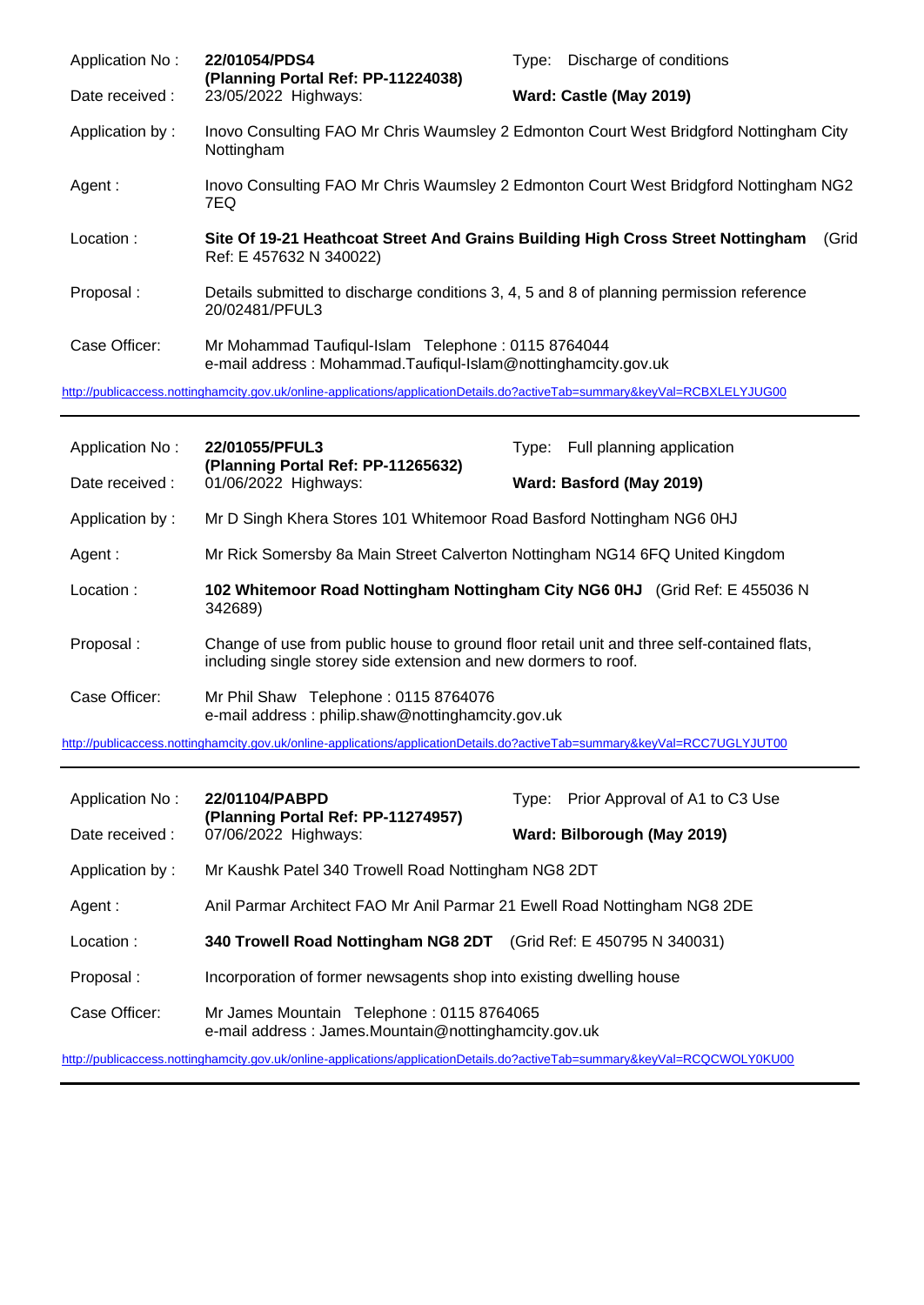| Application No: | 22/01060/PDS4<br>(Planning Portal Ref: PP-11272504)                                                                 | Tvpe: | Discharge of conditions       |
|-----------------|---------------------------------------------------------------------------------------------------------------------|-------|-------------------------------|
| Date received : | 24/05/2022 Highways:                                                                                                |       | Ward: Radford (May 2019)      |
| Application by: | c/o Agent C/o Agent                                                                                                 |       |                               |
| Agent:          | DPP Planning FAO Mr Leo Horton-Taylor 11-13 Penhill Road Pontcanna Cardiff CF11 9PQ                                 |       |                               |
| Location:       | 11 Deakins Place Nottingham                                                                                         |       | (Grid Ref: E 455061 N 340292) |
| Proposal:       | Details submitted to discharge conditions 8 and 11 of planning permission reference<br>20/01313/PVAR3               |       |                               |
| Case Officer:   | Mr Mohammad Taufiqul-Islam Telephone: 0115 8764044<br>e-mail address: Mohammad.Taufiqul-Islam@nottinghamcity.gov.uk |       |                               |

<http://publicaccess.nottinghamcity.gov.uk/online-applications/applicationDetails.do?activeTab=summary&keyVal=RCDI3PLYJWZ00>

| Application No: | 22/01061/PNMA<br>(Planning Portal Ref: PP-11273808)                                                                        | Type: Non-material amendment                                                               |
|-----------------|----------------------------------------------------------------------------------------------------------------------------|--------------------------------------------------------------------------------------------|
| Date received:  | 24/05/2022 Highways:                                                                                                       | Ward: Sherwood (May 2019)                                                                  |
| Application by: |                                                                                                                            | Vital Energi FAO Mr James Chamberlain Century House Roman Road BLACKBURN BB1 2LD           |
| Agent:          |                                                                                                                            | Vital Energi FAO Mr James Chamberlain Century House Roman Road BLACKBURN BB1 2LD           |
| Location:       | Nottingham City NG5 1PB (Grid Ref: E 456588 N 344098)                                                                      | Nottingham University Hospitals Nhs Trust City Hospital Site Hucknall Road Nottingham      |
| Proposal:       | Water Sourced Heat Pumps.                                                                                                  | Amendment to planning permission reference 18/00866/PFUL3 relating to inclusion of Thermal |
| Case Officer:   | Mr Phil Shaw Telephone: 0115 8764076<br>e-mail address: philip.shaw@nottinghamcity.gov.uk                                  |                                                                                            |
|                 | http://publicaccess.nottinghamcity.gov.uk/online-applications/applicationDetails.do?activeTab=summary&keyVal=RCDI3XLYJX100 |                                                                                            |
|                 |                                                                                                                            |                                                                                            |
| Application No: | 22/01063/PFUL3                                                                                                             | Type: Full planning application                                                            |
| Date received : | (Planning Portal Ref: PP-11277763)<br>24/05/2022 Highways:                                                                 | Ward: Aspley (May 2019)                                                                    |
| Application by: | Wassem Khan 124 Melbourne Road Nottingham City Nottingham NG8 5HN                                                          |                                                                                            |
| Agent:          | NOTTINGHAM NG10 5QT                                                                                                        | The Practical Planning Company FAO Mr Benjamin Heginbotham 18 Bridge Street Sandiacre      |
| Location:       | 342144)                                                                                                                    | 124 Melbourne Road Nottingham Nottingham City NG8 5HN (Grid Ref: E 454116 N                |
| Proposal:       | Two-storey rear extension.                                                                                                 |                                                                                            |

<http://publicaccess.nottinghamcity.gov.uk/online-applications/applicationDetails.do?activeTab=summary&keyVal=RCDI4ILYJX600>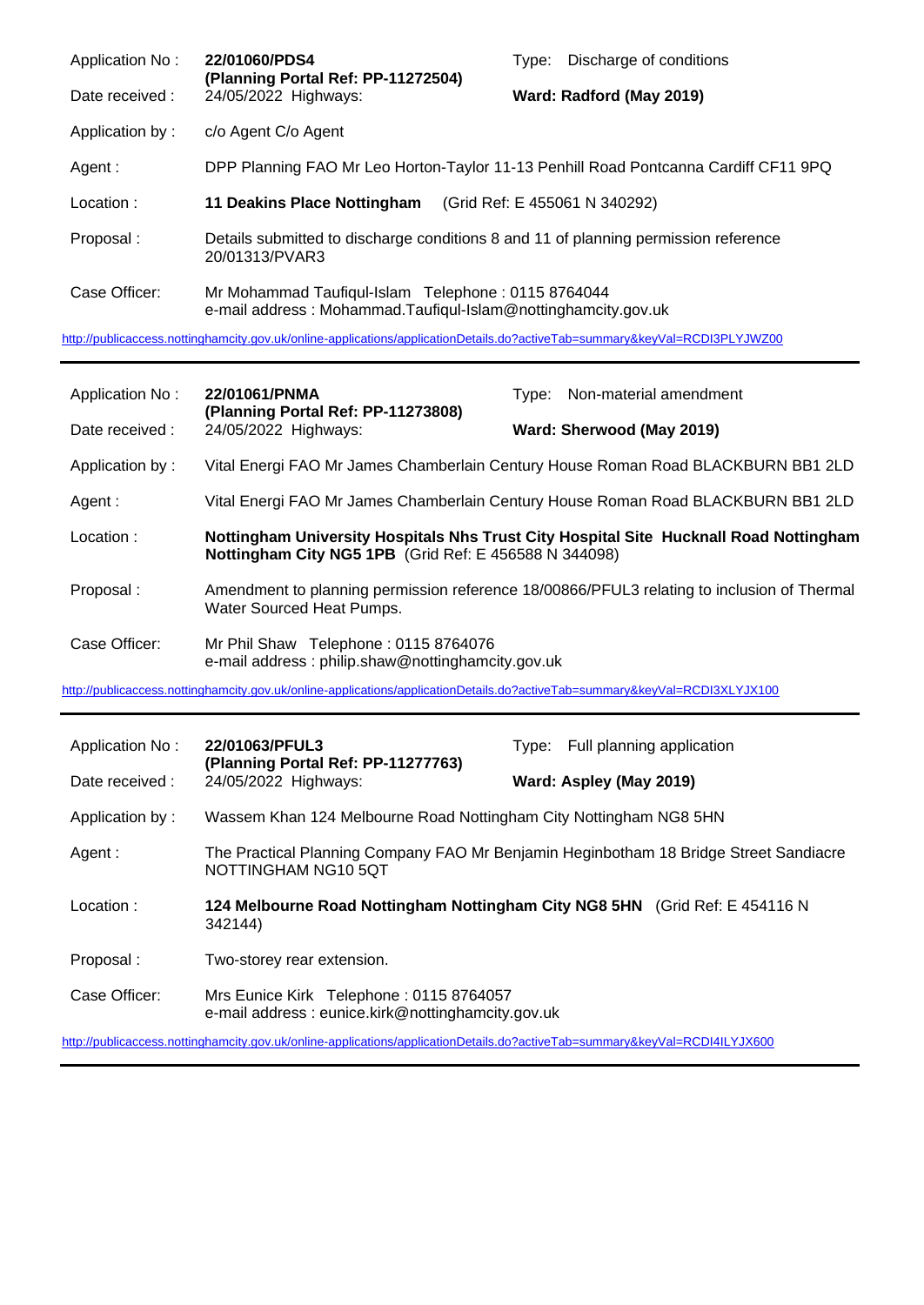| <b>Application No:</b>                                                                                                                                                          | 22/01068/PWC                                                                                                                                   |                            | Type: Works to trees in Conservation Areas |  |
|---------------------------------------------------------------------------------------------------------------------------------------------------------------------------------|------------------------------------------------------------------------------------------------------------------------------------------------|----------------------------|--------------------------------------------|--|
| Date received :                                                                                                                                                                 | (Planning Portal Ref: PP-11279770)<br>24/05/2022 Highways:                                                                                     | Ward: Mapperley (May 2019) |                                            |  |
| Application by:                                                                                                                                                                 | Mr Benjamin Jablonski 19 Ebers Grove Nottingham NG3 5EA United Kingdom                                                                         |                            |                                            |  |
| Agent:                                                                                                                                                                          | None                                                                                                                                           |                            |                                            |  |
| Location:                                                                                                                                                                       | 19 Ebers Grove Nottingham Nottingham City NG3 5EA (Grid Ref: E 457295 N 341928)                                                                |                            |                                            |  |
| Proposal:                                                                                                                                                                       | Photographs and plan attached showing the location of the five trees which border the garden.                                                  |                            |                                            |  |
|                                                                                                                                                                                 | Following works are requested:<br>Tree 1 (Acer): no major works, cosmetic pruning to height and width required as it is a little oversized and |                            |                                            |  |
| overhangs adjacent gardens.<br>Tree 2 (Olive): removal - believed to be undermining a boundary wall, and is smothered by adjacent Acer and Laurel                               |                                                                                                                                                |                            |                                            |  |
| trees. Leaves are only present on uppermost exposed branches.<br>Tree 3 (Laurel): no major works, cosmetic pruning to height and width required as it is a little oversized and |                                                                                                                                                |                            |                                            |  |
| overhangs adjacent gardens.<br>Tree 4 (unknown, sapling): removal - a young tree with branches only on its uppermost portion. Blocks morning                                    |                                                                                                                                                |                            |                                            |  |
| light.<br>Tree 5 (Holly, sapling): removal - a young tree with branches only on its uppermost portion. Blocks morning light.                                                    |                                                                                                                                                |                            |                                            |  |
| Case Officer:                                                                                                                                                                   | Mr Shaun Phillips Telephone: 0115 8765712<br>e-mail address: shaun.phillips@nottinghamcity.gov.uk                                              |                            |                                            |  |
|                                                                                                                                                                                 | http://publicaccess.nottinghamcity.gov.uk/online-applications/applicationDetails.do?activeTab=summary&keyVal=RCDS9ULYK2F00                     |                            |                                            |  |
| Application No:                                                                                                                                                                 | 22/01070/PFUL3                                                                                                                                 | Type:                      | Full planning application                  |  |
| Date received :                                                                                                                                                                 | (Planning Portal Ref: PP-11279574)<br>24/05/2022 Highways:                                                                                     |                            | Ward: Aspley (May 2019)                    |  |
| Application by:                                                                                                                                                                 | Mrs A Jebson 18 Tunstall Crescent ASPLEY Nottingham NG8 5QX                                                                                    |                            |                                            |  |
|                                                                                                                                                                                 |                                                                                                                                                |                            |                                            |  |

- Agent : Design Connexions Ltd FAO Mr Roy Crashley 25 Linsdale Gardens Gedling Nottingham NG4 4GY
- Location : **18 Tunstall Crescent Nottingham Nottingham City NG8 5QX** (Grid Ref: E 453370 N 342288)
- Proposal : Single storey rear and side extension

 $\overline{a}$ 

Case Officer: Mrs Eunice Kirk Telephone : 0115 8764057 e-mail address : eunice.kirk@nottinghamcity.gov.uk

<http://publicaccess.nottinghamcity.gov.uk/online-applications/applicationDetails.do?activeTab=summary&keyVal=RCDXERLYK2L00>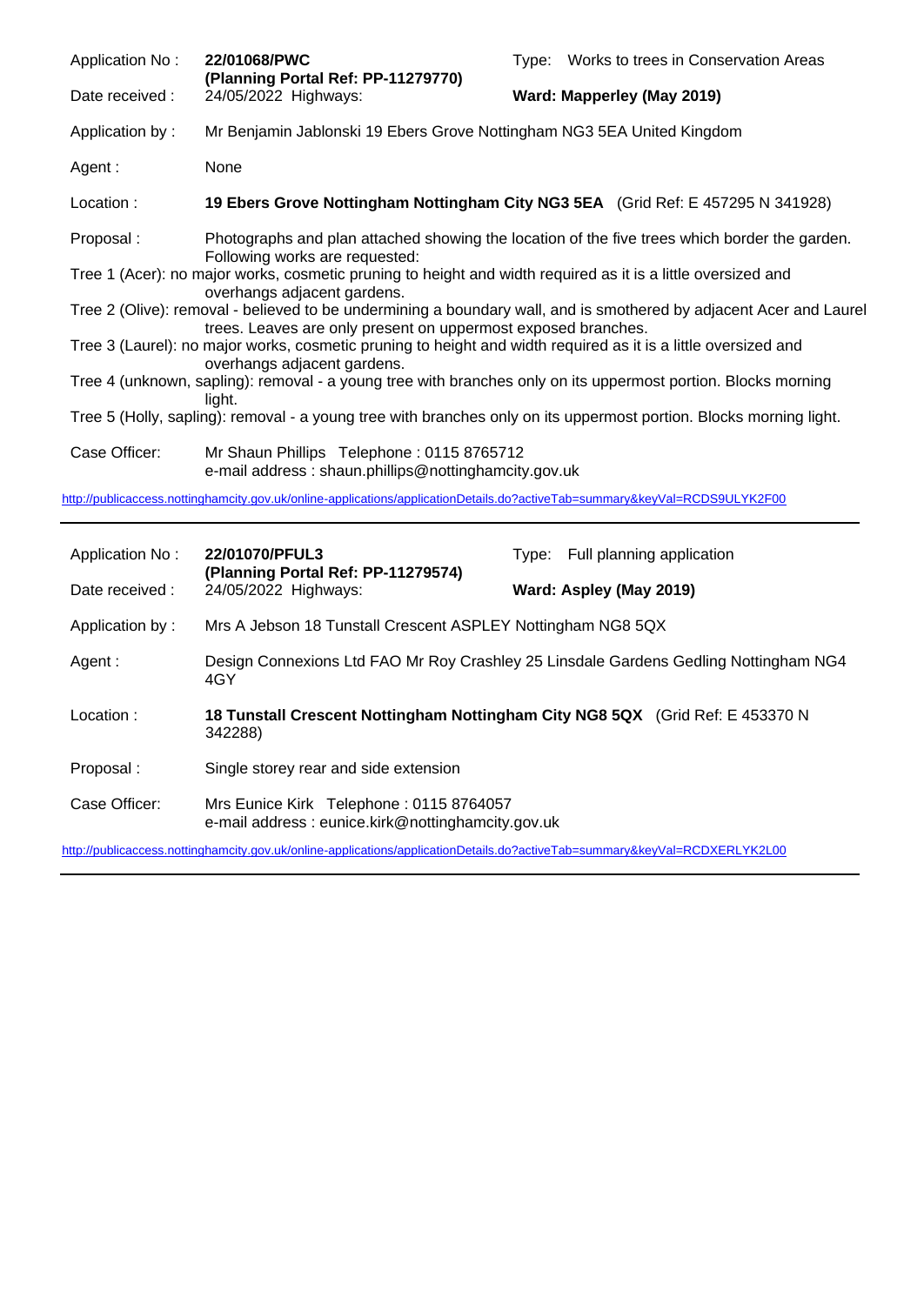| Application No:                                                                                                            | 22/01071/PFUL3<br>(Planning Portal Ref: PP-11280232)<br>24/05/2022 Highways:                      | Type: Full planning application                                                                   |  |
|----------------------------------------------------------------------------------------------------------------------------|---------------------------------------------------------------------------------------------------|---------------------------------------------------------------------------------------------------|--|
| Date received:                                                                                                             |                                                                                                   | Ward: Bulwell Forest (May 2019)                                                                   |  |
| Application by:                                                                                                            | Mr D Dixon 22, Brownlow Drive Nottingham NG5 5AD                                                  |                                                                                                   |  |
| Agent :                                                                                                                    | Gedling Nottingham                                                                                | Design Connexions Ltd FAO Mr Roy Crashley 25 Linsdale Gardens Gedling Nottingham                  |  |
| Location:                                                                                                                  | 22 Brownlow Drive Nottingham NG5 5AD (Grid Ref: E 454840 N 346365)                                |                                                                                                   |  |
| Proposal:                                                                                                                  | W.C, games room and larger kitchen                                                                | Provide a single storey side extension and single storey rear extension for cycle store, utility, |  |
| Case Officer:                                                                                                              | Miss Aamina Jabbar Telephone: 0115 8763967<br>e-mail address: aamina.jabbar@nottinghamcity.gov.uk |                                                                                                   |  |
| http://publicaccess.nottinghamcity.gov.uk/online-applications/applicationDetails.do?activeTab=summary&keyVal=RCDXEYLYK2N00 |                                                                                                   |                                                                                                   |  |

Application No : **22/01072/PFUL3** Type: Full planning application **(Planning Portal Ref: PP-11280258)** Date received : 24/05/2022 Highways: **Ward: Bulwell Forest (May 2019)** Application by : Mr Anthony Musson 88 Cherry Orchard Mount Nottingham NG5 5TH Agent : Lacey & Owen Architectural Services Limited FAO Mr Mark Owen 139 Bath Street Ilkeston DE7 8AS Derbyshire Location : **2 Top Valley Cottages Ridgeway Nottingham Nottingham City NG5 9LQ** (Grid Ref: E 455741 N 345358) Proposal : Erection of 2no 3bedroom dwellings and relocation of existing garage on land adjacent to 2 Valley Cottage Case Officer: Mr James Mountain Telephone : 0115 8764065 e-mail address : James.Mountain@nottinghamcity.gov.uk

<http://publicaccess.nottinghamcity.gov.uk/online-applications/applicationDetails.do?activeTab=summary&keyVal=RCE2QCLYK2T00>

| Application No:                                                                                                            | 22/01075/PFUL3                                                                               | Full planning application<br>Tvpe: |
|----------------------------------------------------------------------------------------------------------------------------|----------------------------------------------------------------------------------------------|------------------------------------|
| Date received :                                                                                                            | (Planning Portal Ref: PP-11282517)<br>07/06/2022 Highways:                                   | Ward: Leen Valley (May 2019)       |
| Application by:                                                                                                            | hamid raza 24 trentham drive nottingham ng83lw United Kingdom                                |                                    |
| Agent :                                                                                                                    | None                                                                                         |                                    |
| Location:                                                                                                                  | 24 Trentham Drive Nottingham Nottingham City NG8 3LW (Grid Ref: E 454186 N 341120)           |                                    |
| Proposal:                                                                                                                  | Single storey rear extension                                                                 |                                    |
| Case Officer:                                                                                                              | Mrs Eunice Kirk Telephone: 0115 8764057<br>e-mail address: eunice.kirk@nottinghamcity.gov.uk |                                    |
| http://publicaccess.nottinghamcity.gov.uk/online-applications/applicationDetails.do?activeTab=summary&keyVal=RCFCQYLYK4T00 |                                                                                              |                                    |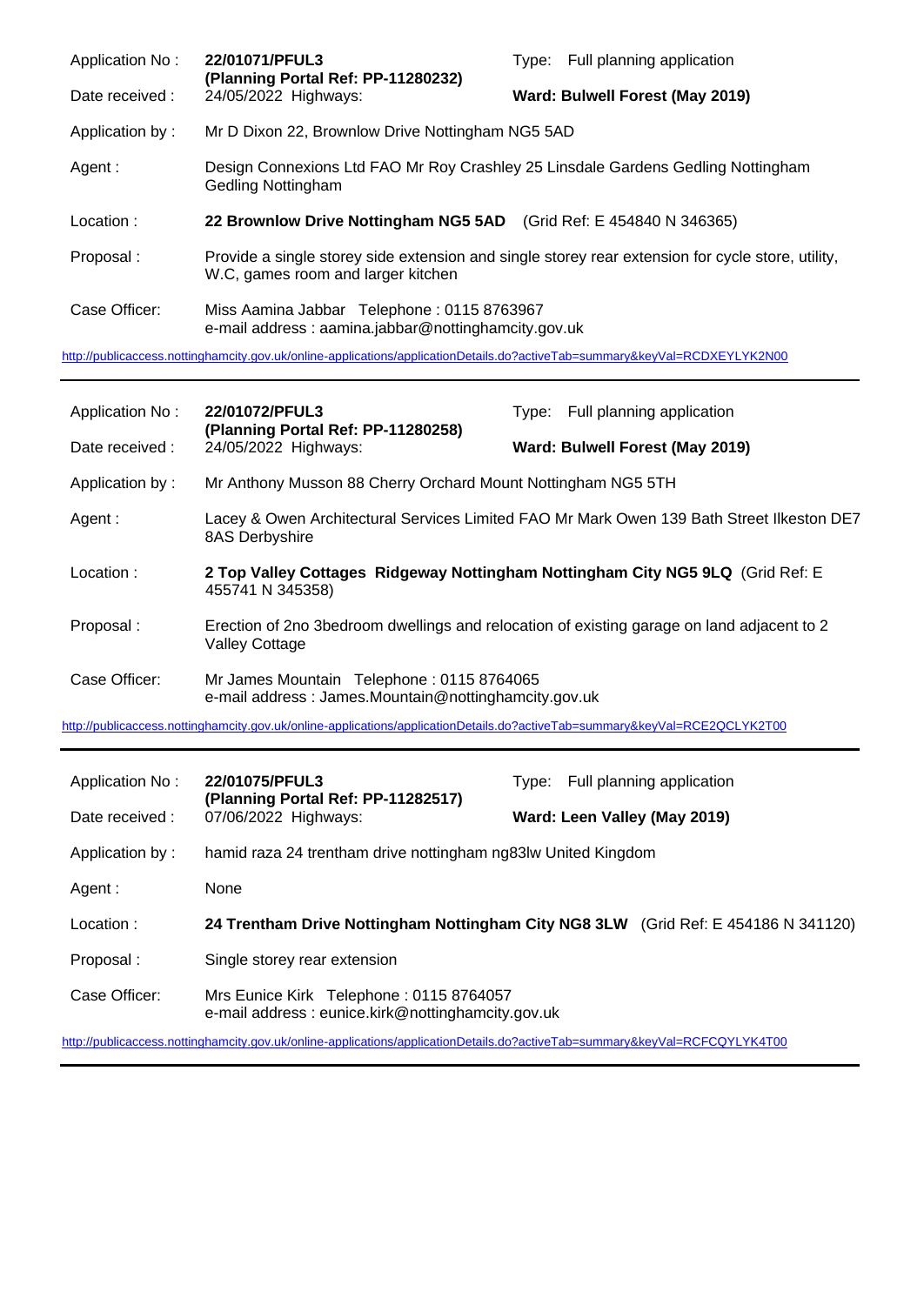| Application No: | 22/01078/PFUL3<br>(Planning Portal Ref: PP-11279394)                                                | Type: Full planning application                                                                |
|-----------------|-----------------------------------------------------------------------------------------------------|------------------------------------------------------------------------------------------------|
| Date received : | 25/05/2022 Highways:                                                                                | Ward: Wollaton West (May 2019)                                                                 |
| Application by: | MR MOND DESTANI 3 Kevin Road Nottingham City Nottingham NG8 2SY undefined                           |                                                                                                |
| Agent :         | Kingdom                                                                                             | MR Javeed Noori UNIT 3 NORTHGATE PLACE HIGH CHURCH PLACE NG7 7JT United                        |
| Location:       |                                                                                                     | 3 Kevin Road Nottingham Nottingham City NG8 2SY (Grid Ref: E 451546 N 338940)                  |
| Proposal:       | rear dormer                                                                                         | Construct front porch and balcony, two storey side extension, single storey rear extension and |
| Case Officer:   | Miss Katherine Lowe Telephone: 0115 8762435<br>e-mail address: katherine.lowe@nottinghamcity.gov.uk |                                                                                                |

<http://publicaccess.nottinghamcity.gov.uk/online-applications/applicationDetails.do?activeTab=summary&keyVal=RCFMZGLYKA300>

| Application No:                                                                                                            | 22/01123/PWC                                                                                      | Type: | Works to trees in Conservation Areas |
|----------------------------------------------------------------------------------------------------------------------------|---------------------------------------------------------------------------------------------------|-------|--------------------------------------|
| Date received:                                                                                                             | 25/05/2022 Highways:                                                                              |       | Ward: Mapperley (May 2019)           |
| Application by:                                                                                                            | Dr Adebowale Adeboye 7C Elm Bank Nottingham NG3 5AJ                                               |       |                                      |
| Agent :                                                                                                                    | None                                                                                              |       |                                      |
| Location:                                                                                                                  | 7C Elm Bank Nottingham NG3 5AJ                                                                    |       | (Grid Ref: E 457191 N 341628)        |
| Proposal:                                                                                                                  | Crown lift trees to 2-3m and crown thin by 20%.                                                   |       |                                      |
| Case Officer:                                                                                                              | Mr Shaun Phillips Telephone: 0115 8765712<br>e-mail address: shaun.phillips@nottinghamcity.gov.uk |       |                                      |
| http://publicaccess.nottinghamcity.gov.uk/online-applications/applicationDetails.do?activeTab=summary&keyVal=RD1QKILY0MC00 |                                                                                                   |       |                                      |

| Application No: | 22/01084/PFUL3<br>(Planning Portal Ref: PP-11279236)                                                                | Full planning application<br>Tvpe: |
|-----------------|---------------------------------------------------------------------------------------------------------------------|------------------------------------|
| Date received:  | 06/06/2022 Highways:                                                                                                | Ward: Bilborough (May 2019)        |
| Application by: | MR NAJEBULLAH HABIBI 23 Trowell Avenue Nottingham City Nottingham NG8 2DW undefined                                 |                                    |
| Agent :         | MR Javeed Noori UNIT 3 NORTHGATE PLACE HIGH CHURCH PLACE NG7 7JT United<br>Kingdom                                  |                                    |
| Location:       | 23 Trowell Avenue Nottingham Nottingham City NG8 2DW (Grid Ref: E 451063 N 340131)                                  |                                    |
| Proposal:       | Single Storey extension to the rear and double storey extension to the side                                         |                                    |
| Case Officer:   | Mr Mohammad Taufiqul-Islam Telephone: 0115 8764044<br>e-mail address: Mohammad.Taufiqul-Islam@nottinghamcity.gov.uk |                                    |

<http://publicaccess.nottinghamcity.gov.uk/online-applications/applicationDetails.do?activeTab=summary&keyVal=RCH7ELLYKC700>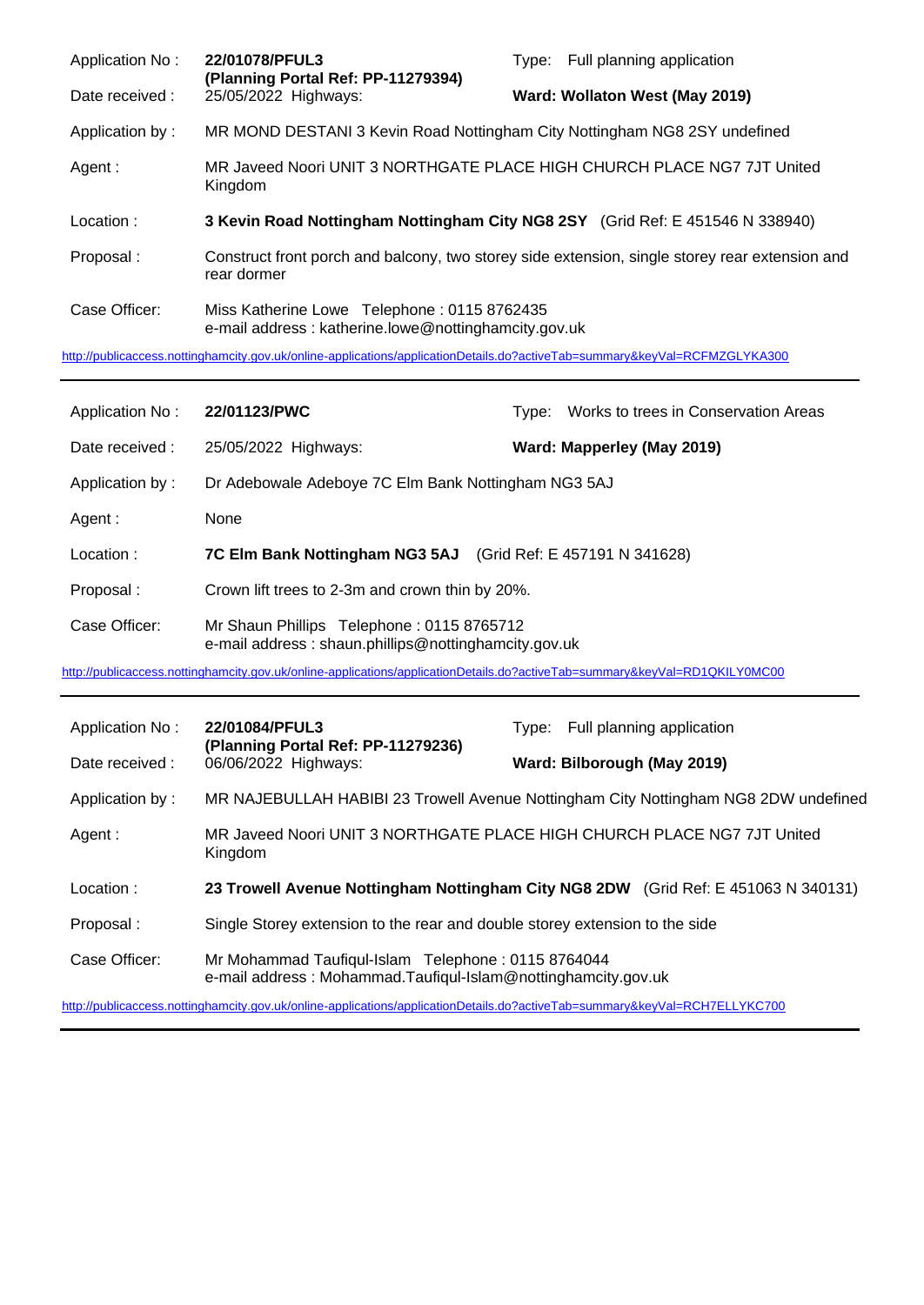| Application No:         | 22/01087/PWC<br>(Planning Portal Ref: PP-11286540)                                                                                                                   | Tvpe: | Works to trees in Conservation Areas |
|-------------------------|----------------------------------------------------------------------------------------------------------------------------------------------------------------------|-------|--------------------------------------|
| Date received :         | 26/05/2022 Highways:                                                                                                                                                 |       | Ward: Mapperley (May 2019)           |
| Application by:         | Hamilton 36 Lucknow Avenue Nottingham City Nottingham NG3 5BB                                                                                                        |       |                                      |
| Agent:                  | Mr James Summers 19a lambley Road Notts NG14 7AZ undefined                                                                                                           |       |                                      |
| Location:               | 36 Lucknow Avenue Nottingham Nottingham City NG3 5BB (Grid Ref: E 457603 N<br>342001)                                                                                |       |                                      |
| Proposal:               | Sycamore - Back Garden - Crown reduce lateral and height of approx 1m Tree is self set and<br>beginning to outgrow its position in the garden approx height 15-20ft. |       |                                      |
| No cuts exceeding 100mm |                                                                                                                                                                      |       |                                      |
| Case Officer:           | Mr Shaun Phillips Telephone: 0115 8765712<br>e-mail address: shaun.phillips@nottinghamcity.gov.uk                                                                    |       |                                      |
|                         |                                                                                                                                                                      |       |                                      |

<http://publicaccess.nottinghamcity.gov.uk/online-applications/applicationDetails.do?activeTab=summary&keyVal=RCHHN0LYKHL00>

| Application No:<br>22/01094/ADV2<br>(Planning Portal Ref: PP-11276742)                                                     | Type: Advertisement Consent                                                                                                                                                                                        |                                                                                                     |  |
|----------------------------------------------------------------------------------------------------------------------------|--------------------------------------------------------------------------------------------------------------------------------------------------------------------------------------------------------------------|-----------------------------------------------------------------------------------------------------|--|
| Date received :                                                                                                            | 27/05/2022 Highways:                                                                                                                                                                                               | Ward: Castle (May 2019)                                                                             |  |
| Application by:                                                                                                            |                                                                                                                                                                                                                    | Bubbleology FAO Mr Pervez Ahmad Aviation House 125 Kingsway London WC2B 6NH                         |  |
| Agent:                                                                                                                     | Studio Du Feu FAO Miss Lara Twiby 195 Dawlish Road London E10 6QN United Kingdom                                                                                                                                   |                                                                                                     |  |
| Location:                                                                                                                  | 27 Long Row Nottingham Nottingham City NG1 2DR (Grid Ref: E 457213 N 339942)                                                                                                                                       |                                                                                                     |  |
| Proposal:                                                                                                                  | Single letter internally illuminated signage, sides & back to be black cover coated. Signage to be<br>attached to chamfered timber slats with black board behind. all power/wiring to be in transparent<br>casing. |                                                                                                     |  |
| Case Officer:                                                                                                              | Mr Mohammad Taufiqul-Islam Telephone: 0115 8764044<br>e-mail address: Mohammad.Taufiqul-Islam@nottinghamcity.gov.uk                                                                                                |                                                                                                     |  |
| http://publicaccess.nottinghamcity.gov.uk/online-applications/applicationDetails.do?activeTab=summary&keyVal=RCJ2D5LYKK400 |                                                                                                                                                                                                                    |                                                                                                     |  |
|                                                                                                                            |                                                                                                                                                                                                                    |                                                                                                     |  |
|                                                                                                                            |                                                                                                                                                                                                                    |                                                                                                     |  |
| Application No:                                                                                                            | 22/01103/ADV2<br>(Planning Portal Ref: PP-11293803)                                                                                                                                                                | Type: Advertisement Consent                                                                         |  |
| Date received :                                                                                                            | 30/05/2022 Highways:                                                                                                                                                                                               | Ward: Castle (May 2019)                                                                             |  |
| Application by:                                                                                                            | <b>RH20 1ER</b>                                                                                                                                                                                                    | Sofas & Stuff Limited FAO Mr Andrew Cussins The Dairy Tripp Hill Farm Buildings Fittleworth         |  |
| Agent:                                                                                                                     | ID Planning FAO Mr Joe Raper 9 York Place Leeds LS1 2DS                                                                                                                                                            |                                                                                                     |  |
| Location:                                                                                                                  | 339210)                                                                                                                                                                                                            | 169 Castle Boulevard Nottingham Nottingham City NG7 1FJ (Grid Ref: E 456532 N                       |  |
| Proposal:                                                                                                                  | illuminated car park signs and small window vinyls.                                                                                                                                                                | Three internally illuminated fascia panel signs, one internally illuminated totem panel, three non- |  |
| Case Officer:                                                                                                              | Mr Mohammad Taufiqul-Islam Telephone: 0115 8764044<br>e-mail address: Mohammad.Taufiqul-Islam@nottinghamcity.gov.uk                                                                                                |                                                                                                     |  |